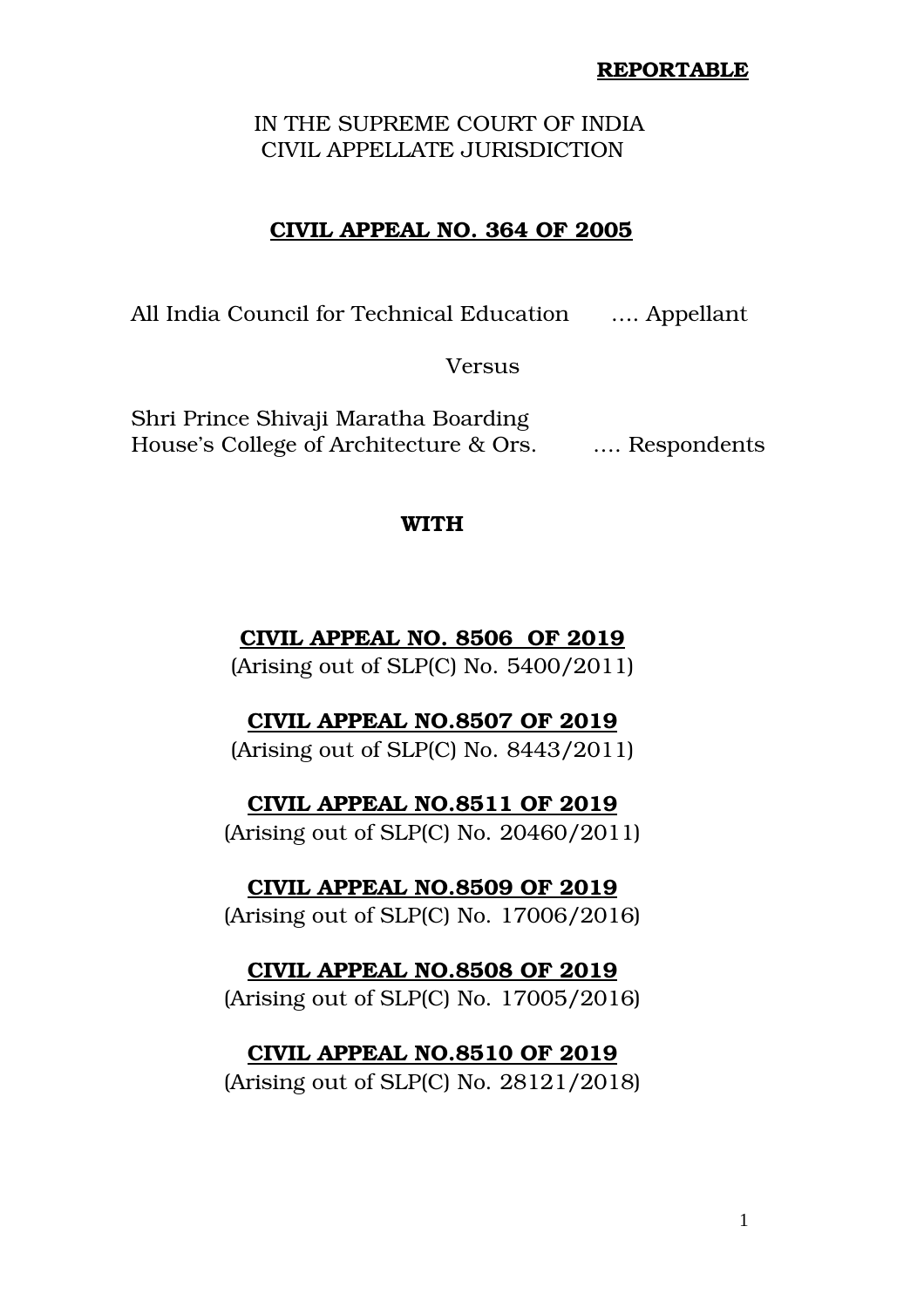### **J U D G M E N T**

## **ANIRUDDHA BOSE, J.**

 Delay condoned in SLP(C)No.17005 of 2016 and SLP(C)No.17006 of 2016. Leave is granted in all the six petitions for special leave to appeal.

**1.** This set of appeals mainly involves the question as to whether the mandate of the Council of Architecture (CoA) or that of the All India Council for Technical Education (AICTE) would prevail on the question of granting approval and related matters to an institution for conducting architectural education course, if there is any contradiction in the opinions of these two bodies. Both of them are regulatory bodies constituted by Parliamentary legislations having power to approve or recognize and thereafter monitor working of such an institution.

**2.** The CoA owes its origin to the provisions of Section 3 of the Architects Act, 1972 (the 1972 Act). AICTE has also been constituted under the provisions of Section 3 of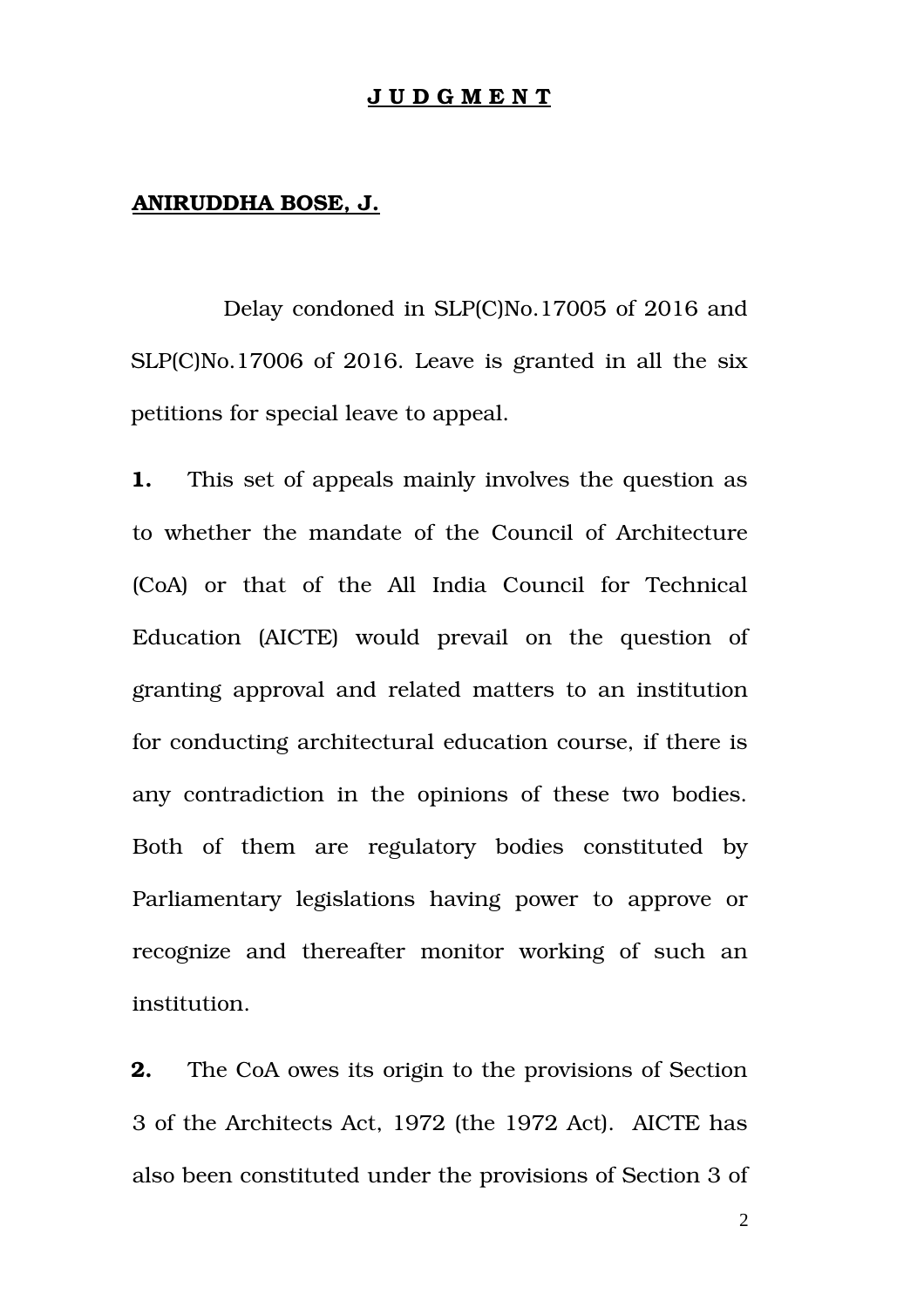the All India Council of Technical Education Act, 1987 (the 1987 Act). As the preambles of these two statutes suggest, the former has been enacted to provide for registration of Architects and for matters connected therewith. The object of the latter statute is to provide for a Council with a view to proper planning and coordinated development of the technical education system throughout the country, promotion of qualitative improvements of such education in relation to planned quantitative growth and the regulation and proper maintenance of norms and standards in the technical education system and for matters connected therewith. Section 2(g) of the 1987 Act stipulates:-

"technical education" means programmes of education, research and training in engineering technology, architecture, town planning, management, pharmacy and applied arts and crafts and such other programme or areas as the central government may, in consultation with the Council, by notification in the official Gazette, declare;"

**3.** Though the preamble of the 1972 Act projects the aim of the legislation to provide for registration of architects, this statute also deals with educational aspects of a course in architecture. Duties of CoA under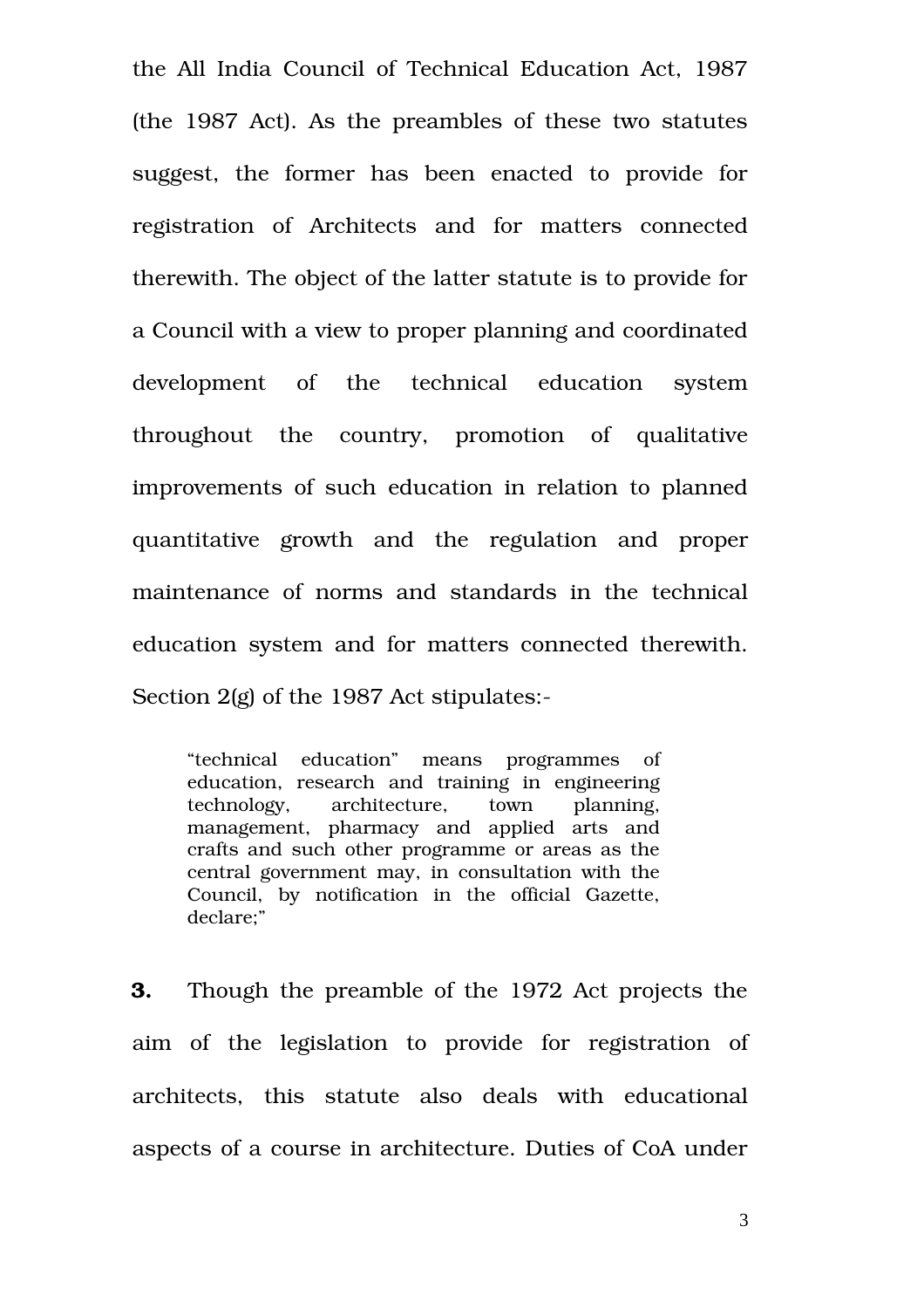the 1972 Act includes undertaking steps for recognizing qualifications for the purposes of the said Act. Such recognition, as, contemplated by the Act, is at two levels. There is a schedule to the Act which lists diplomas and degrees awarded by named Indian and foreign institutes or bodies. Section 14 of the 1972 Act describes them as authorities. These degrees and diplomas are recognized qualifications under the said statute. There is also provision for amendment of the schedule, so as to incorporate therein architectural qualification granted by any authority in India. The CoA under the said Act however has not been conferred with the power to directly recognise the architectural qualification. The Central government is the authority to undertake that exercise. CoA under the 1972 statute is a consulting body. The effect of recognition by the Central Government is that such recognised qualification shall be sufficient for enrollment in the register of architects maintained under the said Act. After such registration, a person can claim to be an architect under the law. Section 25 of the 1972 Act prescribes three modes for entry into the register, the main one being holding a recognised qualification. Sub-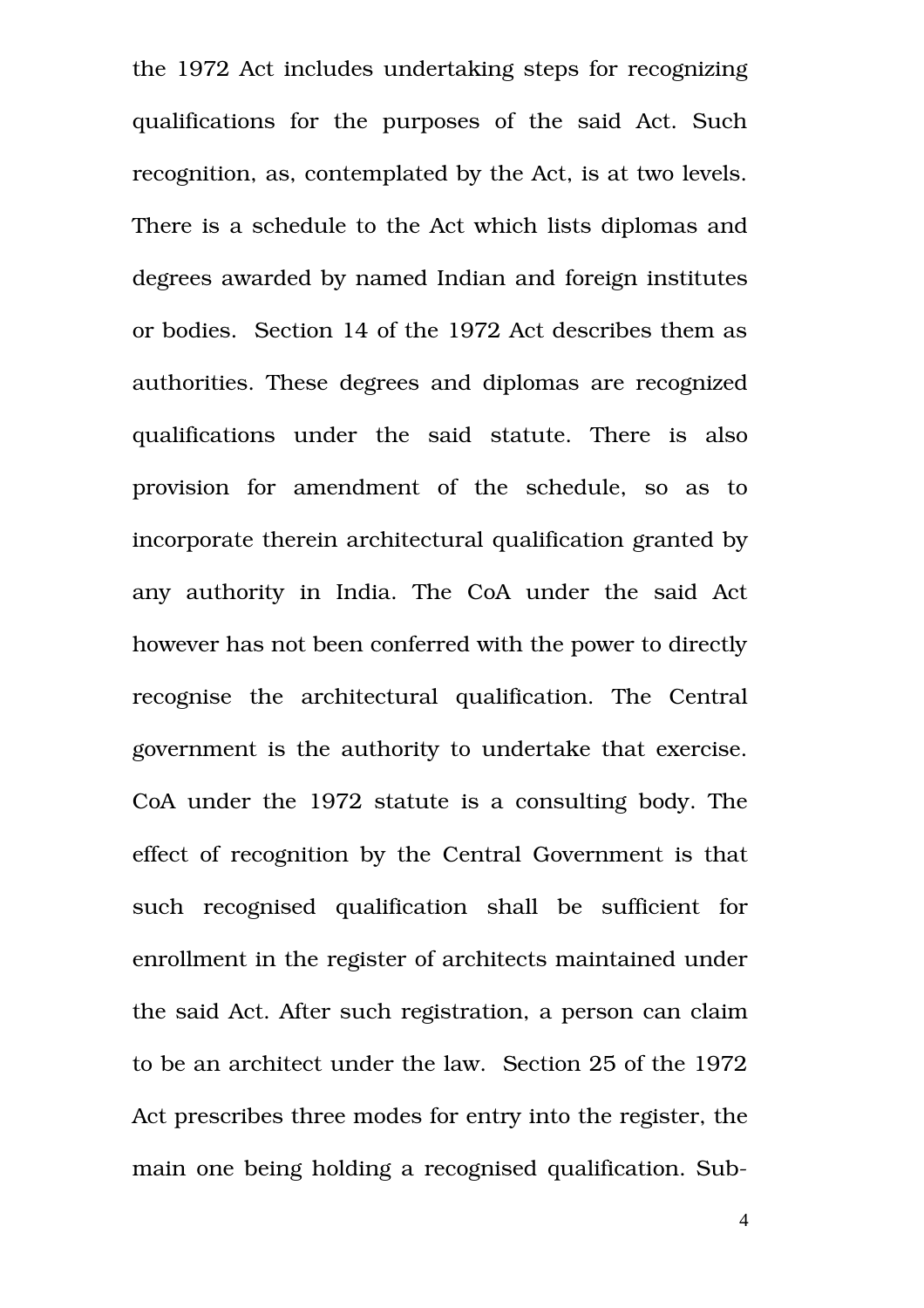clause (b) of the said provision preserves the right of practising architects at the time of initial preparation of the register. The said sub-clause is not relevant so far the subject-controversy is involved. Section 25 (c) prescribes as a condition for entering one's name in the register, possession of such other qualifications as may be prescribed by the Rules. But no such Rule providing for any additional qualification has been brought to our notice by the learned counsel appearing for the parties.

4. On the question of qualification of architects, Section 2 (d) of the 1972 Act defines "recognised qualification" to mean any qualification in architecture for the time being included in the Schedule or notified under Section 15 thereof. The lis in this set of appeals does not relate to the provisions of Section 15 of the 1972 Act, which is in respect of qualification from a foreign educational body.

**5.** The expression "approval", however, is not employed in the 1972 Act. This Act deals with recognition of qualification in architecture. Section 14 of the 1972 Act stipulates: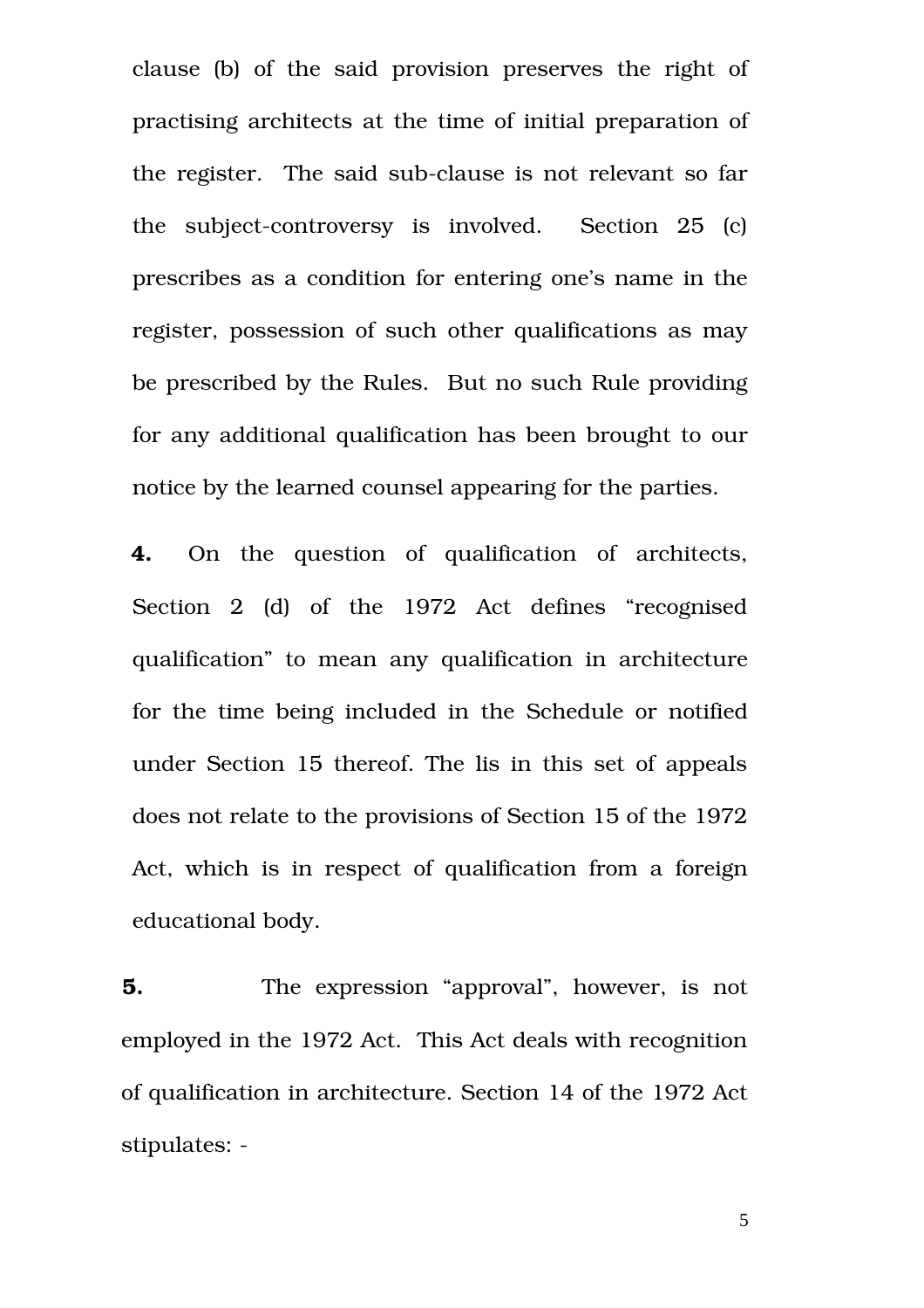"**14. Recognition of qualifications granted by authorities in India.**— (1) The qualifications included in the Schedule or notified under Section 15 shall be recognised qualifications for the purposes of this Act.

(2) Any authority in India which grants an architectural qualification not included in the Schedule may apply to the Central Government to have such qualification recognised, and the Central Government, after consultation with the Council, may, by notification in the Official Gazette, amend the Schedule so as to include such qualification therein, and any such notification may also direct that an entry shall be made in the Schedule against such architectural qualification declaring that it shall be a recognised qualification only when granted after a specified date:

Provided that until the first Council is constituted, the Central Government shall, before issuing any notification as aforesaid, consult an Expert Committee consisting of three members to be appointed by the Central Government by notification in the Official Gazette."

**7.** The power to amend the schedule is vested with

the Central Government under Section 16 of the 1972 Act.

This provision reads:

**"16. Power of Central Government to amend Schedule**.—Notwithstanding anything contained in  $sub-section$   $(2)$  of Section 14, the Central Government, after consultation with the Council, may, by notification in the Official Gazette, amend the Schedule by directing that an entry be made therein in respect of any architectural qualification."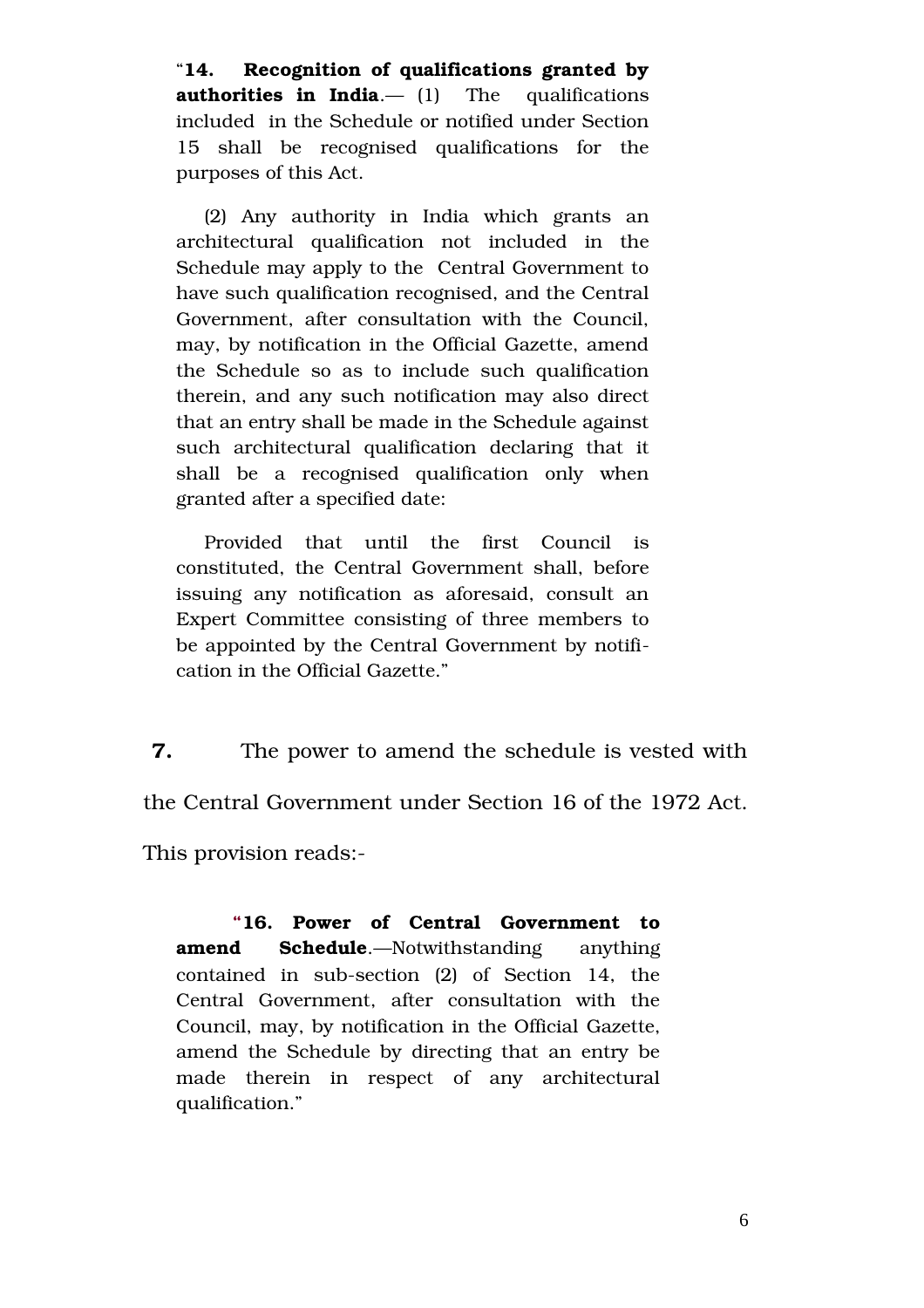thereof, inter-alia, specifies: -

### "**POWERS AND FUNCTIONS OF THE COUNCIL**

**10.** It shall be the duty of the Council to take all such steps as it may think fit for ensuring coordinated and integrated development of technical education and maintenance of standards and for the purposes of performing its functions under this Act, the Council may:

| <b>XXX</b> | <b>XXX</b> | <b>XXX</b> |
|------------|------------|------------|
| <b>XXX</b> | <b>XXX</b> | <b>XXX</b> |

(i) lay down norms and standards for courses, curricula, physical and instructional facilities, staff pattern, staff qualifications, quality instructions, assessment and examinations;

(j) fix norms and guidelines for charging tuition and other fees;

(k) grant approval for starting new technical institutions and for introduction of new courses or programmes in consultation with the agencies concerned;

#### xxx xxx xxx

(m) lay down norms for granting autonomy to technical institutions;

xxx xxx xxx

(o) provide guidelines for admission of students to technical institutions and Universities imparting technical education;

(p) inspect or cause to inspect any technical institution;

(q) withhold or discontinue grants in respect of courses, programmes to such technical institutions which fail to comply with the directions given by the Council within the stipulated period of time and take such other steps as may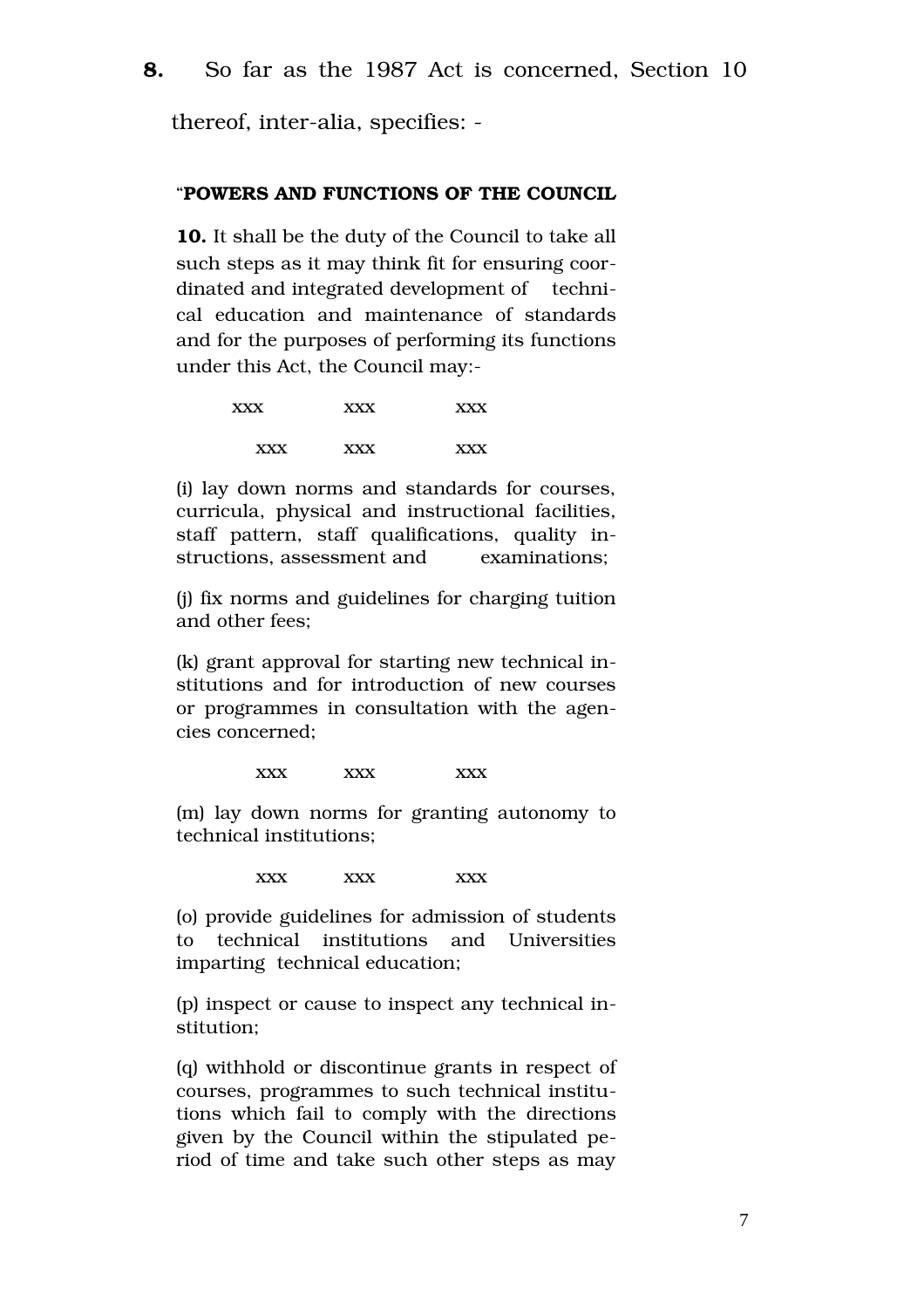be necessary for ensuring compliance of the directions of the Council;"

**9.** In this judgment, altogether seven appeals shall be dealt with, all of which involve the dispute outlined in the first paragraph. The main appeal which has been argued before us in detail is Civil Appeal No.364 of 2005. The appellant in this proceeding is **AICTE** and its appeal is against the judgment of a Division Bench of the Bombay High Court delivered on 8<sup>th</sup> September 2004 in Writ Petition No.5942 of 2004. Dispute in this matter pertains to intake capacity of an institution by the name of **Shri Prince Shivaji Maratha Boarding House's College of Architecture**. The CoA, on carrying out inspection of the college in the year 2004 chose to restore the intake capacity of 40 students per year which was reduced to 30 students for two earlier academic years, 2003-2004 and 2004-2005. Such reduced intake capacity was based on a joint inspection undertaken by CoA and AICTE on  $25<sup>th</sup>$ April 2003. The CoA had decided to restore the intake capacity to 40 students by a communication on  $18<sup>th</sup>$  May 2004 upon being satisfied with a compliance report filed by the institution followed by inspection. For the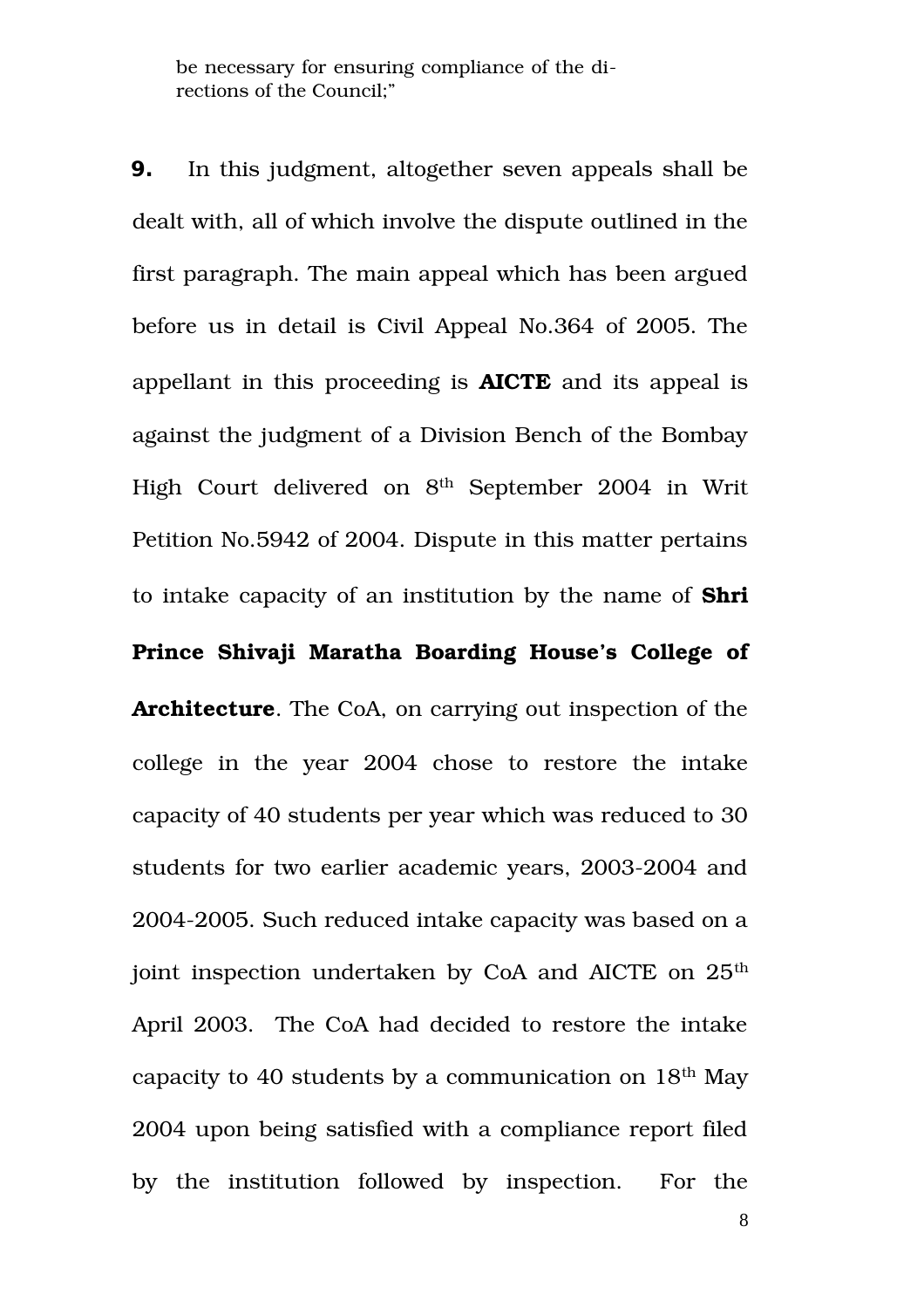Academic Year 2004-05 the Director of Technical Education, however, fixed the intake capacity of 30 students in respect of same institution on the basis of norms and standards fixed by the AICTE. Questioning legality of such action, the institution and the trust which ran the latter, brought an action under Article 226 of the Constitution of India before the High Court. The Bench of the High Court framed the question for adjudication in the following terms:

"3…..whether the All India Council of Technical Education Act, 1987 (for short, 'AICTE Act' ) overrides the provisions of the Architects Act, 1972 in the matter of prescribing and regulating norms and standards of architectural institutions. In other words, whether the AICTE Act which is a later Act has impliedly repealed the provisions of the Architects Act….."

**10.** The Bench of the Bombay High Court found, on examination of the scheme of both the statutes that the 1972 Act was specially designed to deal with the architects and maintenance of the standards of architectural education and profession with recognized qualifications. The scope of the AICTE Act, in the opinion of the Bench, covered various programmes of education, research and training in wide range of subjects including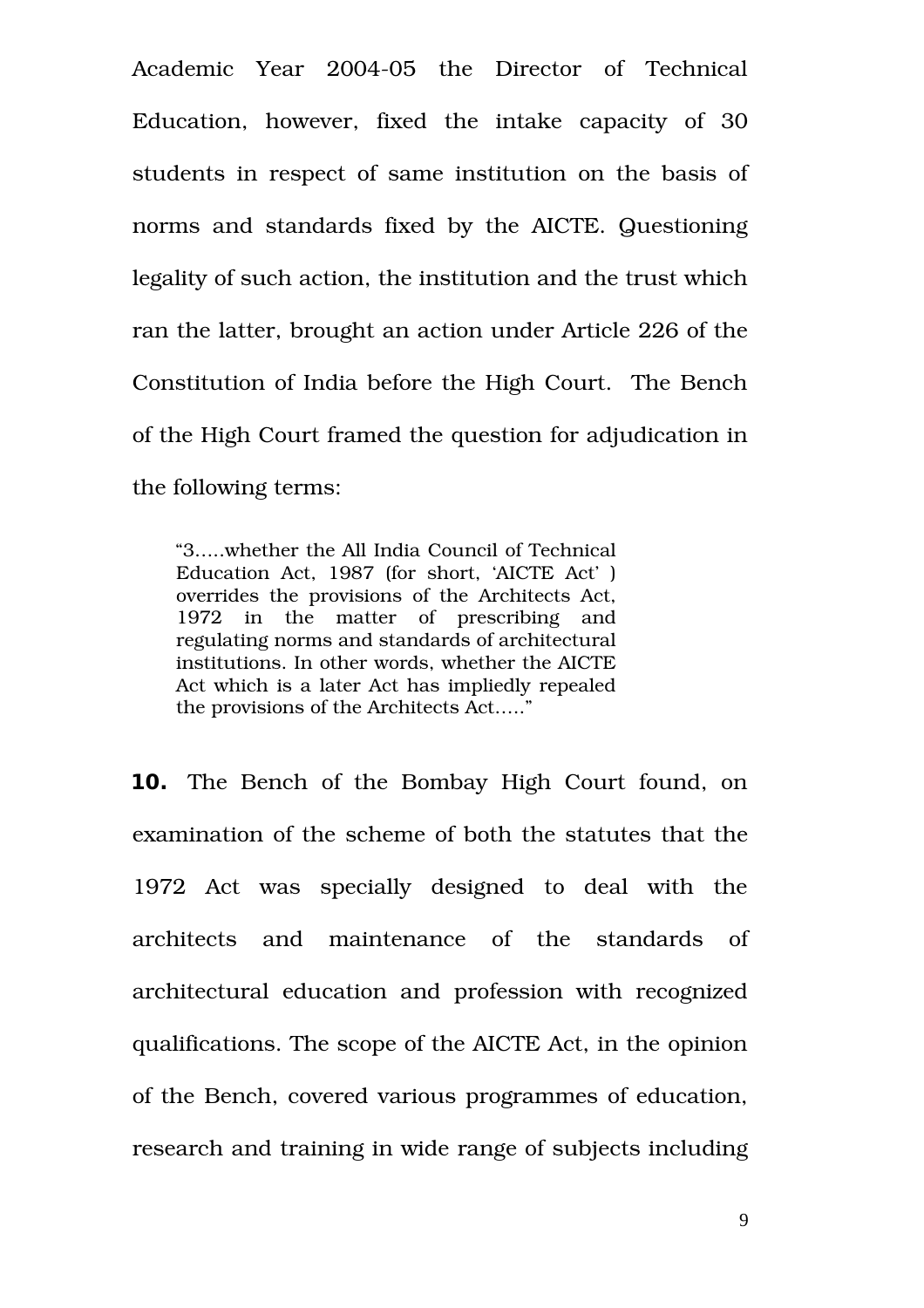architecture. The Bench held that the 1972 Act was not impliedly repealed by the 1987 Act and quashed the order of the AICTE authorities reducing the intake capacity. Relying, inter alia, on a decision of a two-Judge

Bench of this Court in the case of **Bharathidasan**

# **University and Another vs. All India Council for**

 **Technical Education & Others**, **[1](#page-9-0)** the High Court upheld the power of regulatory body under the 1972 Act as the final authority for the purpose of fixing the norms and standards of institutions running course on architecture. In the judgment appealed against, it was observed, after referring to different authorities:

> "20…….. It is obvious that the legislature never intended to confer on the AICTE a super power undermining the status, authority and autonomous functioning of the existing statutory bodies in areas and spheres assigned to them under the respective legislations. There is nothing in the AICTE Act to suggest a legislative intention to belittle and destroy the authority or autonomy of Council of Architecture which is having its own assigned role to perform. The role of the AICTE vis-à-vis the Council of Architects is advisory and recommendatory and as a guiding factor and thereby subserving the cause of maintaining appropriate standards and qualitative norms. It is impossible to conceive that the Parliament intended to abrogate the provisions of the Architects Act embodying a complete code for architectural education, including qualifications of the architects by enacting a general provision like section 10 of the AICTE Act. It is clear that

<span id="page-9-0"></span><sup>1</sup> (2001) 8 SCC 676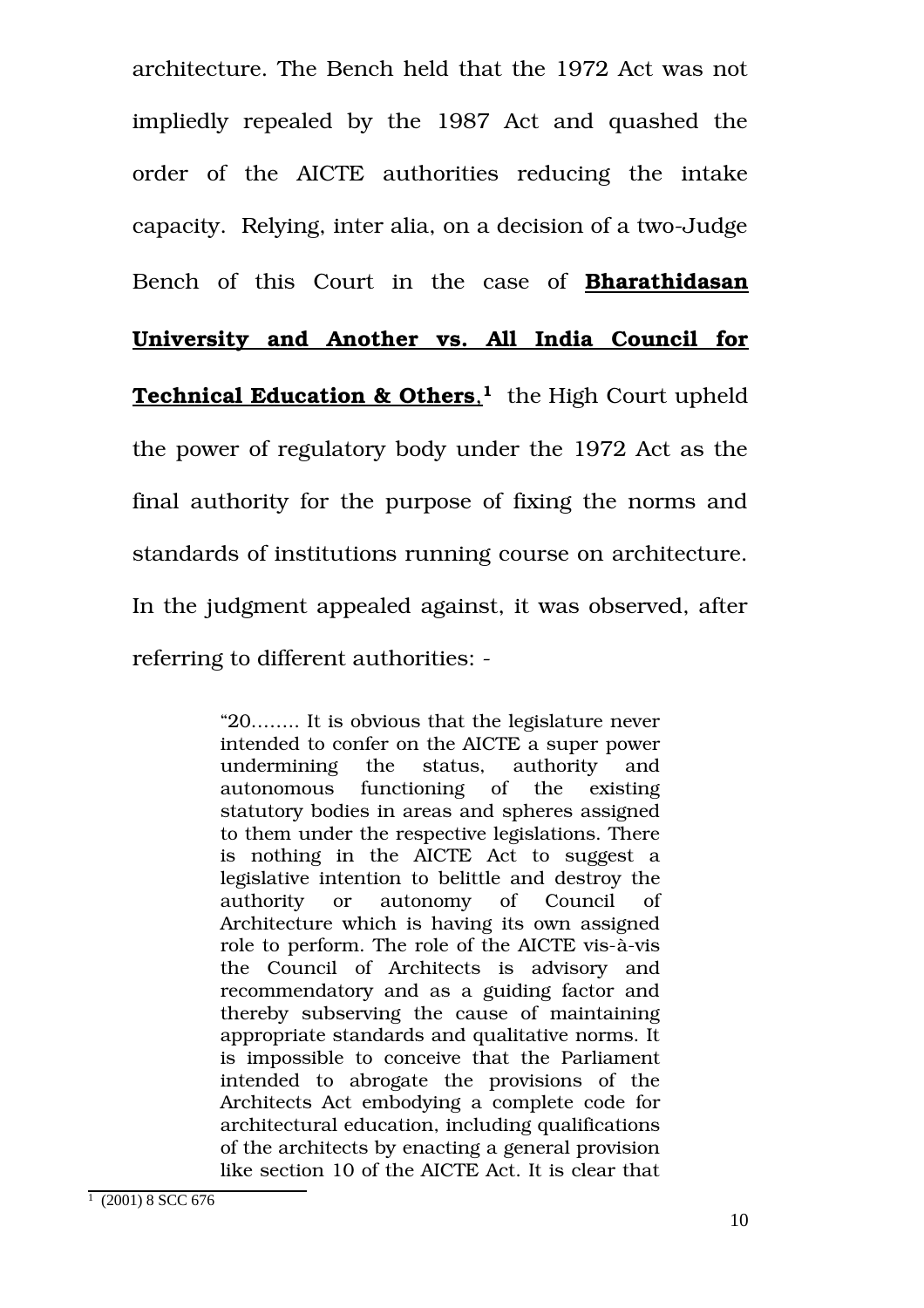the Parliament did have before it the Architects Act when it passed AICTE Act and Parliament never meant that the provisions of the Architects Act stand pro tanto repealed by section 10 of the AICTE Act. We, therefore, hold that the provisions of the Architects Act are not impliedly repealed by the enactment of AICTE Act because in so far as the Architecture Institutions are concerned, the final authority for the purposes of fixing the norms and standards would be the Council of Architecture. Accordingly, we quash and set aside the order of the Deputy Director reducing the intake capacity of the petitioner college of architecture from 40 to 30. Rule is accordingly made absolute in terms of prayer clauses (a) and (b) with no order as to costs."

**11.** SLP(C) No.5400 of 2011 also originates from a similar controversy and the appellant in this proceeding is **Rajiv Gandhi Proudyogiki Vishwavidayalaya.** This appeal arises out of a judgment delivered by a Division Bench of the Madhya Pradesh High Court in a Writ Petition brought by a Society (**Bhartiya Vidya Mandir Shiksha Samiti**) running a college of Architecture. The said writ petition was registered as W.P. No.315 of 2011 and the judgment was delivered on  $2<sup>nd</sup>$  February, 2011. In this case, the institution had been granted permission by the AICTE to conduct B. Arch Degree course with intake of 80 students for the academic sessions 2010 2011 and it was seeking affiliation from the said University. The Directorate of Technical Education had 11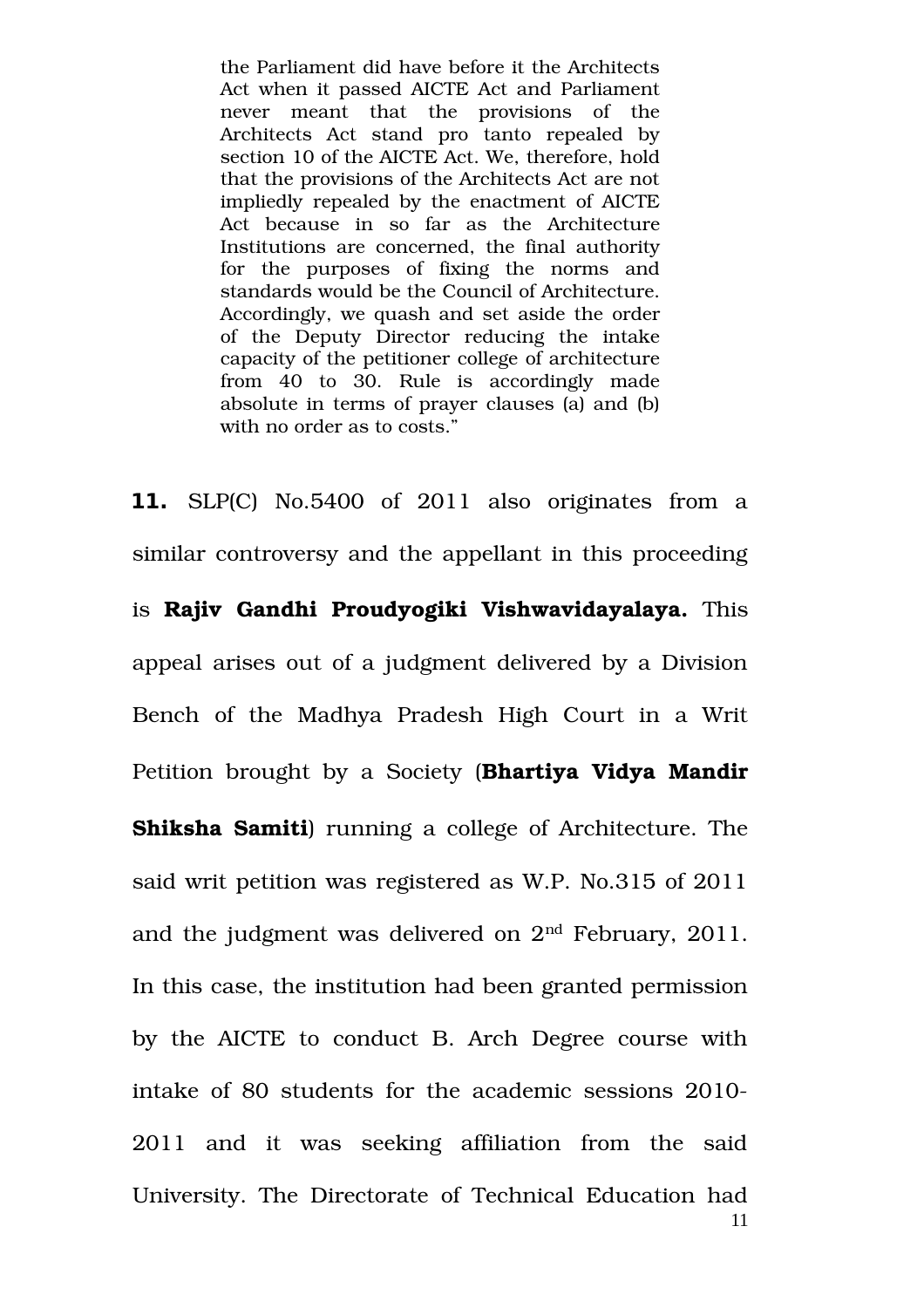allotted 16 students to the institute upon conducting online counselling. The CoA, however, had mandated that the said institution ought to have a separate building, independent school or college of architecture and it should have separate infrastructure facilities for the aforesaid purpose. The appellant University (respondent No.2 in the Writ Petition) informed the institution that it could grant affiliation to them after approval of the programme B. Arch. by the CoA. This was contained in clause 2 of a communication issued by the University, dated 6<sup>th</sup> September 2010. In course of hearing before the High Court, as recorded in the judgment under appeal, it was submitted on behalf of the institution that it would construct their own building for the purpose of B. Arch. Degree course within a period of one year. The Bench of Madhya Pradesh High Court directed the appellant University to consider the matter with regard to grant of temporary affiliation to the institution without insisting upon compliance of condition No.2 in the letter dated  $6<sup>th</sup>$ September 2010. The Bench, however, directed compliance of aforesaid condition of the CoA within a period of one year for conducting the said course and if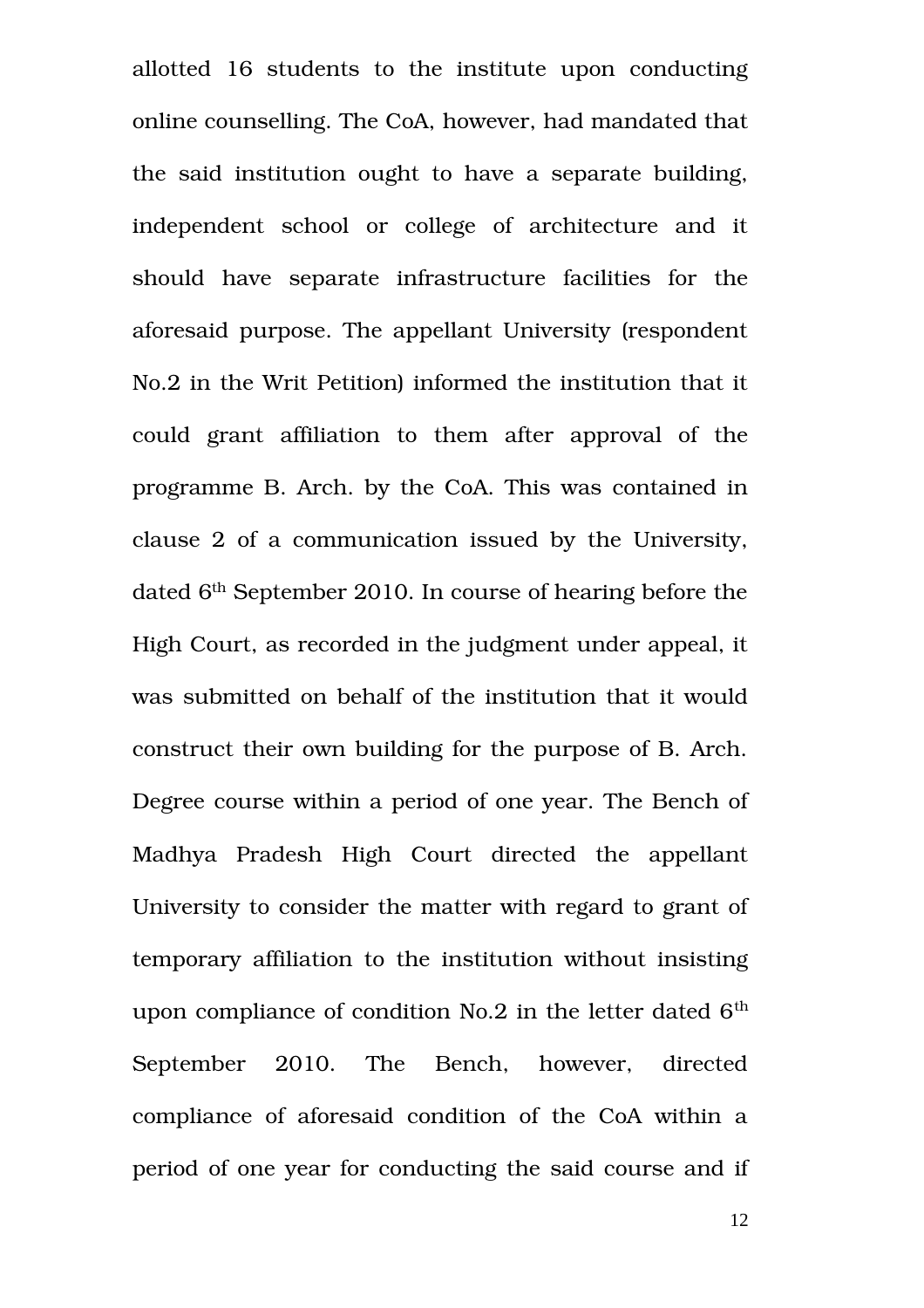no such compliance was made, and the institution could not get approval from AICTE (respondent No.3 in that proceeding) within the stipulated period, admission of students for B. Arch. course in future was made impermissible. In this decision, co-existence of power of both the regulatory bodies was in substance accepted. One of the questions on which the University wants decision of this Court in this appeal is whether the various regulations framed in pursuance of the 1972 Act could be overlooked by the Bench of the High Court in issuing such directions.

**12.** SLP(Civil) No. 8443 of 2011 is an appeal by the institution concerned, being **Bhartiya Vidya Mandir Shiksha Samiti**, assailing the same judgment of the Madhya Pradesh High Court, delivered in Writ Petition No. 315 of 2011 on  $2<sup>nd</sup>$  February 2011. In this appeal also, the question of conflict of powers in deciding admission norms between CoA and AICTE has been raised. The power of the CoA to direct construction of a separate building is specifically questioned in this appeal.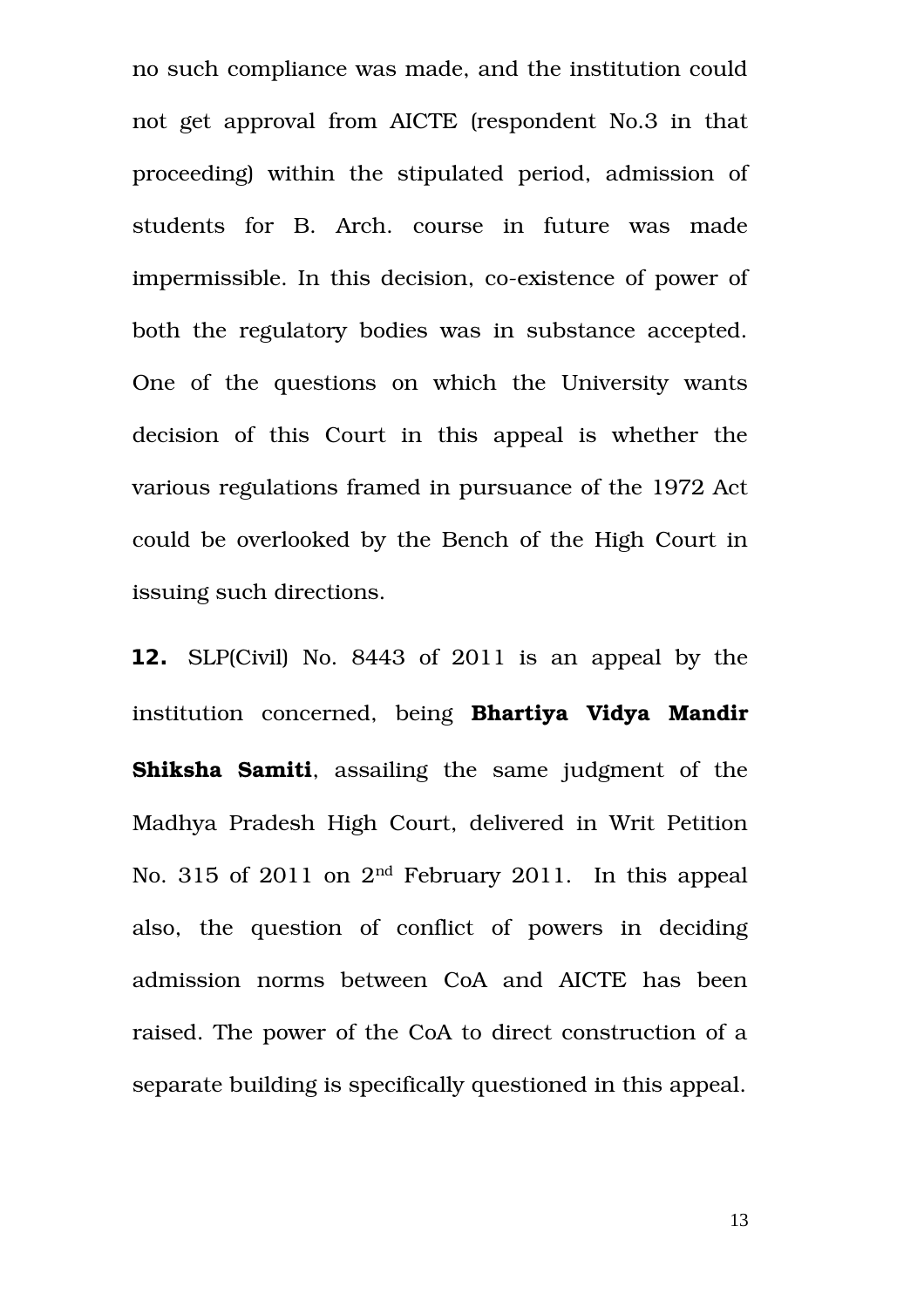**13.** The same judgment has also been assailed by the CoA in SLP(Civil) No. 20460 of 2011. One of the grievances of the CoA in this appeal is that it was not made a party in the Writ Petition in which the High Court had directed granting of temporary affiliation to the institution without insisting on approval of Council of Architecture. On 18th July 2011, a Bench comprising of two Judges of this Court granted permission to CoA to file this SLP. The direction of the High Court in the judgment under appeal was conditional in that the respondent-institution was required to construct and create separate building and infrastructure within a period of one year. That was the specific requirement of CoA so far as Bhartiya Vidya Mandir Shiksha Samiti is concerned.

**14.** SLP(Civil) No.17006 of 2016 has been instituted by AICTE challenging the legality of a common judgment and order passed by a Division Bench of the Karnataka High Court in Writ Appeal No.110 of 2013 and Writ Appeal No.112 of 2013. The dispute in these two appeals, inter-alia, was over contradictory directives issued by the CoA and AICTE in relation to admission of two students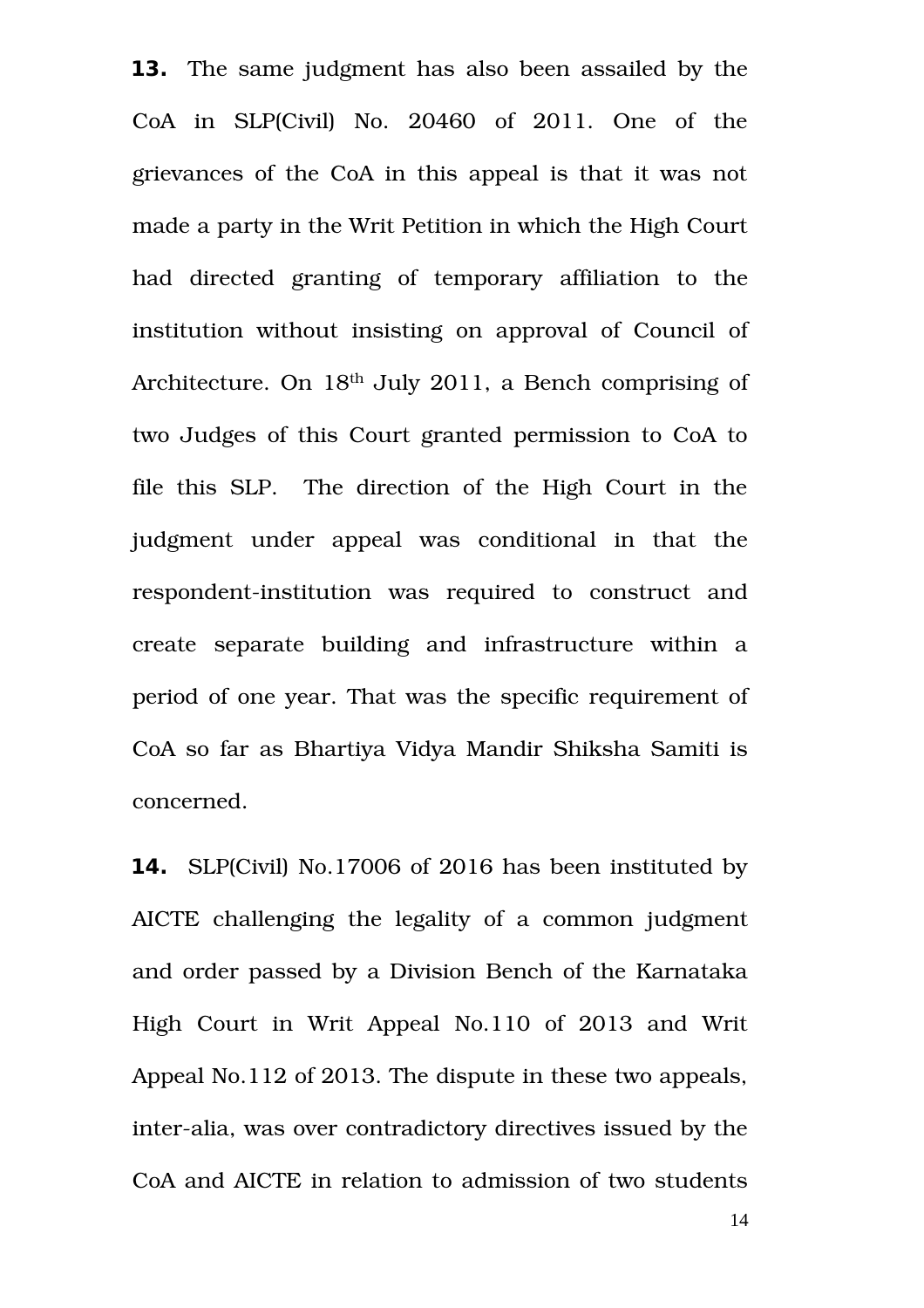for the academic session  $2011-2012$  beyond the intake capacity by an institution operated by one BMS Educational Trust. The intake capacity so far as course of architecture was concerned for the applicable academic session was 80 students. The appellate committee of the AICTE had recommended that excess admission fee, five times that of total fee collected per student, ought to have been levied in each case of admission beyond the intake capacity. On the other hand, CoA had given its approval for intake of additional two students during the academic year 2011-2012 on condition that the institution would admit two students less than that of its intake capacity of 80 for the next academic session i.e. 2012-2013. In the writ petition, the learned Single Judge, referring to a decision of the Bombay High Court in the case of **Khayti**

# **Girish Purnima Kulkarni Vs. College of Architecture &**

**Ors. [2](#page-14-0)**, had held that approval of CoA was sufficient and it was not necessary that the petitioners (the aforesaid Trust) had to seek approval from the AICTE. In the appeal preferred by the AICTE before an Appellate Bench of the same Court, it was held in substance by the

<span id="page-14-0"></span><sup>2</sup> 2012 (4) AIR BOM R 371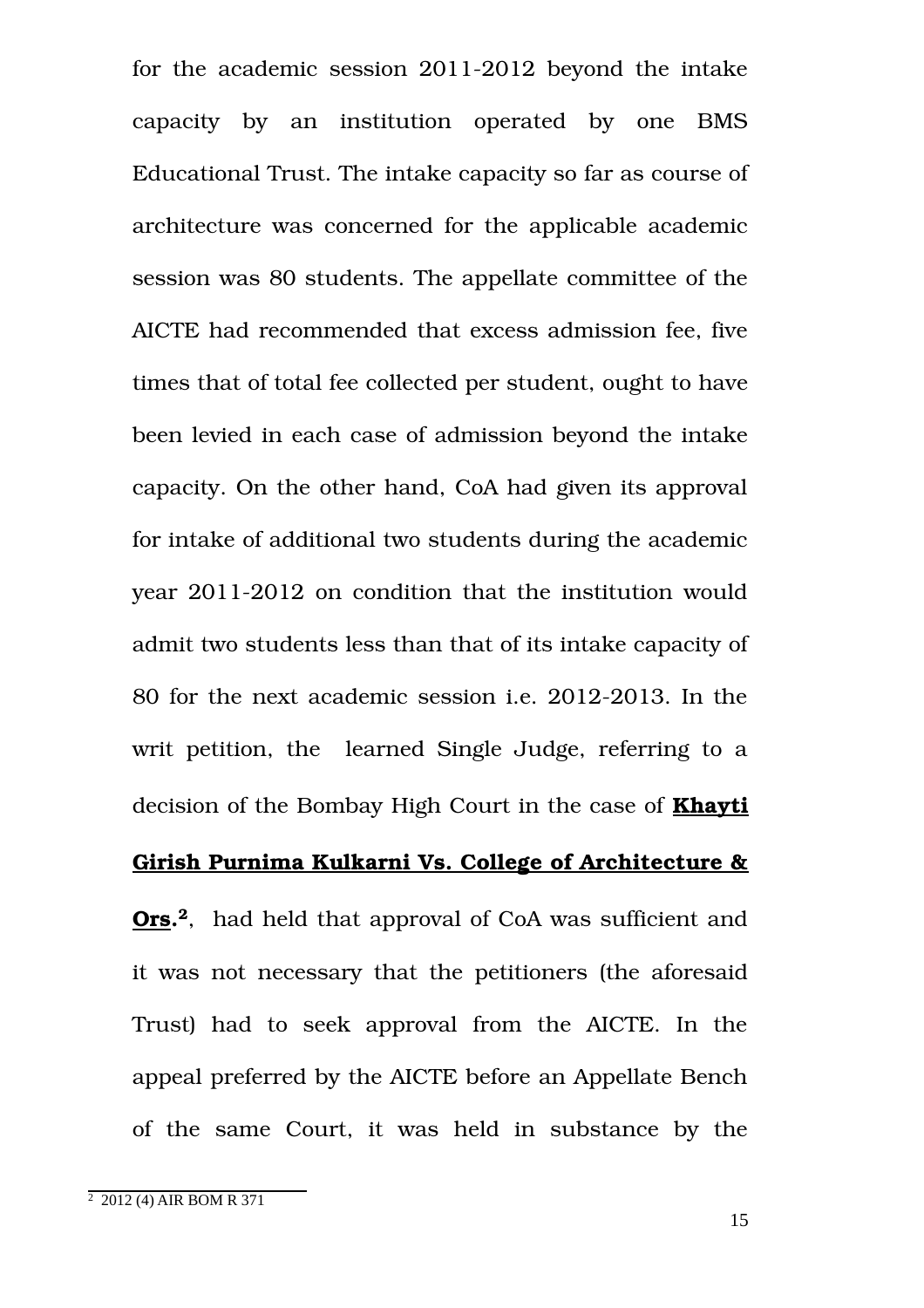Division Bench that the decision of the learned Single Judge would be ultimately subject to outcome of the pending appeal before this Court on the same point. That appeal, we are apprised, is the first case in this batch of appeals. In the case of **Khayti Girish Purnima Kulkarni** (supra), the judgment of the Division Bench of the Bombay High Court in **Shri Prince Shivaji Maratha Boarding House's Council of Architecture, Kolhapur Vs. State of Maharashtra and Ors.** was referred to and followed.

**15.** SLP(Civil) No.17005 of 2016 is also against same judgment by the Division Bench of the Karnataka High Court by which two writ appeals stood disposed of. AICTE is the appellant in this appeal. The origin of this appeal lies in the writ petition instituted by BMS School of Architecture. Legality of a circular issued by the Visvesvaraya University dated 19<sup>th</sup> September, 2011 mandating all institutions teaching architecture to secure approval of the AICTE was questioned in that writ petition. Also assailed in the writ petition was an order issued by the State Government on  $21^{st}$  September, 2011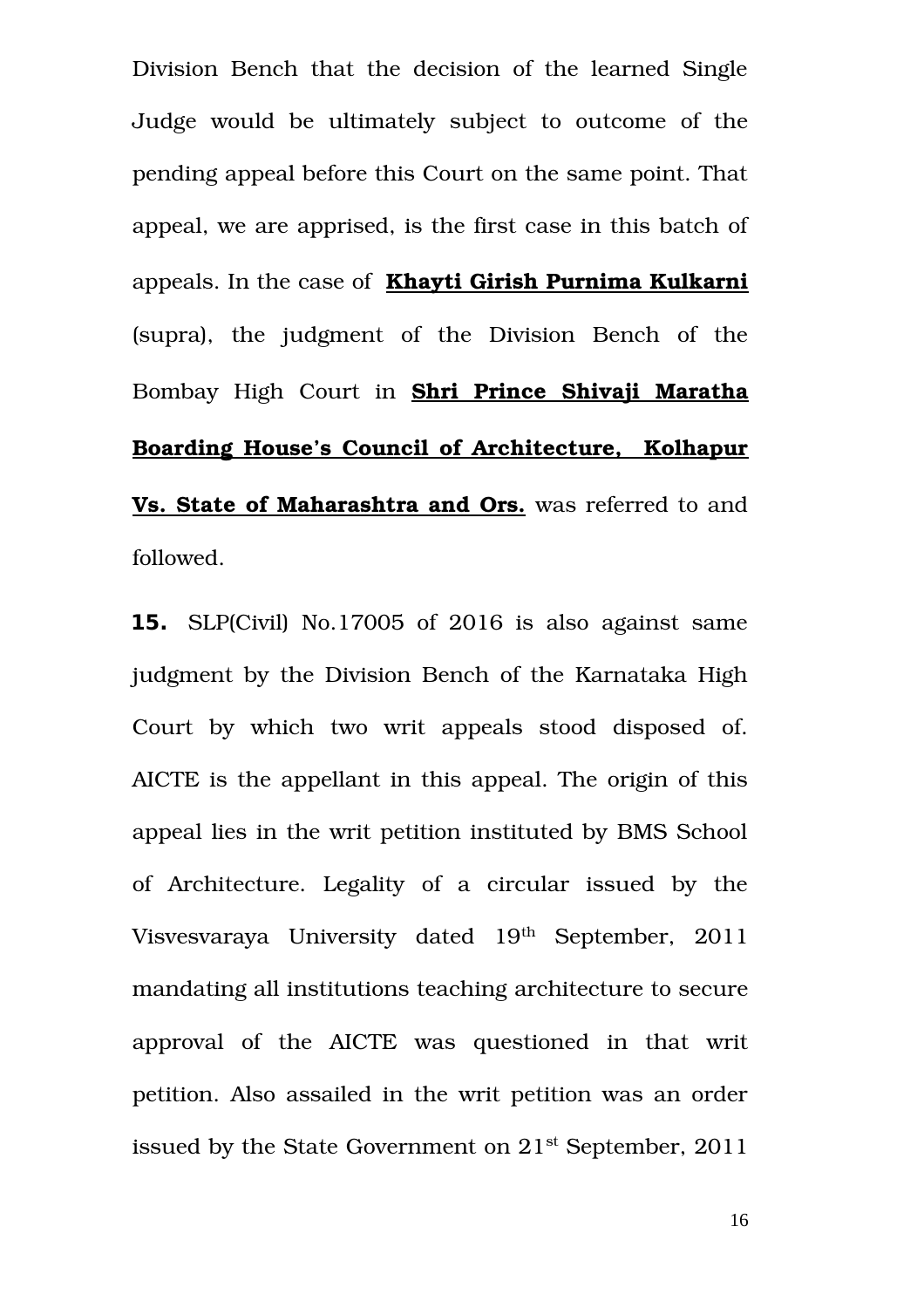in substance directing compliance of the same requirement. The main point involved in this appeal is if AICTE norms can be made applicable in respect of architecture course or not.

**16.** SLP(Civil) No.28121 of 2018 **(Muslim Educational** Association Vs. The University of Calicut & Ors.) arises out of a decision of a Division Bench of the High Court of Kerala. In this decision, it has been held that approval of AICTE is necessary for starting a new college of architecture. The petitioner in that case before the High Court was the said Association, which had obtained approval of the CoA for starting the college. The affiliating university – the University of Calicut had declined approval. One of the reasons for that was that the Association had not obtained approval from AICTE. The Association approached the High Court invoking its writ jurisdiction questioning legality of the decision of the university declining its affiliation. In the judgment delivered on 29th August 2018 (in W.P.(Civil) No. 25412 of 2018) the High Court primarily addressed the question as to whether approval of AICTE was necessary in addition to the recognition or approval granted by the CoA.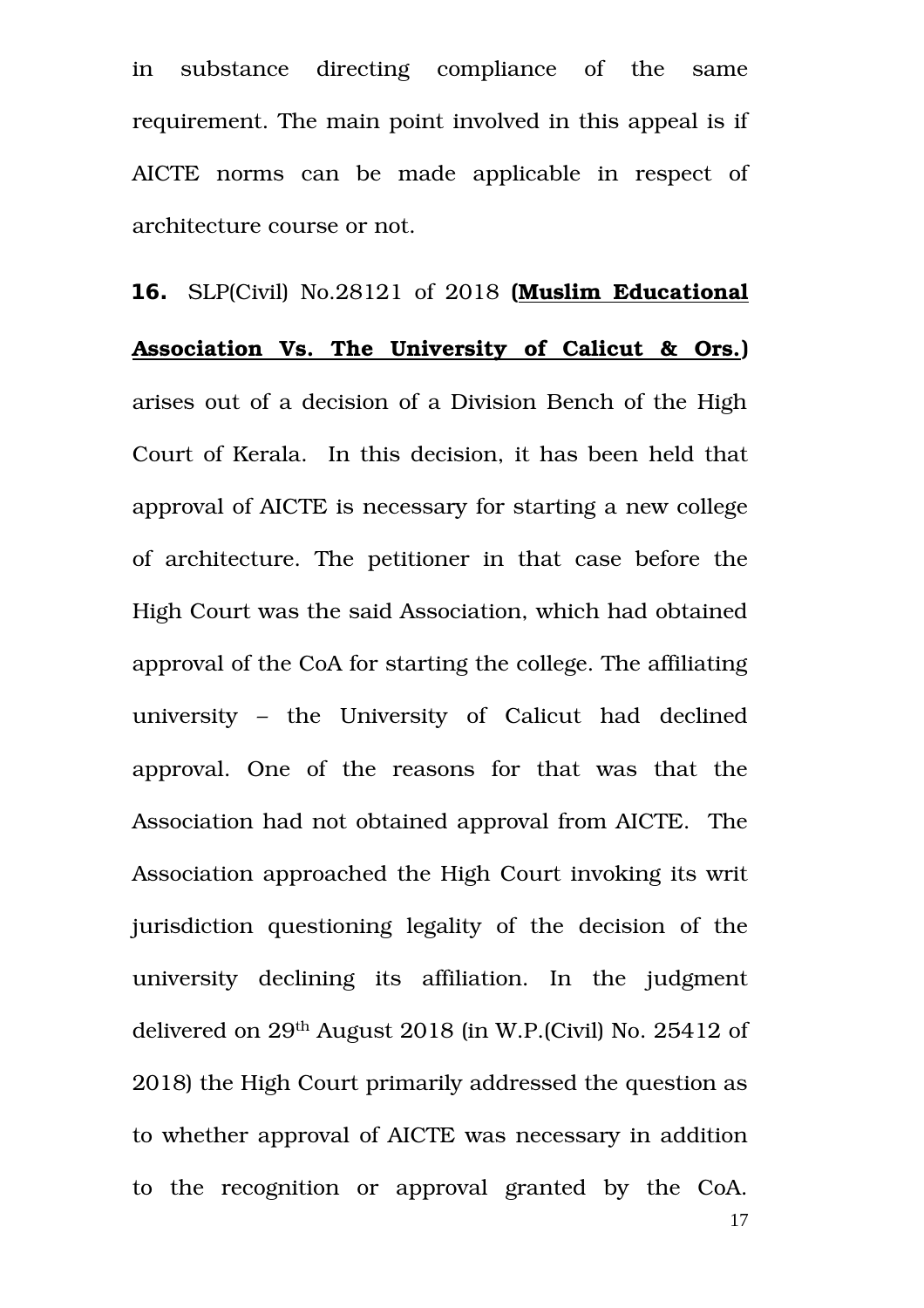Following an earlier decision of the same Court in the case of **Thejus College of Architecture Vs. State of Kerala & Ors.** in W.P.(C) No.23858 of 2018, decided on 6<sup>th</sup> August 2018, the Bench dismissed the Writ Petition, inter-alia, on the reasoning that it did not have approval of the AICTE.

**17.** In some of the cases involved in these proceedings appeal, the CoA has been prescribing certain measures for individual institutions to undertake to bring them at par with CoA norms. The specific provision of the 1972 Act or the regulations framed thereunder does not specifically provide for prescribing such corrective measures. Such directives, however, in our opinion, are incidental to the regulatory powers conferred upon the CoA.

**18.** There are specific provisions in the 1972 Act dealing with setting standards and norms for institutions dealing with the education of architecture. Some of these provisions have been referred to earlier in this judgment. There are also provisions for monitoring quality of education being imparted by the respective institutions.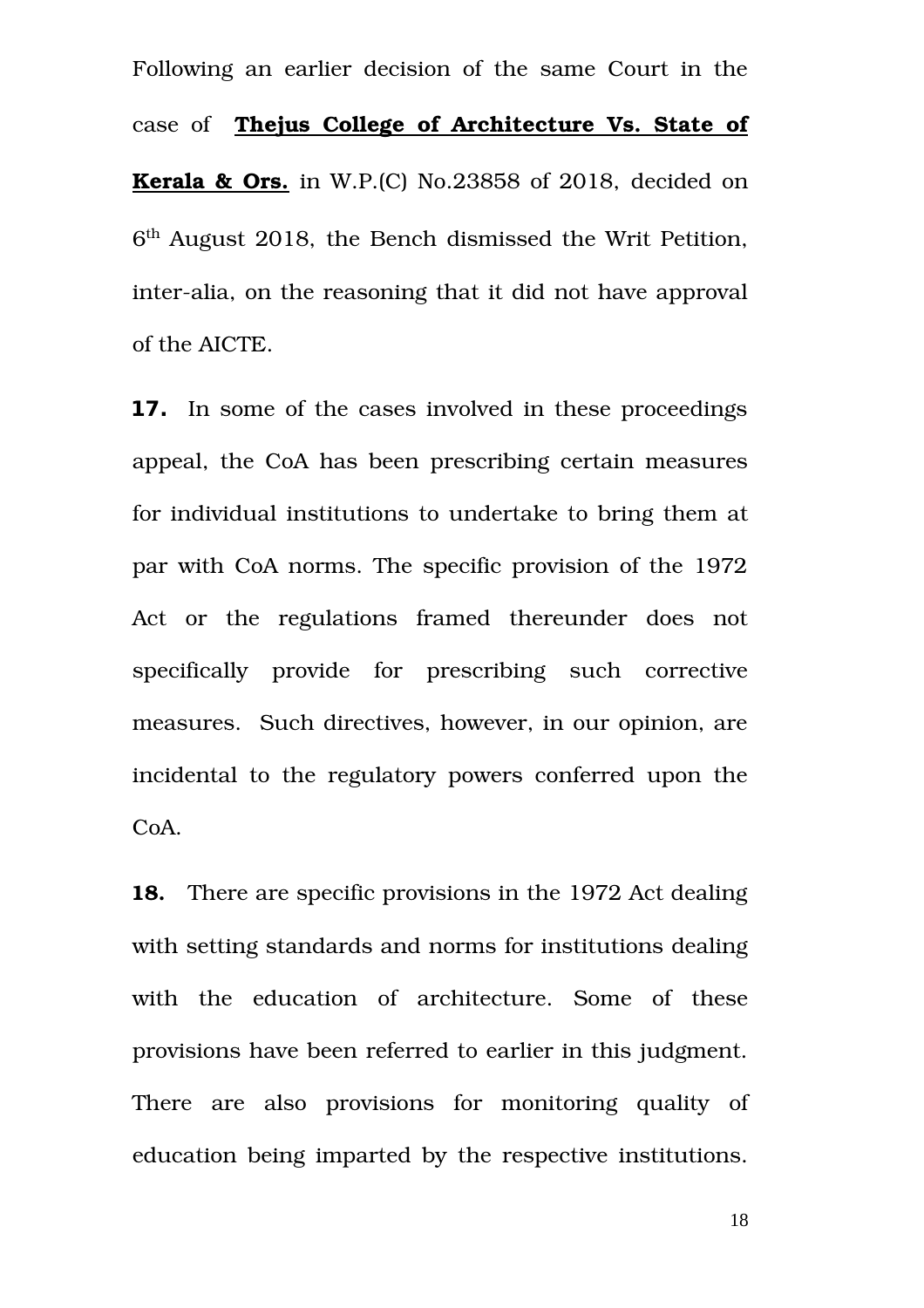The CoA has also the power to make representation to the Central government in the event there are breaches of norms or standards prescribed by the regulations, which may ultimately result in withdrawal of such recognition. The decision making hierarchy within the CoA for making representations to the Central Government has also been statutorily prescribed, running up from inspectors to Executive Committee and ultimately the Council.

**19.** Both the regulatory authorities under the respective statutes have power to frame regulations for giving effect to the provisions of the respective Acts. Power to make rules in respect of certain areas covered by the statutes have been vested in the Central Government both under the 1972 Act and the 1987 Act. So far as CoA is concerned, their power to make regulations is derived from Section 45 of the 1972 Act. The said provision stipulates: -

#### **"45. Power of Council to make regulations.**

(1) The Council may, with the approval of the Central Government, *(by notification in the* Official Gazette] make regulations not inconsistent with the provisions of this Act, or the rules made thereunder to carry out the purposes of this Act.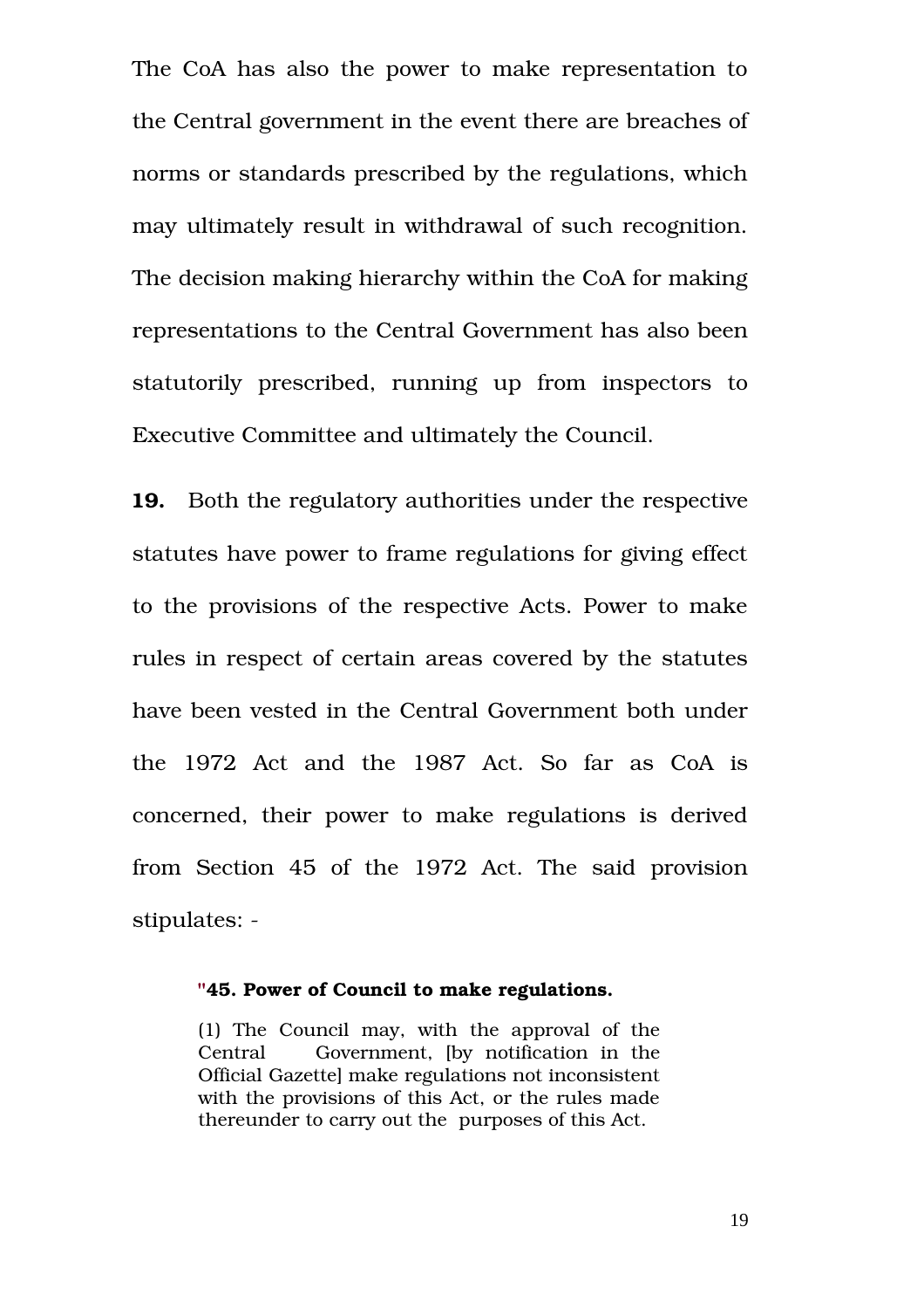(2) In particular and without prejudice to the generality of the foregoing power, such regulations may provide for—

(*a*) the management of the property of the Council;

(*b*) the powers and duties of the President and the Vice-President of the Council;

(*c*) the summoning and holding of meetings of the Council and the Executive Committee or any other committee constituted under Section 10, the times and places at which such meetings shall be held, the conduct of business thereat and the number of persons necessary to constitute a quorum;

(*d*) the functions of the Executive Committee or of any other committee constituted under Section 10;

**(***e***) the courses and periods of study and of practical training, if any, to be undertaken, the subjects of examinations and standards of proficiency therein to be obtained in any college or institution for grant of recognised qualifications;**

**(***f***) the appointment, powers and duties of inspector;**

**(***g***) the standards of staff, equipment, accommodation, training and other facilities for architectural education;**

**(***h***) the conduct of professional examinations, qualifications of examiners and the conditions of admission to such examinations;**

(*i*) the standards of professional conduct and etiquette and code of ethics to be observed by architects; and

(*j*) any other matter which is to be or may be provided by regulations under this Act and in respect of which no rules have been made."

(3) Every regulation made under this section shall be laid, as soon as may be after it is made, before each House of Parliament, while it is in session,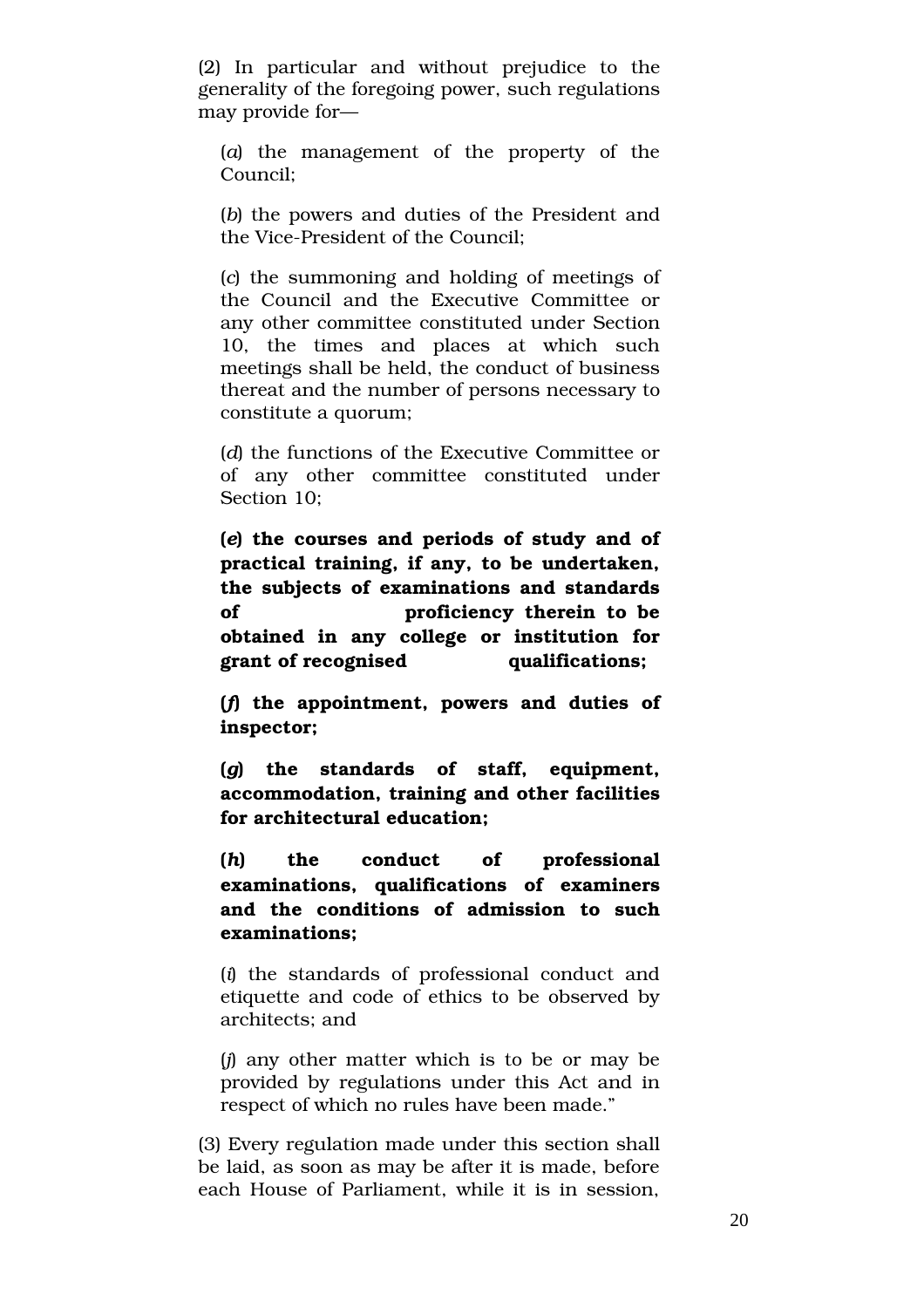for a total period of thirty days which may be comprised in one session or in two or more successive sessions, and if, before the expiry of the session immediately following the session or the successive sessions aforesaid, both Houses agree in  $\qquad$  making any modification in the regulation or both Houses agree that the regulation should not be made, the regulation shall thereafter have effect only in such modified form or be of no effect, as the case may be; so, however, that any such modification or annulment shall be without **but** prejudice to the validity of anything previously done under that regulation." **(emphasis supplied).**

**20.** The power to frame regulations by the AICTE

originates from Section 23 of the 1987 Act. This section

stipulates:

"23. **Power to make regulations.**—(1) The Council may, by notification in the Official Gazette, make regulations not inconsistent with the provisions of this Act, and the rules generally to carry out the purposes of this Act.

(2) In particular, and without prejudice to the generality of the foregoing power, such regulations may provide for all or any of the following matters, namely:—

(a) regulating the meetings of the Council and the procedure for conducting business thereat;

(b) the terms and conditions of service of the officers and employees of the Council;

(c) regulating the meetings of the Executive Committee and the procedure for conducting business thereat;

(d) the area of concern, the constitution, and powers and functions of the Board of Studies;

(e) the region for which the Regional Committee be established and the constitution and functions of such Committee."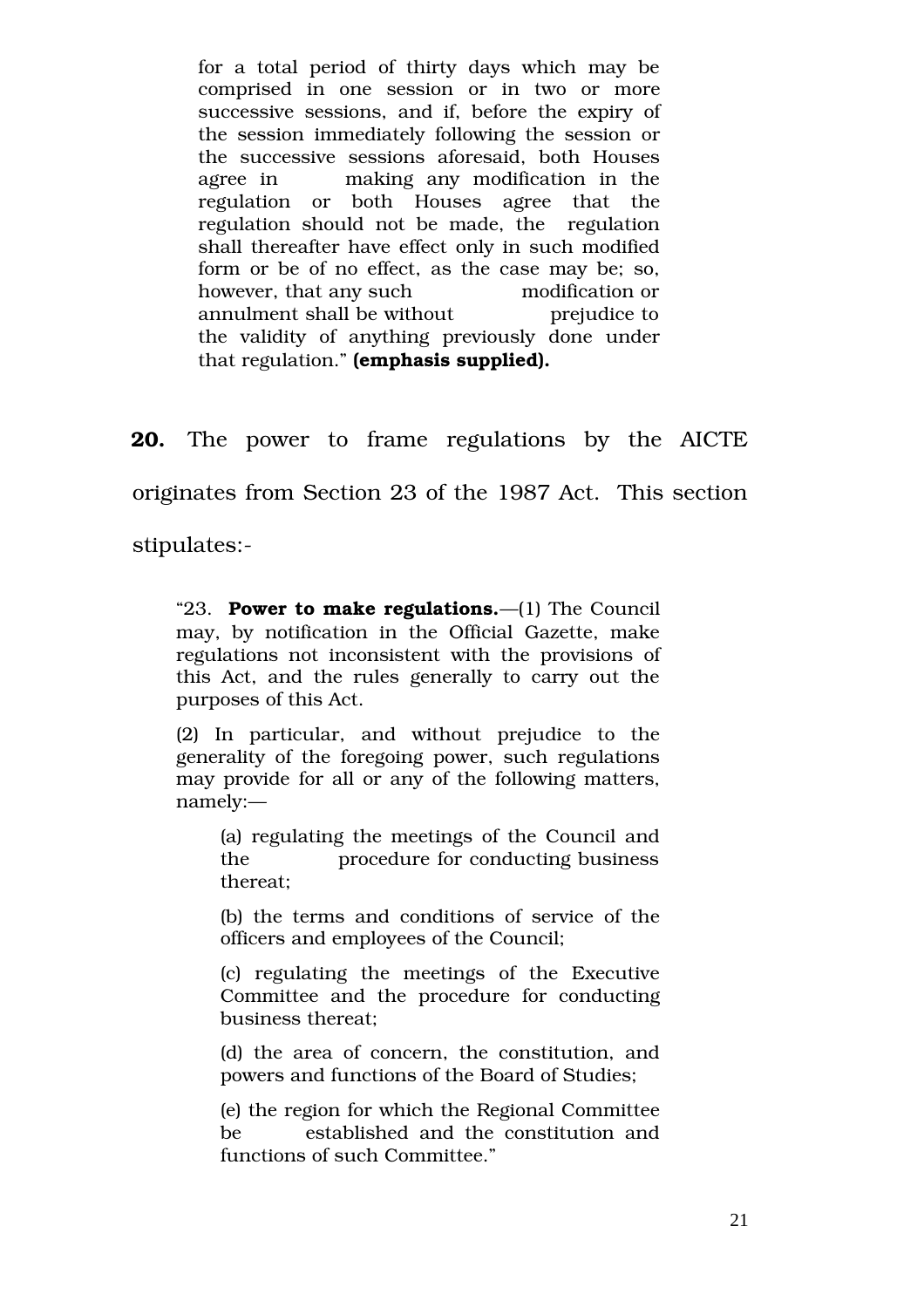Government to make rules is derived from Section 22 of

the Act. The said provision stipulates:

### "**22. Power to make rules.—**

(1) The Central Government may, by notification in the Official Gazette, make rules to carry out the purposes of this Act.

(2) In particular, and without prejudice to the generality of the foregoing power, such rules may provide for all or any of the following matters, namely:—

(a) the procedure to be followed by the members in the discharge of their functions;

(b) the inspection of technical institutions and Universities;

(c) the form and manner in which the budget and reports are to be prepared by the Council;

(d) the manner in which the accounts of the Council are to be maintained; and

(e) any other matter which has to be, or may be, prescribed"

**22.** Similar power on the Central Government has been

conferred under Section 44 of the 1972 Act, which lays

down:

"**44. Power of Central Government to make rules.**-(1) The Central Government may, by notification in the Official Gazette, make rules to carry out the purposes of this Act.

(2) In particular and without prejudice to the generality of the foregoing power, such rules may provide for all or any of the following matters, namely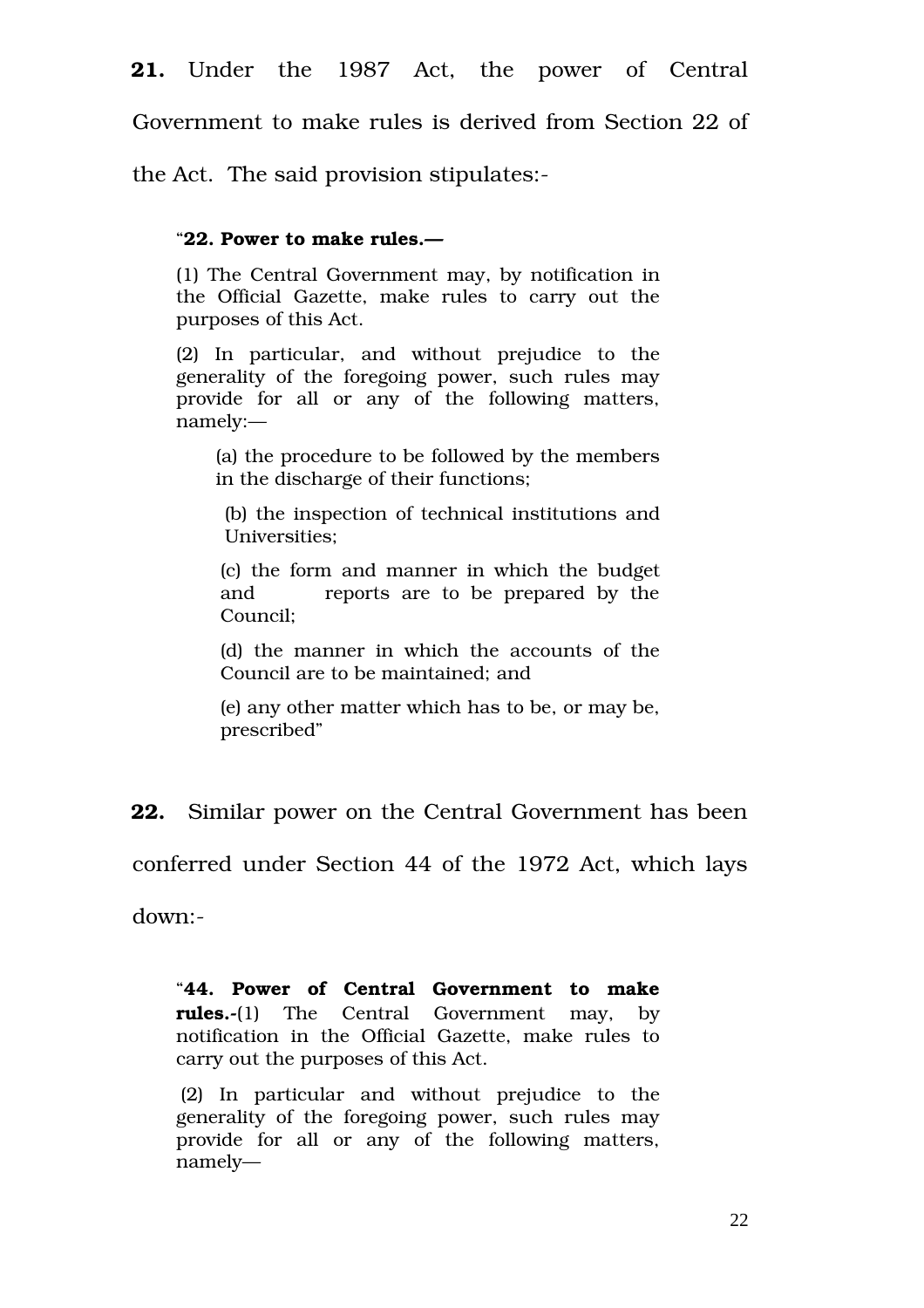(*a*) the manner in which elections under Chapter II shall be conducted, the terms and conditions of service of the members of the Tribunal appointed under sub-section (2) of Section 5 and the procedure to be followed by the Tribunal;

(*b*) the procedure to be followed by the expert committee constituted under the proviso to sub-section (2) of Section 14 in the transaction of its business and the powers and duties of the expert committee and the travelling and daily allowances payable to the members thereof;

(*c*) the particulars to be included in the register of architects under sub-section (3) of Section 23;

(*d*) the form in which a certificate of registration is to be issued under sub-section (7) of Section 24, sub-section (4) of Section 26 and Section 33;

(*e*) the fee to be paid under Sections 24, 25, 26, 27, 28, 32 and 33;

(*f*) the conditions on which a name may be restored to the register under the proviso to sub-section (2) of Section 27;

(*g*) the manner of endorsement under sub-section (3) of Section 27;

(*h*) the manner in which the Council shall hold an enquiry under Section 30;

(*i*) the fee for supplying printed copies of the register under Section 34; and

(*j*) any other matter which is to be or may be provided by rules under this Act.

(3) Every rule made under this Section shall be laid, as soon as may be after it is made, before each House of Parliament, while it is in session, for a total period of thirty days which may be comprised in one session or in two or more successive sessions, and if, before the expiry of the session immediately following the session or the successive sessions aforesaid, both Houses agree in making any modification to the rule or both Houses agree that the rule should not be made, the rule shall thereafter have effect only in such modified form or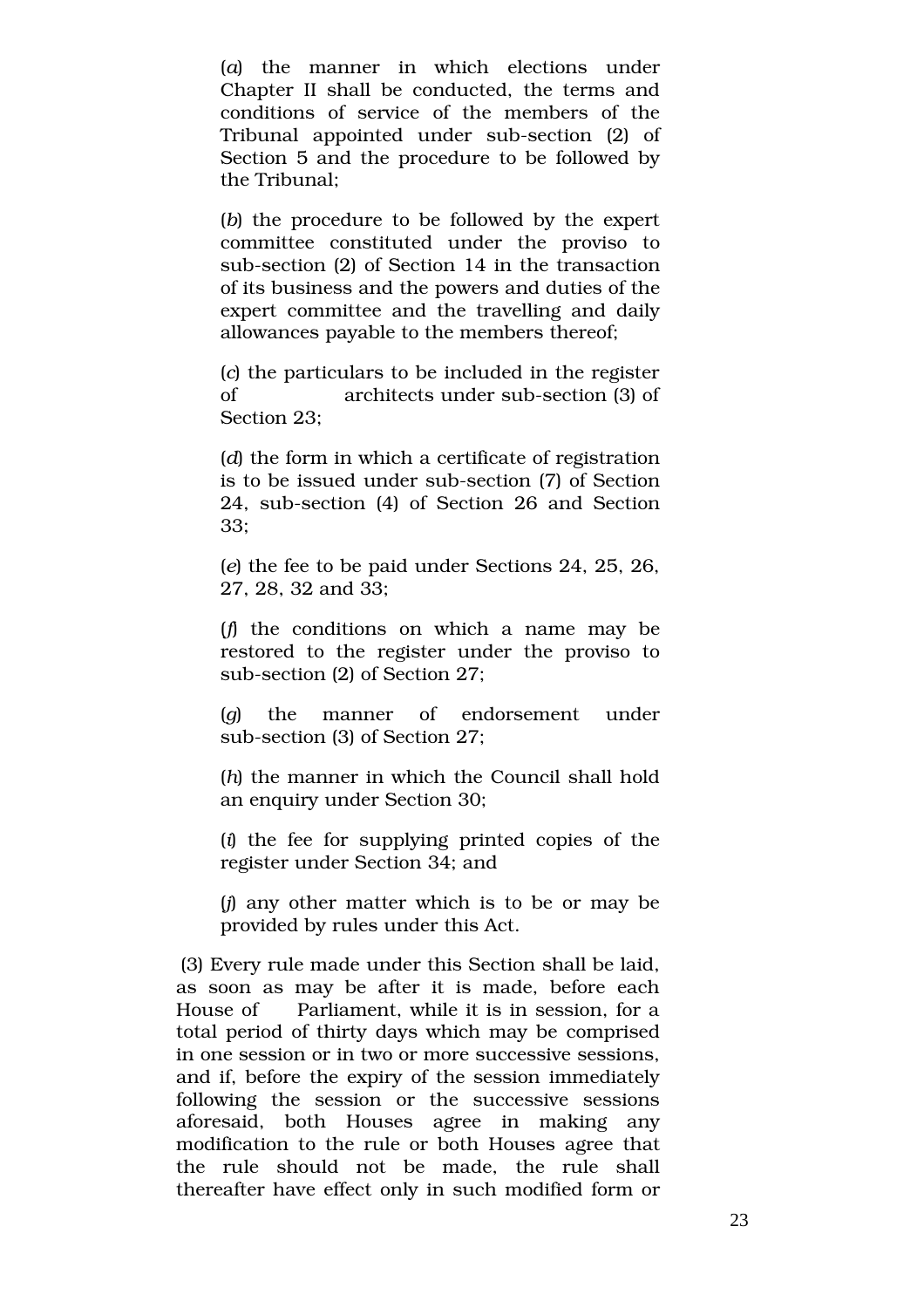be of no effect, as the case may be; so, however, that any such modification or annulment shall be without prejudice to the validity of anything previously done under that rule."

**23.** In course of hearing before us, on behalf of AICTE three Regulations have been brought to our notice by Mr. Pandey, learned counsel representing this body. The first one carries the title "All India Council for Technical Education (Grant of approval for starting new technical institutions, introduction of courses or programmes and approval of intake capacity of seats for the courses or programmes) Regulations, 1994." This Regulation has been framed by the AICTE in exercise of power under Section 23(1) of the 1987 Act and became effective on  $31<sup>st</sup>$ October, 1994. Another Regulation, framed also in exercise of power under Section 23(1) read with Sections 10 and 11 of the 1987 Act of the vear 2016 in supersession of earlier regulations has also been referred to. But so far as the present appeals are concerned, the respective causes of action predates this regulation of 2016 except in the case of the Muslim Educational Association, i.e. S.L.P.(Civil) No.28121 of 2018. The other Regulation is titled "All India Council for Technical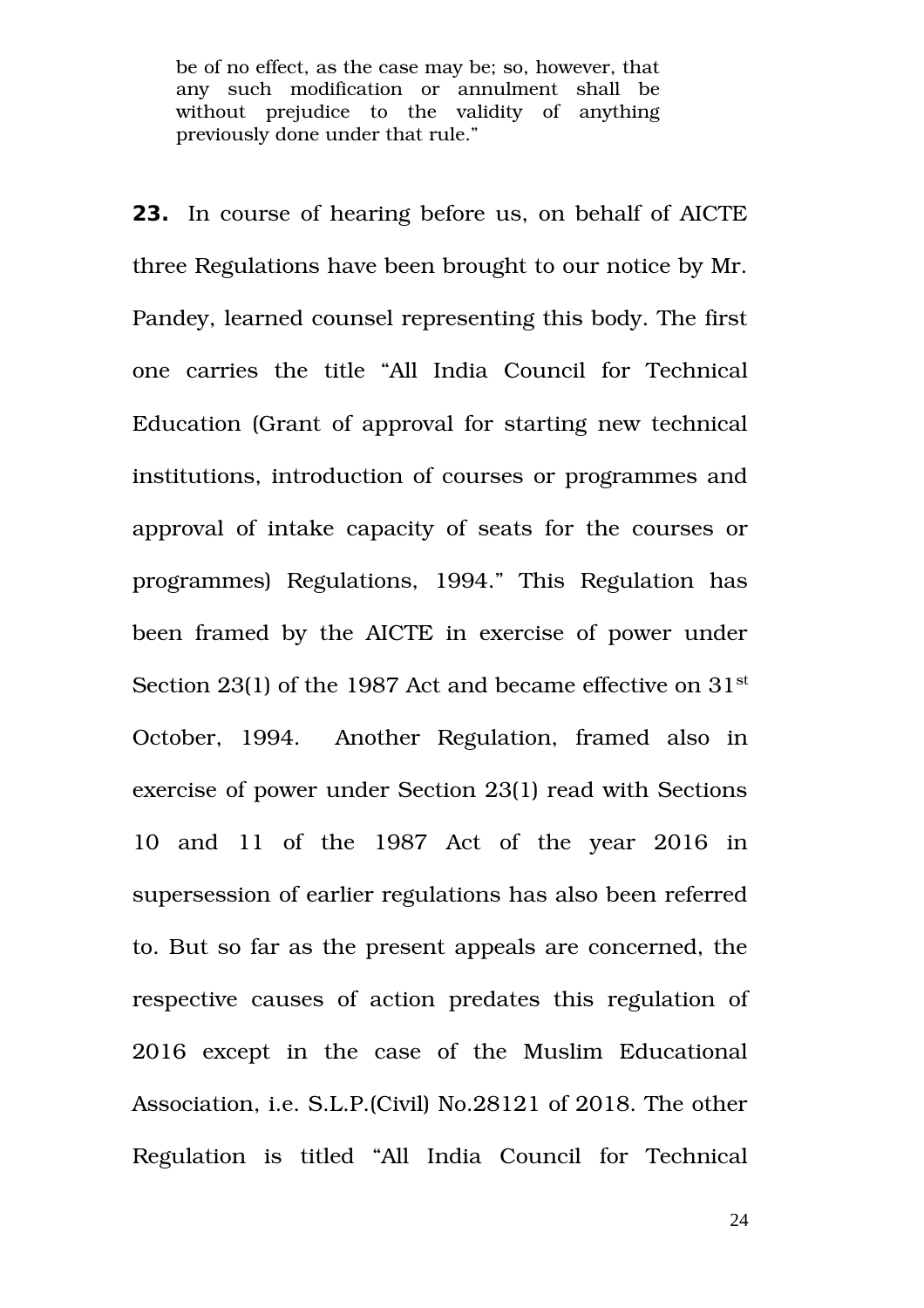Education (Norms and Guidelines for Fees and guidelines for admission in Professional Colleges) Regulations, 1994, framed in exercise of powers conferred under Section  $23(1)$  and Sections 10 (i) and (o), 1987 Act. This one is dated 20<sup>th</sup> May, 1994. No other regulation or rule has been brought to our notice in course of hearing on behalf of AICTE.

24. Dr. Rajeev Dhavan, learned senior counsel representing the CoA has referred to Minimum Standard of Architectural Education Regulations, 1983, framed by CoA in exercise of powers conferred by clauses (e), (g), (h) and (j) of sub-section (2) of Section 45 read with Section 21 of the 1972 Act. Another document which was produced before us by Dr. Dhavan is the annual report of CoA for the year  $2017-2018$ . So far as this document is concerned, its relevance for adjudication of these appeals would be the content recorded under following two subheads therein:

## "**14.0 APPROVAL OF NEW INSTITUTIONS IN** THE ACADEMIC SESSION 2017-18:-

During the year under the report 22 new institutions were granted approval to impart Bachelor of Architecture Courses and 6 existing institutions were granted approval for imparting PG Courses.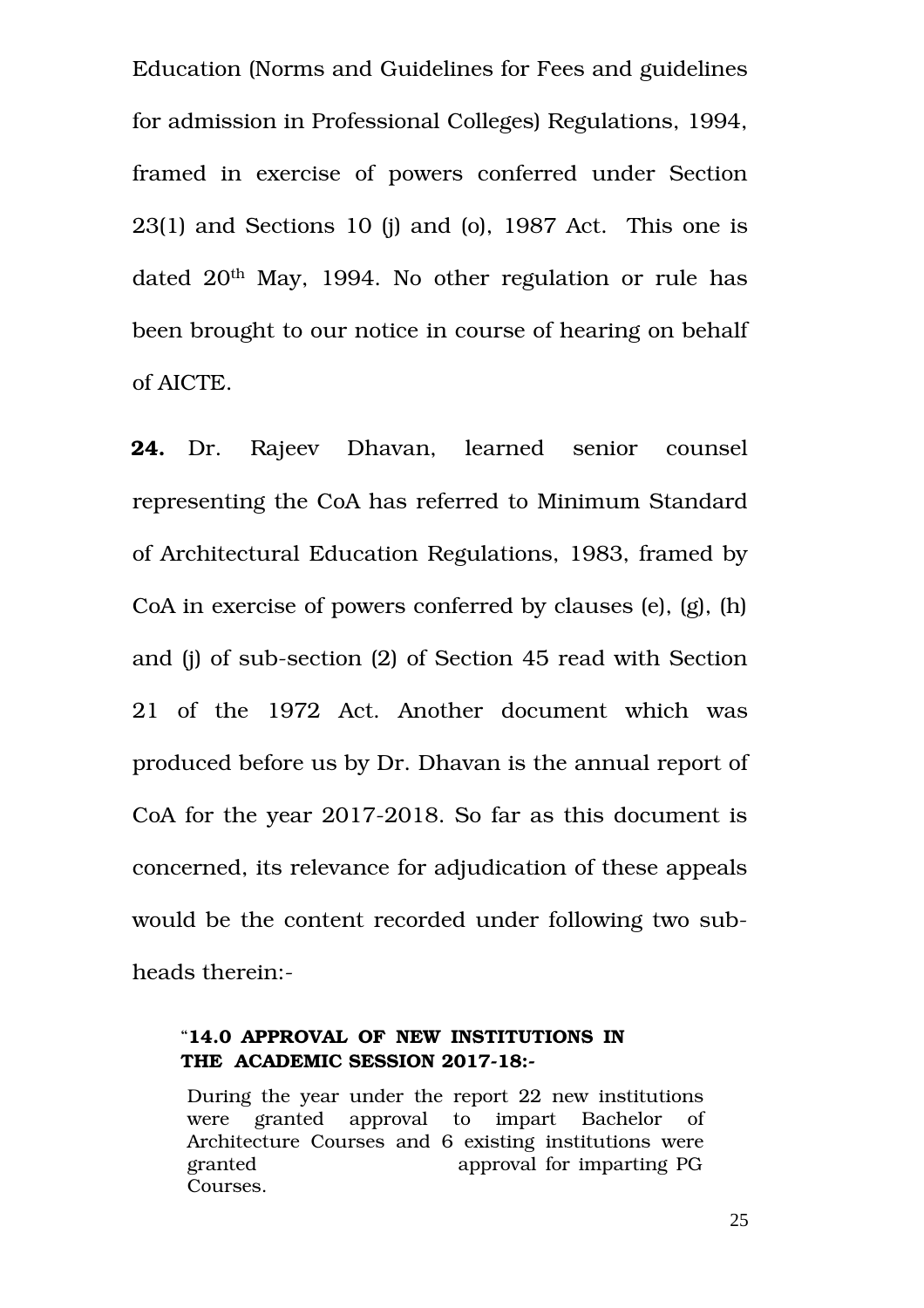With this, the total number of institutions imparting recognized courses in architecture in the year 2017-18 with the approval of Council are 468.

The annual intake of students sanctioned by the Council at Undergraduate level is approximately 24741, Postgraduate level is 1640.

## **15.0 EXTENSION OF APPROVAL FOR THE ACADEMIC SESSION 2017-18 ONWARDS:**

The Council granted extension of approval or otherwise for UG and PG Courses for the academic session 2017-18 as under:

i) Institutions granted extension of approval for B.Arch. Course: 408

ii) Institutions granted extension of approval for M. Arch. Course: 64

iii) Institutions put on 'No Admission' : 12

iv) Institution put on 'withdrawal of approval' : NIL

The Council also initiated the process of inspection for the academic session 2018-2019 which were due for inspections."

Reporting on these subjects demonstrate CoA's continued engagement in the process of recognition of "authorities" granting architectural qualification.

**25.** We find that both the statutes have provisions for approval and monitoring of architecture courses run by institutions. So far as the 1972 Act is concerned, the expression employed is recognition of qualification and the ultimate authority for granting or withdrawing recognition to degree or diploma courses in architectural education by different academic institutions is the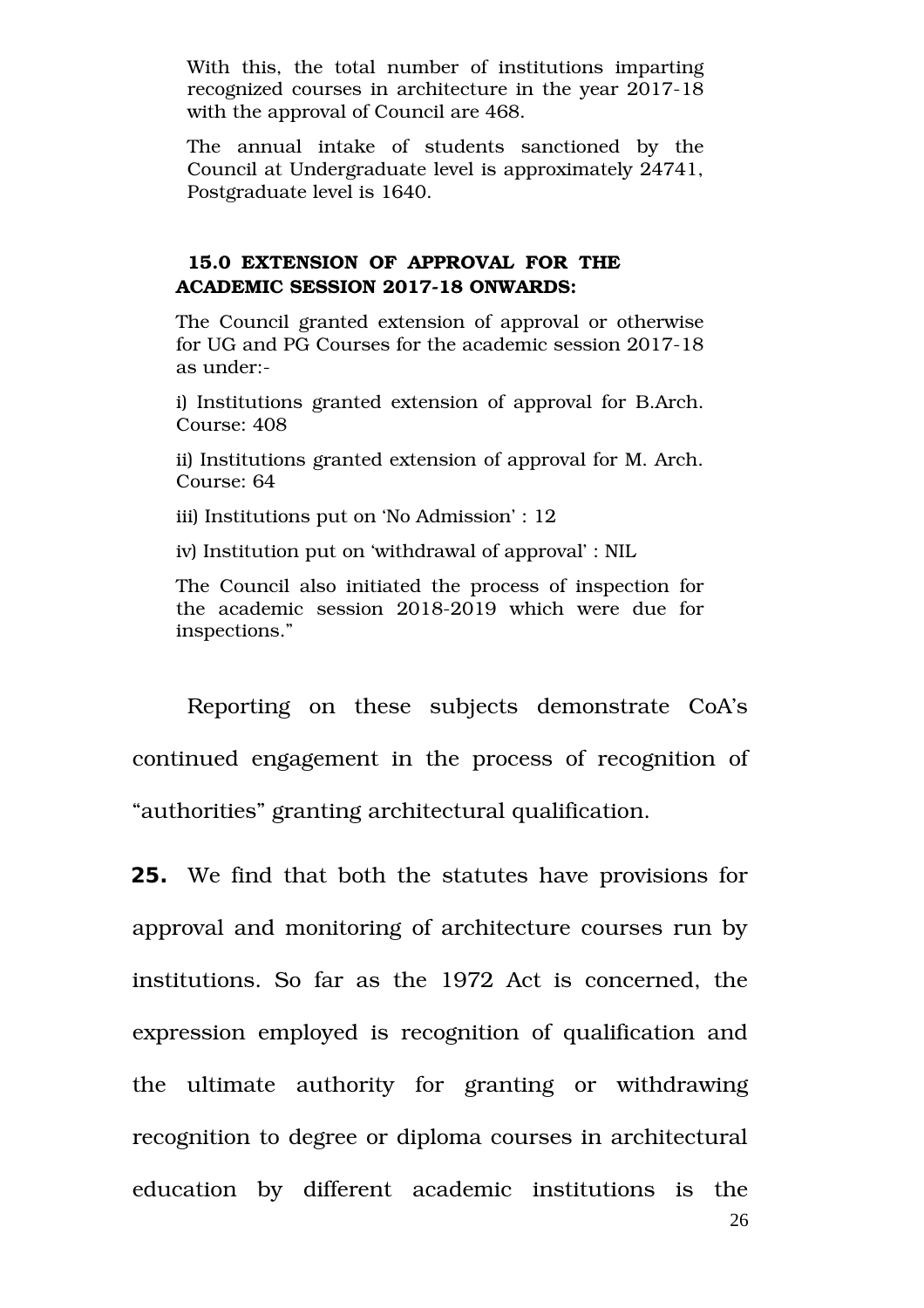Central Government. The CoA under the statutory scheme however has significant role in such decision making process. AICTE has also been empowered under the 1987 Act to lay down standards and norms for courses on architecture along with other subjects coming within the term "technical education". We have extracted relevant parts of Section 10 of the 1987 Act earlier in this judgment. Both the Councils also appear to have had proceeded with this understanding. In the decision of the Bombay High Court delivered in the case of **Shri Prince Shivaji Maratha Boarding House's Council of**

**Architecture**, (supra), it is recorded in the judgment under appeal that joint inspection was held in respect of the institution involved in that proceeding by AICTE and CoA. Moreover, under Section 3(3)(b), of the 1972 Act, the CoA is required to have two persons nominated by the AICTE. On the other hand, Section 3 (4) (m) of the 1987 Act stipulates that AICTE is to consist of representatives of various bodies, including a member to be appointed by the Central Government to represent the CoA. Section 10(k) of the 1987 Act requires AICTE to grant approval in consultation with the agencies concerned.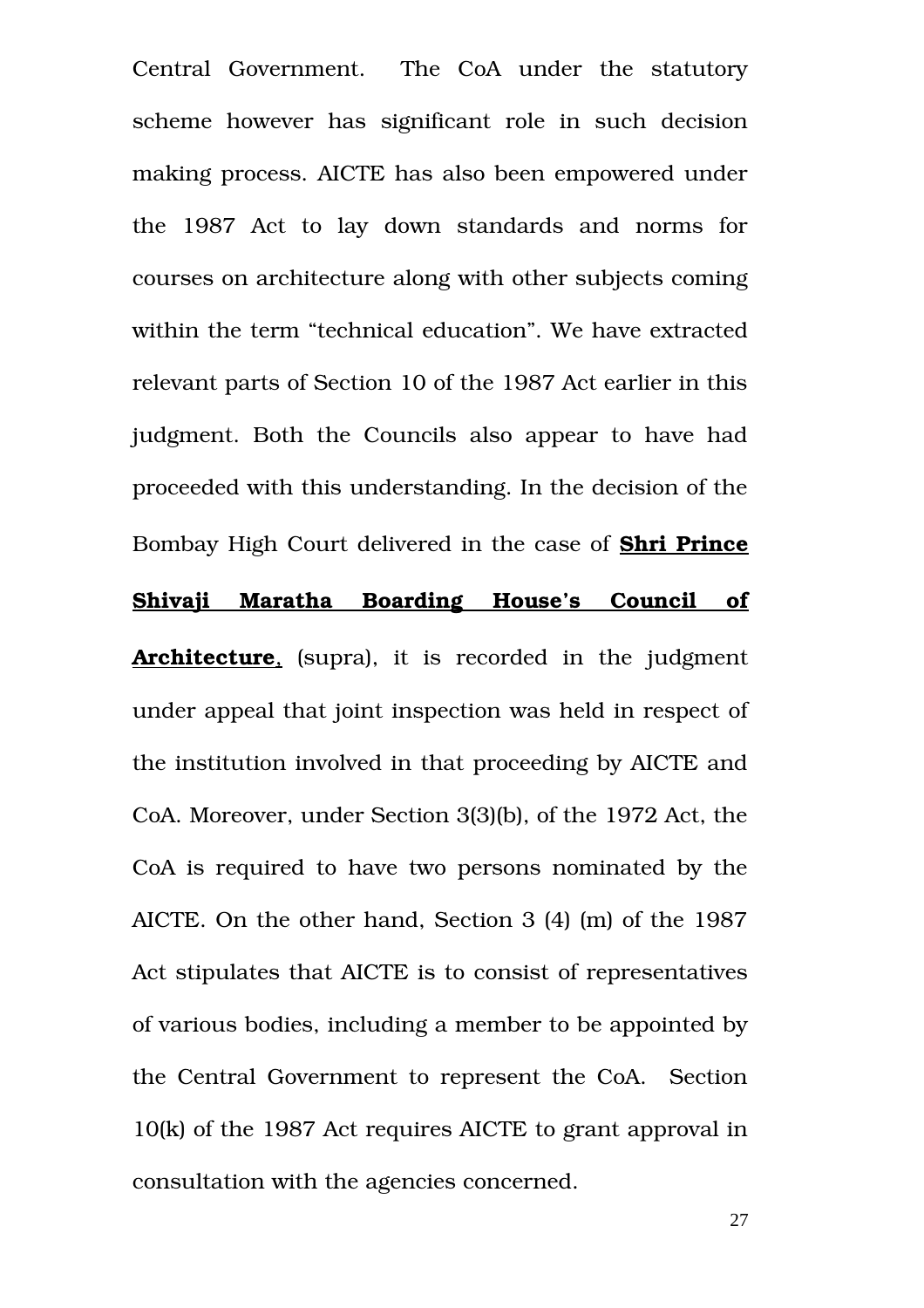**26.** Though both the enactments deal with several aspects of the main subject matter of the respective legislations, on the aspect of setting norms for architectural education and for monitoring the institutions engaged in imparting architectural education, there are overlapping powers of these two Councils. Section 14 of the 1972 Act has been reproduced earlier in this judgment. On the aspect of recognising any architectural qualification, Sections 18 and 19 thereof stipulate:

> "**18. Power to require information as to courses of study and examinations.** Every authority in India which grants a recognised qualification shall furnish such information as the Council may, from time to time, require as to the courses of study and examinations to be undergone in order to obtain such qualification, as to the ages at which such courses of study and examinations are required to be undergone and such qualification is conferred and generally as to the requisites for obtaining such qualification.

### **19. Inspection of examinations.**

1. The Executive Committee shall, subject to regulations, if any, made by the Council, appoint such number of inspectors as it may deem requisite to inspect any college or institution where architectural education is given or to attend any examination held by any college or institution for the purpose of recommending to the Central Government recognition of architectural qualifications granted by that college or institution.

2. The inspectors shall not interfere with the conduct of any training or examination, but shall report to the Executive Committee on the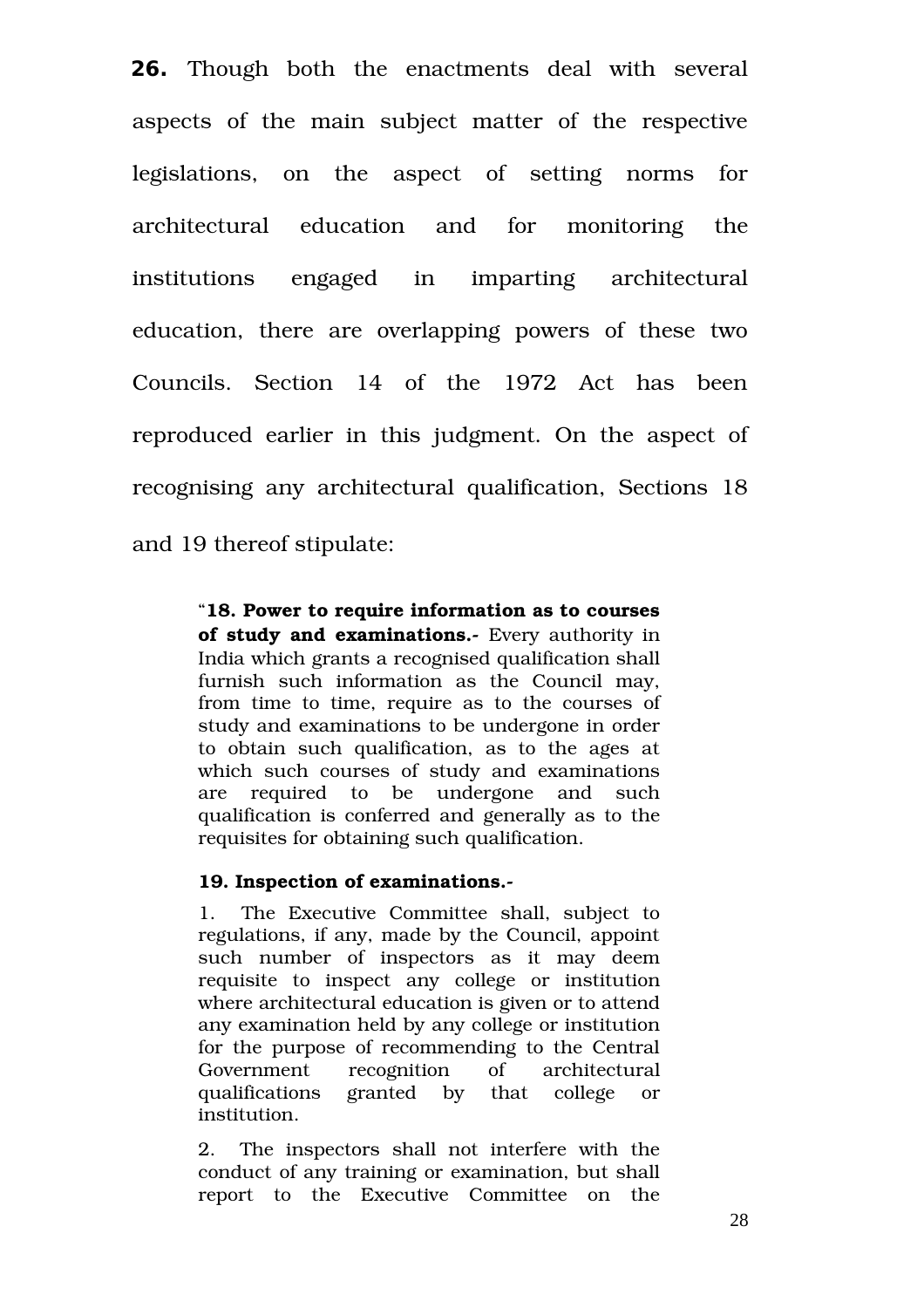adequacy of the standards of architectural education including staff, equipment, accommodation, training and such other facilities as may be prescribed by regulations for giving such education or on the sufficiency of every examination which they attend.

3. The Executive Committee shall forward a copy of such report to the college or institution and shall also forward copies with remarks, if any, of the college or institution thereon, to the Central Government."

**27.** Section 20 of the 1972 Act deals with withdrawal of recognition of an authority listed in the Schedule to the Act. The process involves a report by the Executive Committee of the CoA. On the basis of such report, if it appears to the Council that the courses of study and examination held in any college or institution or the staff, equipment, accommodation, training and other facilities for staff and training provided in such college or institution do not conform to the standards prescribed by the regulations then the CoA is empowered to make a representation for withdrawal of recognition to the appropriate Government. Section 21 of the 1972 Act also empowers the Council to prescribe minimum standards of architectural education required for granting recognized qualifications by colleges or institutions in India.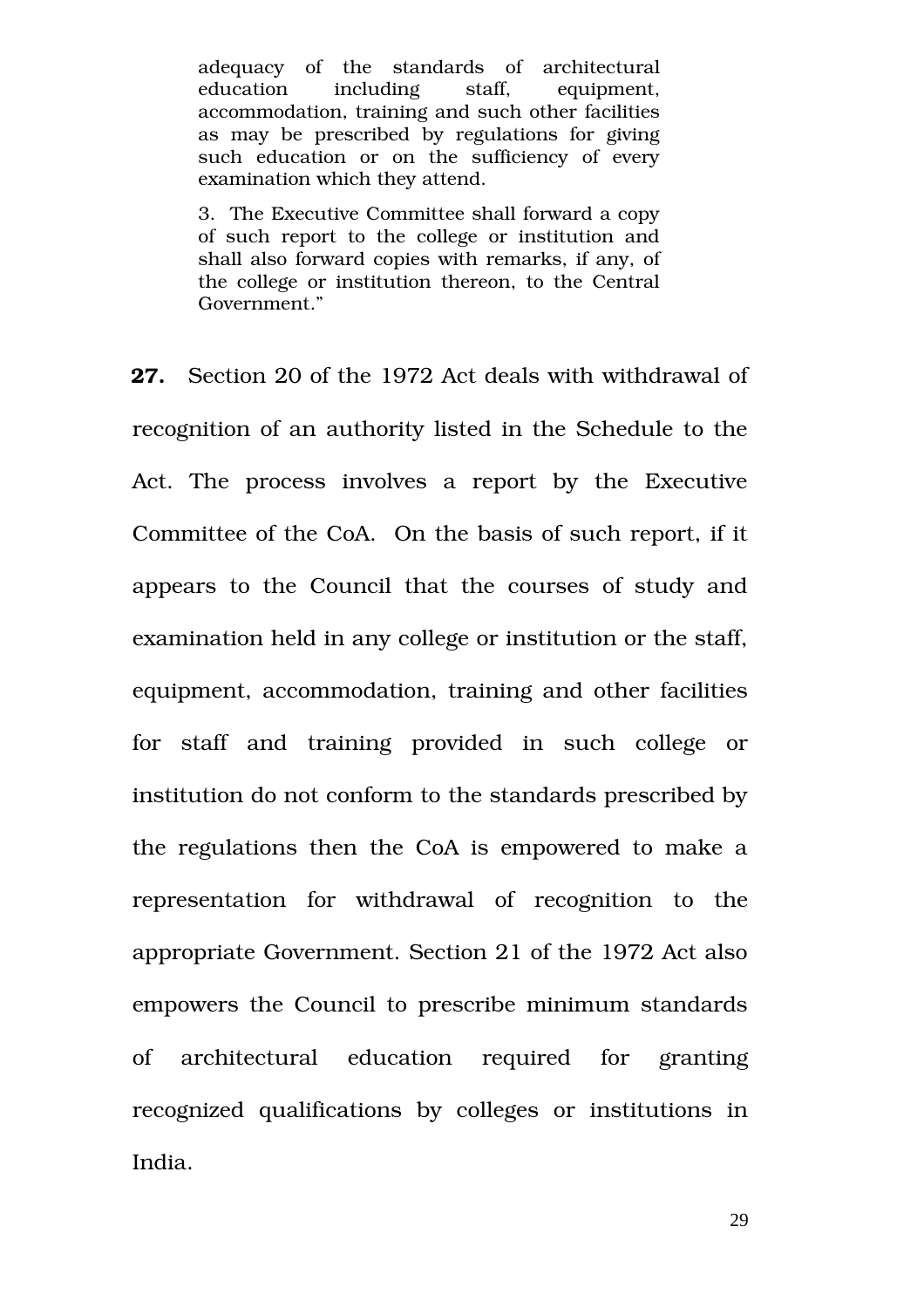**28.** From the nature of the dispute giving rise to these seven appeals, it is apparent that the shortcomings pointed out by the two regulatory bodies relate primarily to infrastructural facilities of the respective institutions. The power of the CoA to examine such infrastructural facilities at the time of considering the application for recognition or monitoring the quality of an institution recognized by the Council stems from Sections 18, 19, 20 and 21 of the 1972 Act.

**29.** A Regulation has been framed by the CoA with the approval of the Central Government titled as the Council of Architecture Regulations, 1982. Part VIII of the 1982 Regulations deals with inspection of educational institutions of Architecture. Clauses 29 and 30 thereof stipulate:

> "**29. Inspection of educational institutions** and their examinations.- The inspection of architectural institutions and the attendance at the time of training and examination under section 19 shall be carried out in accordance with the following manner, namely :

(1) each institution imparting instruction in architecture shall be inspected by the inspectors once in five years:

(2) the Registrar shall fix the date of inspection in consultation with the inspector or inspectors and the institution;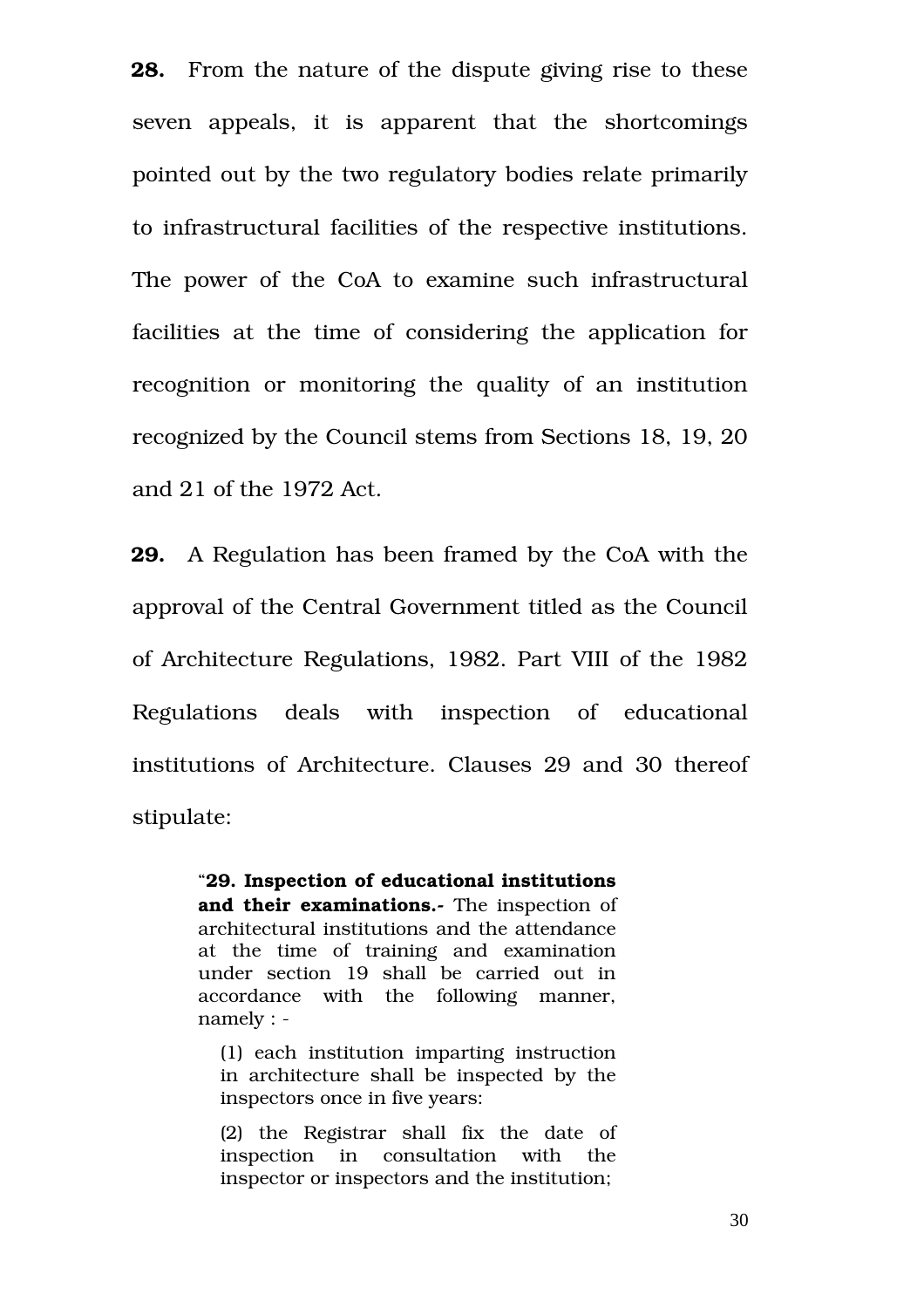(3) the Executive Committee shall appoint such number of inspectors as may be deemed necessary to inspect an institution or to attend any examinations and to report thereon:

Provided that the minimum number of inspectors for such inspection shall be two.

(4) (a) every inspector shall receive from the Chairman, Executive Committee, a formal commission in writing under the seal of the Council;

(b) the instructions of the Chairman shall specify the institution or institutions. courses of studies and scheme of examination or examinations or training programme or educational standards including staff, equipments, accommodation, training and other facilities which are required to be inspected or attended;

(c) the Chairman shall inform the inspector that he is to report to the Executive Committee who shall submit their final report with recommendations to the Council in accordance with these regulations;

(d) the Registrar shall provide the inspector with a copy of the documents and of the recommendations of the Council in regard to recognition of the qualifications or educational standards and improvements to be made thereon and of the resolutions with regard to architectural education."

### "**30. Powers and duties of Inspectors.**

(1) It shall be the duty of the inspector:

(a) to make himself acquainted with such previous reports, if any, on the institution or institutions which he is appointed to inspect as the Executive Committee may direct and with the observations of the University or examining body and the report of the Council thereon;

(b) to attend personally institution or examination or training which he is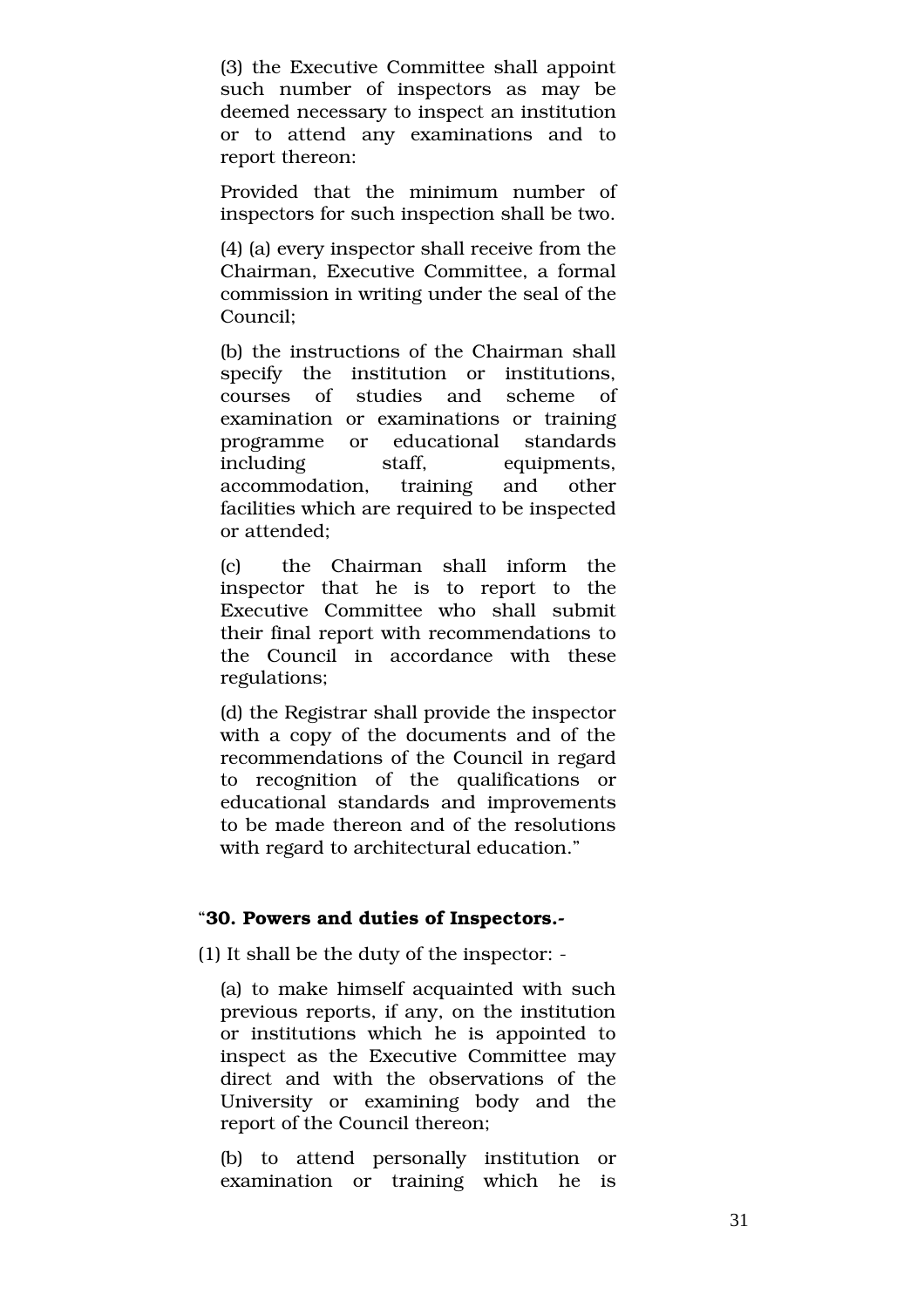required to inspect but not to interfere with the conduct thereof;

(c) to inspect the institution which provides a recognized course of study or has applied for the recognition of its course of study and scheme of examination and to see that the course is in conformity with the regulations relating to education and the standards laid down by the Council;

(d) to report to the Executive Committee his opinion as to the sufficiency or insufficiency of standards of education or examination or institution inspected by him;

(e) to set forth in his report, in order, all the necessary particulars as to the question proposed in the written, oral or practical parts of each examination attended by him, the sessional and class work submitted by the candidates at the time of practical or *viva-voce* examination, the arrangements made for invigilation, the method and scales of making, the standard of knowledge shown by the successful candidates and generally all such details as may be required for adjudicating on the scope and character of the examination;

(f) to set forth in his report necessary particulars in respect of institutions so as to enable the Executive Committee to assess the existing facilities for teaching as well as the extent to which the recommendations of the Council regarding professional education have been given effect to;

(g) to compare, on receipt from the Registrar, proof copy of any of his reports, the proof with the original and correct, sign and return it to the Registrar for preservation in the records of the Council as the authentic copy of such report.

(2) Every report of the inspector or inspectors shall be signed and submitted to the Executive Committee.

(3) The reports of inspectors shall be deemed confidential, unless in any particular case the Executive Committee otherwise directs.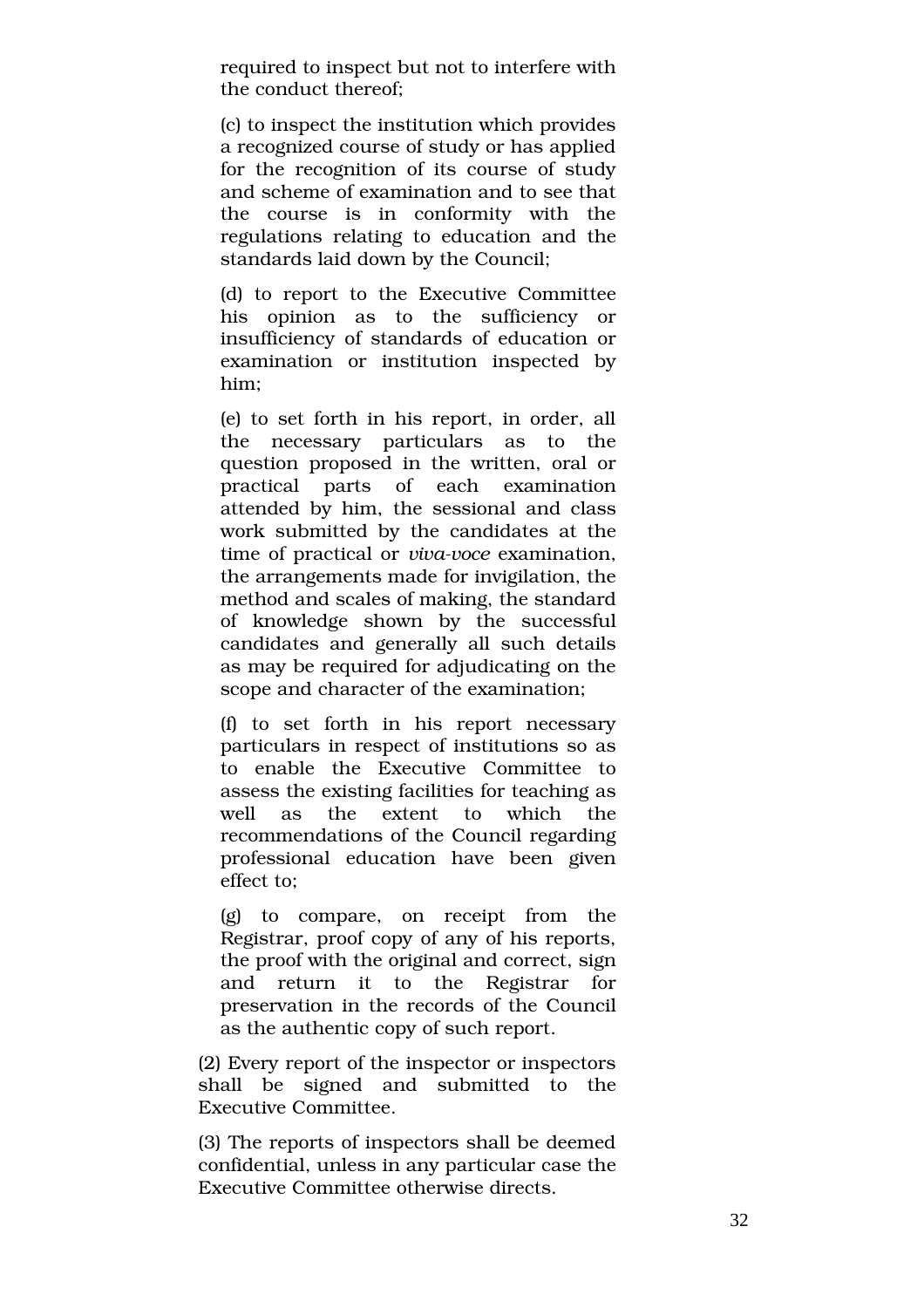(4) Copies of the report by inspectors marked confidential shall be forwarded to the University or the examining body concerned as well as the institution with a request that the authority should furnish to the Executive Committee within six months from the date of dispatch, such observations thereon as they may think necessary.

(5) A confidential copy of report of an inspector or inspectors, with the observations of the University or the examining body or the institution thereon, shall be supplied to each member of the Council and shall be considered together with comments of the Executive Committee by the Council along with the observations thereon of the Executive Committee for consideration by the Council at their next meeting.

(6) A copy of every report by the inspector or inspectors, with the observations of the University or the examining body and the institution concerned and the opinion of the Executive Committee thereon, shall, after approval by the Council, be forwarded to the Central Government and State Government concerned."

**30.** The Minimum Standards of Architectural Education

Regulations 1983 in particular, deals with the academic

and infrastructural features of architecture courses.

Clause (5) of the said Regulations provides:

### "**5 Intake and Migration:**

(1) The sanctioned intake of candidates at the first year level shall not exceed a maximum of 40 in a class. If more than 40 candidates are admitted, separate classes shall be organized.

(2) The institutions may permit, at their discretion, migration of students from one institution to another subject to the maximum number of students not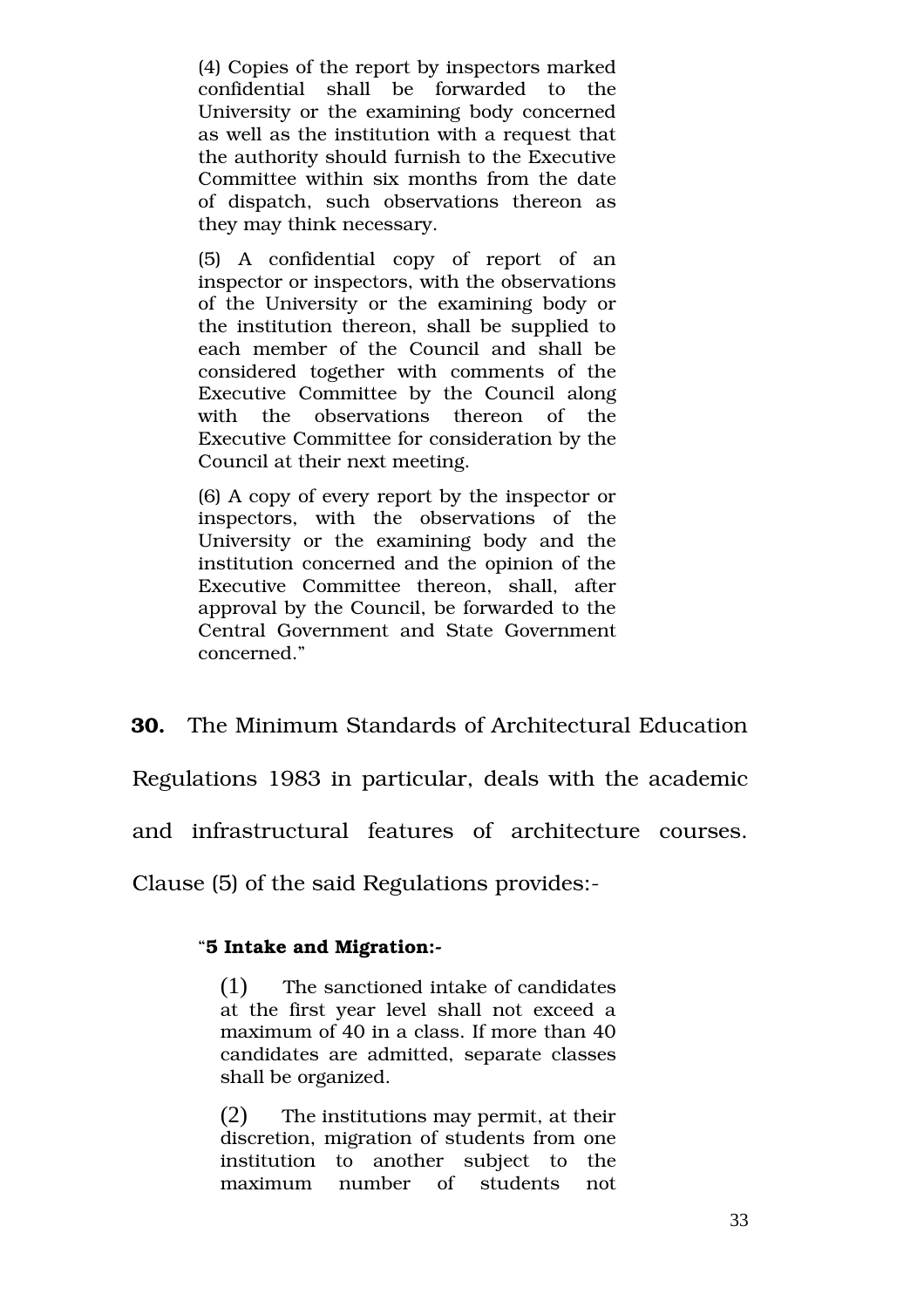exceeding the permitted maximum intake in a class."

Clause 8 of the 1983 Regulations further provides:

## "**8. Standards of staff, equipment, accommodation, training and other facilities for technical education**

(1) The institutions shall maintain a teacher/student ratio of 1:8.

(2) The institutions shall have a minimum number of 12 faculty members for a student strength of 100.

(3) The institution with the maximum intake of 40 in a class may have the faculty pattern as prescribed in Appendix-B.

(4) The institutions shall encourage the faculty members to involve in professional practice including research.

(5) The institutions shall provide facilities as indicated in Appendix-C.

(6) The institutions shall encourage exchange of faculty members for academic programmes.

Notwithstanding anything contained in these regulations, the institutions may prescribe minimum standards of Architectural Education provided such standards does not, in the opinion of the Council, fall below the minimum standards prescribed from time to time by the Council to meet the requirements of the profession and education thereof."

**8.** Appendix B to these Regulations deal with designation, pay-scale and qualification required to be prescribed for faculty positions. The content thereof is not being reproduced in this judgment as for the purpose of determining the issues involved in these appeals, the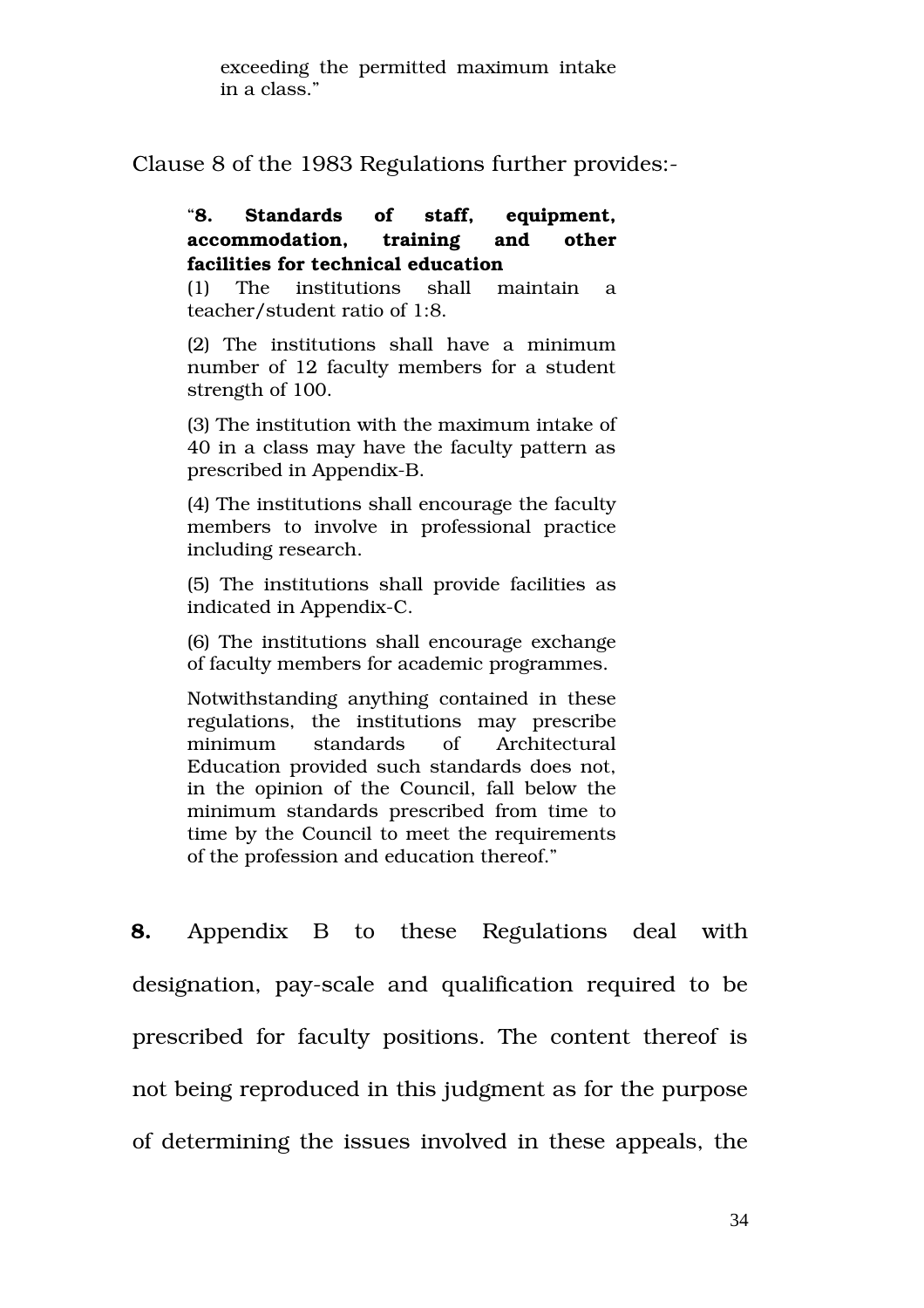stipulations barring those contained in Appendix C are

not of much significance. Appendix C thereof reads:

# "APPENDIX-C

# **Physical Facilities**

The Institution of Architecture should be located in a building to have a floor area of about 15 sq.m.m. per student. The building should include class rooms and at least 5 studios, adequate space for faculty members, library, workshop, materials museum, laboratories, exhibition/conference room, office accommodation and common area for students and staff. The space requirements per student for architectural education whether in the Institution or in the Hostel are apt to be more than for most other types of professional courses like engineering and medicine because of the large space required for preparation of drawings. This factor should be borne in mind in the design of Hostels and Studios.

Facilities may also be provided for extracurricular activities and sports.

The equipment in the workshop/laboratories has also to be provided to meet with the special requirement for architectural education. It is desirable to provide locker facilities in the studios for students.

The Library, Workshops, Laboratories and Photography unit should be managed by professionally qualified staff with adequate supporting staff to assist the students and faculty members in their academic programmes. There should also be administrative supporting staff to run the Architectural Institutions.

It is desirable to provide hostel accommodation and residential accommodation for staff and students in close proximity of the institution."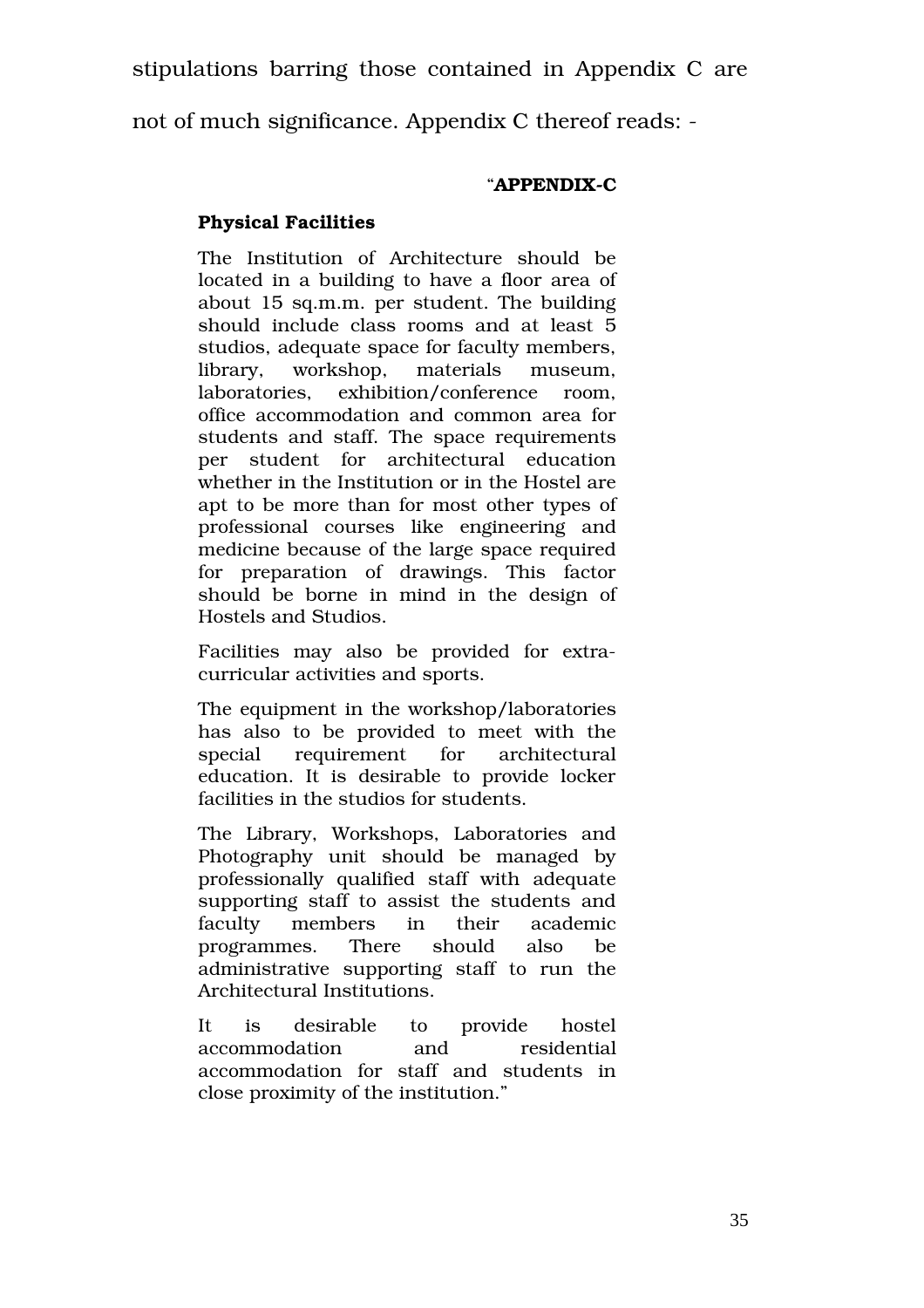**9.** So far as the two Regulations of 1994 under the 1987 Act produced before us on behalf of AICTE, the Regulations dated  $20<sup>th</sup>$  May, 1994 contemplates fixing approval norms and intake capacity to professional colleges. Clause 2 of this Regulation however exempts universities, university departments or colleges, government colleges, aided colleges and certain other institutions from its application. The next one has been made applicable to all new technical institutions including universities and subsisting technical institutions and lays down a detailed approval process through multi-tier decision making structure. The AICTE appears to have made subsequent Regulations time to time superseding the earlier ones in respect of the approval process, but barring the Regulations made in 2016, no other regulations has been produced before us. None of the Regulations produced before us however specify the actual norms but refer to standards and norms to be laid down for approval of technical institutions, which include institutions imparting architectural education.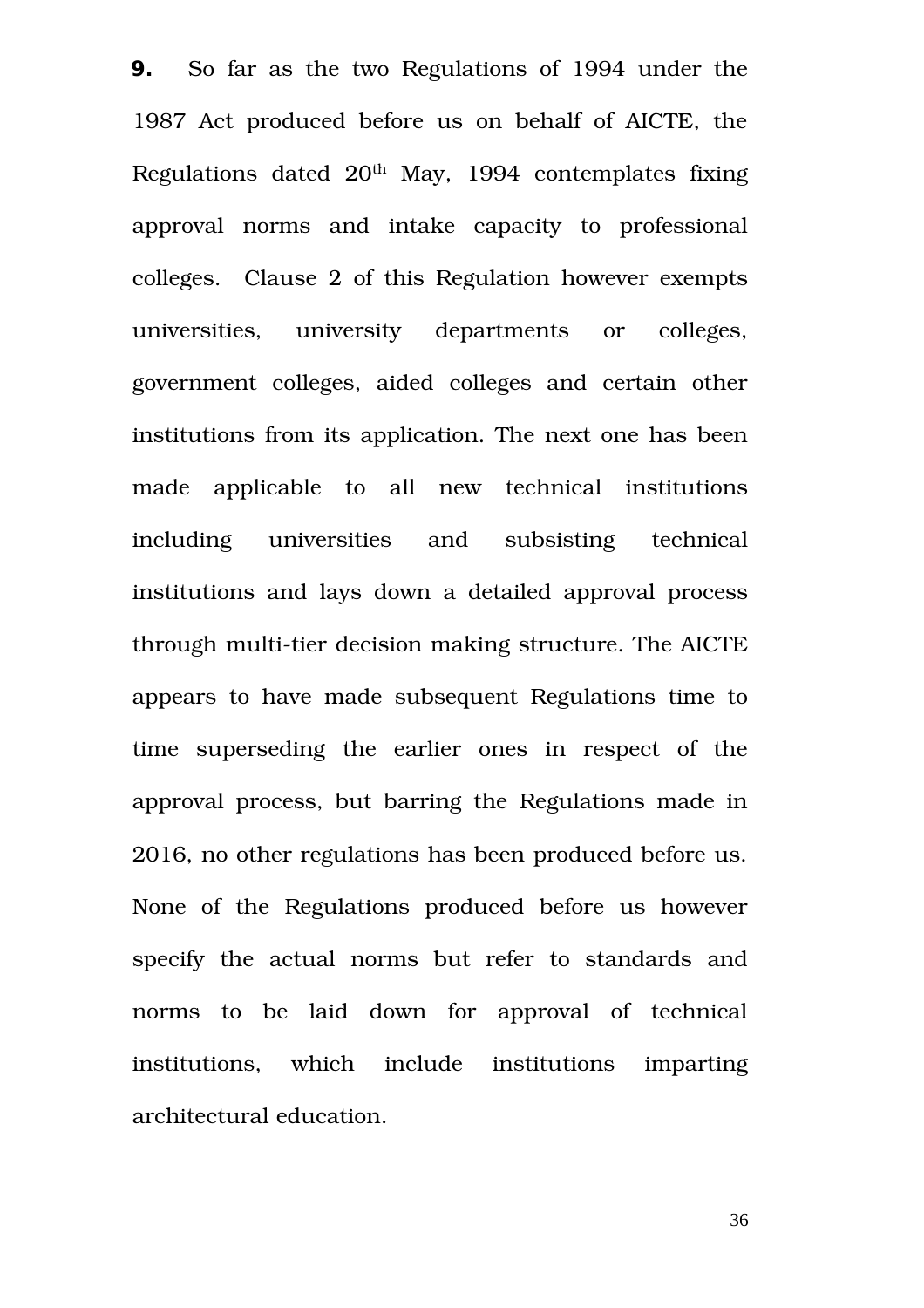**10.** Clause 6 of the 1994 regulations dated 31<sup>st</sup> October,

1994 deals with conditions for grant of approval, which

stipulates:

"**6. Conditions for grant of approval.** Every application under  $sub-regulation$  (1) of regulation 4 shall be considered subject to the fulfilment of the following conditions, namely:

(i) The financial position of the applicant shall be sound for investment in developed land and in providing related infrastructure and instructional facilities as per the norms and standards laid down by the Council from time to time and for meeting annual recurring expenditure:

(ii) The courses or programmes shall be conducted as per the assessed technical manpower demands;

(iii) The admissions shall be made according to the regulations and directions of the Council for such admissions in the respective technical institution or university;

(iv) The tuition and other fees shall be charged with the overall criteria as may be laid down by the Council;

(v) The staff shall be recruited as per the norms and standards specified by the Council from time to time;

(vi) the governing Body in case of private technical institutions shall be as per the norms as specified by the council;

**8.** Appearing on behalf of AICTE in Civil Appeal No.364 of 2005, the fact that there are overlapping provisions on the question of grant of approval and subsequent monitoring of architectural education under both these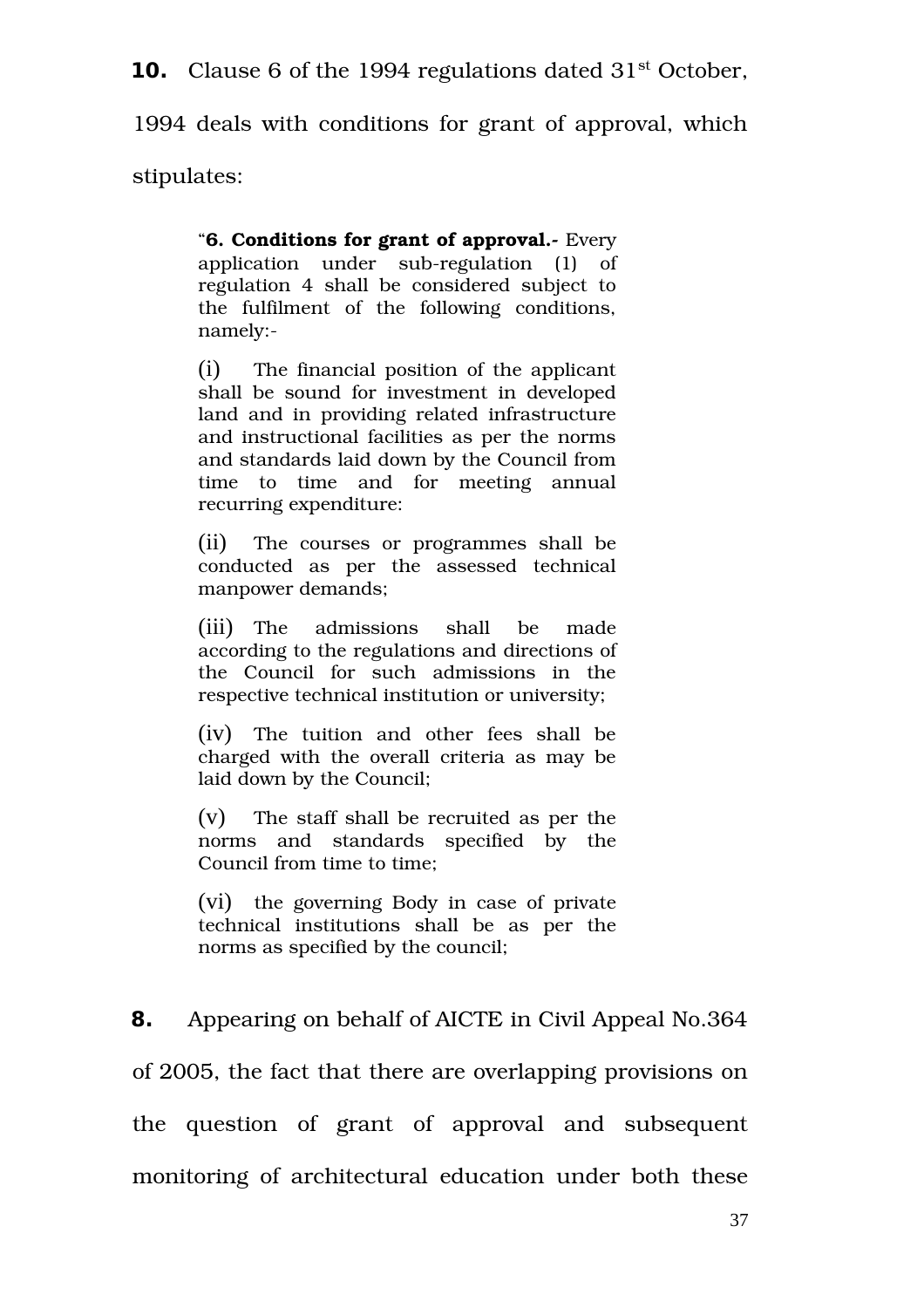Acts, has not been seriously disputed by Mr. Pandey. His main submission is that the 1987 Act being a later statute, covering common field, the provisions of the 1972 Act, to the extent the same deals with architectural education, shall be deemed to have been repealed by implication. The judgment of this Court relied upon on this point is the case of **Ajoy Kumar Banerjee and Others Vs. Union of India and Others**<sup>[3](#page-37-0)</sup> His further submission is that the power of AICTE under the 1987 Act has already been upheld by this Court in the case of **State of Tamil Nadu and Others Vs. Adhiyaman Educational Research Institute and Others[4](#page-37-1)** On the same point, another judgment of this Court in the case of **Orissa Lift Irrigation Corporation Limited Vs. Rabi Sankar Patro and Others**, [5](#page-37-2) has also been relied upon by him. The other authority he has cited in support of his submission that the Rules and Regulations framed by the AICTE has the force of law and binding is the case of **Parshvnath Charitable Trust and Others Vs. All India**

**Council for Technical Education and Others[6](#page-37-3)** In the

<span id="page-37-0"></span><sup>3</sup> (1984) 3 SCC 127

<span id="page-37-1"></span><sup>4</sup> (1995) 4 SCC 104

<span id="page-37-2"></span><sup>5</sup> (2018) 1 SCC 468

<span id="page-37-3"></span><sup>6</sup> (2013) 3 SCC 385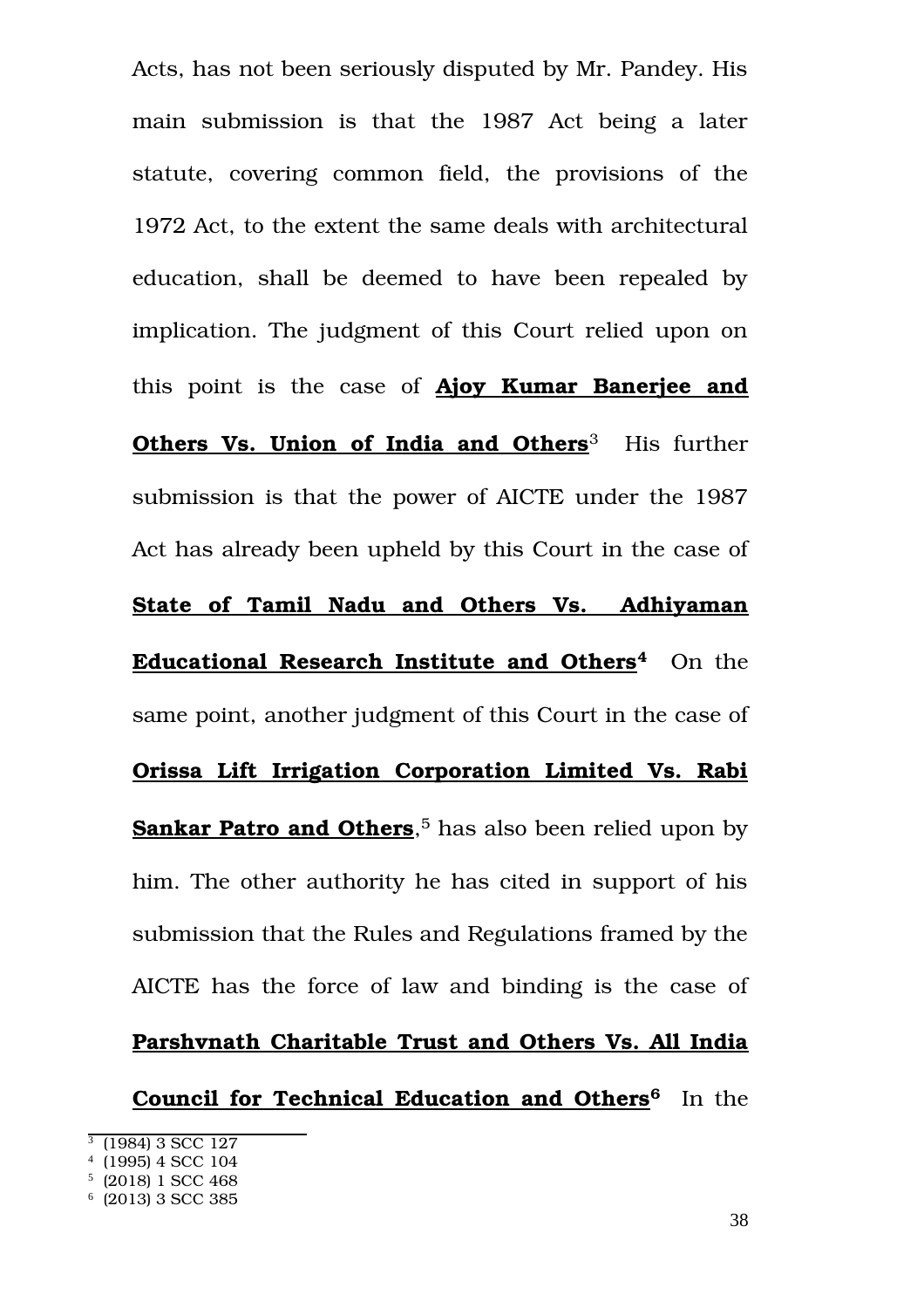case of **Varun Saini & Ors. Vs. Guru Govind Singh Indraprastha University**[7](#page-38-0) also, the necessity on the part of the technical institutions for taking prior approval of AICTE has been highlighted.

**9.** Primacy of AICTE on the question of giving approval to a technical institution and subsequent monitoring thereof have been discussed in the cases of **Orissa Lift Irrigation Corporation Limited** (supra) and **Parshvanath Charitable Trust and Others** (supra). But in these two cases, the question of inter-se primacy between the rival regulatory bodies covering the same subject did not arise. In the case of **Parshvanath Charitable Trust** (supra), the dispute was on the question as to whether shifting of location of college running courses on technical education could be effected without obtaining a 'No Objection Certificate' (NOC) from the AICTE. The Handbook of Approval Process, 2008 provides for obtaining NOCs from the State Government, UT administration and affiliating bodies concerned with the AICTE as per laid down procedure subject to the fulfilment of norms and standards of AICTE. The college

<span id="page-38-0"></span><sup>7</sup> (2014) 16 SCC 330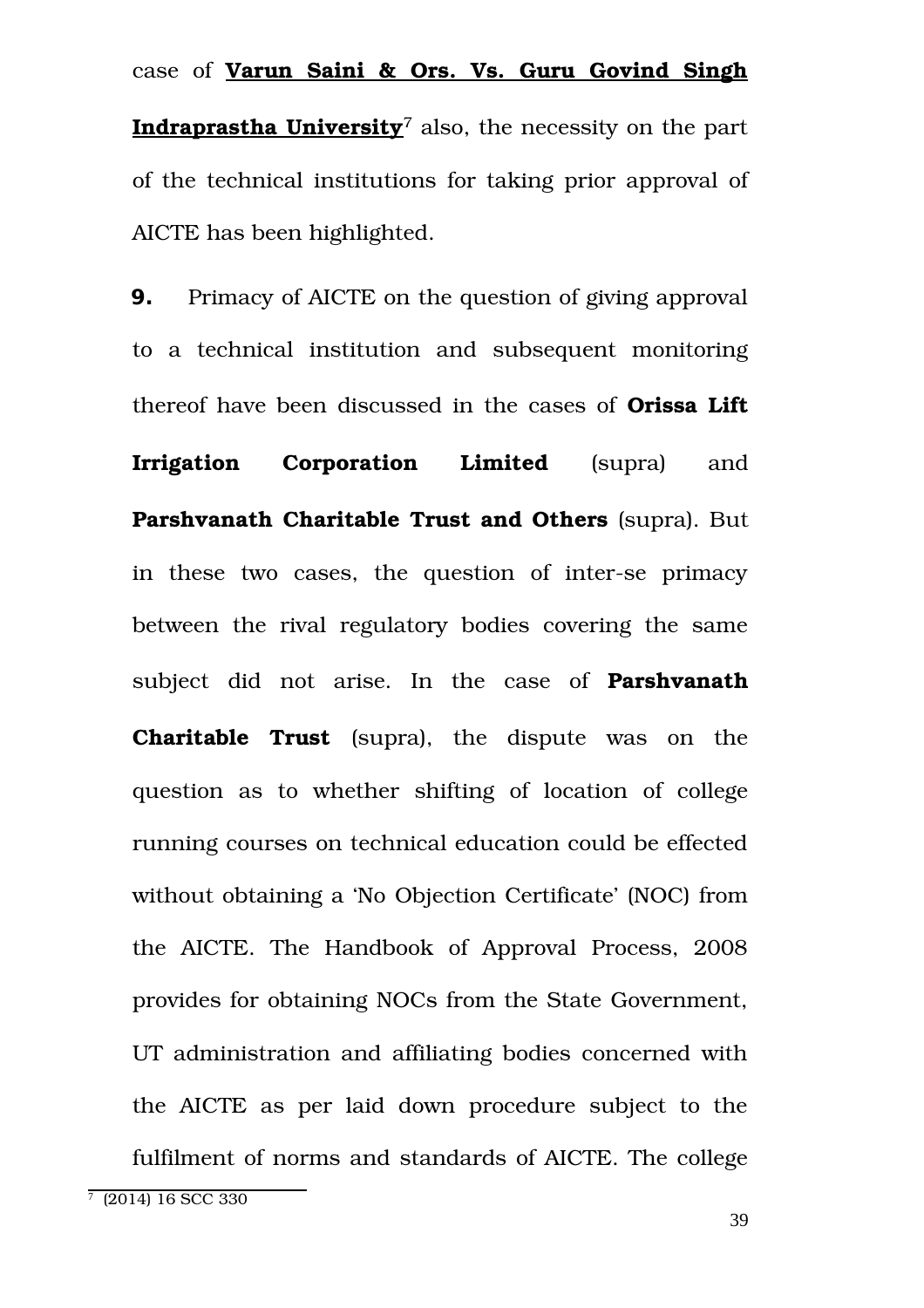concerned had changed location without adhering to the aforesaid procedure and it was held by this Court in that decision that withdrawal of approval by the AICTE was valid, there being no compliance with the legal requirements and binding conditions of recognition, inter-alia, by the AICTE. The lis in the case of **Orissa Lift** 

**Irrigation Corporation Limited** (supra) arose out of a dispute pertaining to service conditions of engineers including junior engineers of the said Corporation. In that case, a diploma holder in electrical engineering had joined the Corporation as junior engineer (electrical) and while in service he acquired B.Tech. (Civil) degree from a deemed university. The said deemed university did not have approval of the AICTE. That University had started its distance education programme without taking approval from any of the regulatory authorities including University Grants Commission (UGC) and AICTE. In this decision also, judgment in the case of **Bharathidasan University** (supra) was taken note of. It was however held that deemed universities, whose courses were subject of dispute in the aforesaid cases were required to abide by the provisions of the AICTE Regulations and 40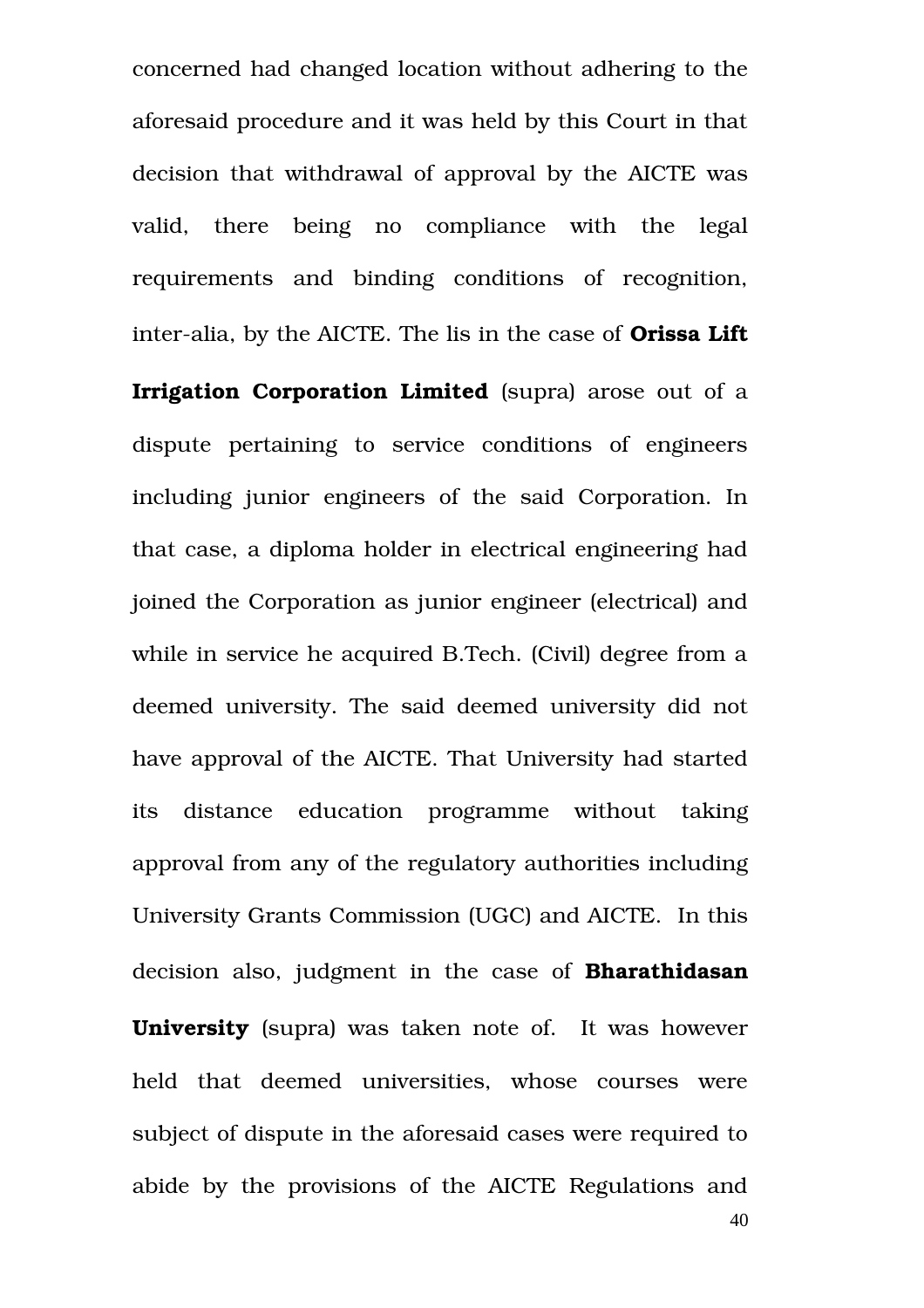could not introduce courses leading to award of degrees in engineering without the approval of AICTE.

## **10.** In the case of **State of Tamil Nadu and Another**

## **Vs. Adhiyaman Educational and Research Institute**

and Others<sup>[8](#page-40-0)</sup>, the controversy arose out of certain overlapping provisions between the 1987 Act and Madras University Act, 1923. The disputes were mainly on the aspects of prescribing terms and conditions for affiliation of different institutions including engineering colleges. It was held that in respect of the subjects specified under Section 10 of the 1987 Act in respect of institutions imparting technical education, it would not be the University Act but the Central Act and the Council created under it would have the jurisdiction to that extent. It was held that after coming into operation of the Central Act, the provisions of the University Act would be deemed to have become unenforceable. In case of technical colleges like engineering colleges, this view was taken by this Court, having regard to the fact that the Central statue had been enacted by the Parliament under Entry 66 of List I as well as Entry 25 of List III. It was

<span id="page-40-0"></span><sup>8</sup> (1995) 4 SCC 104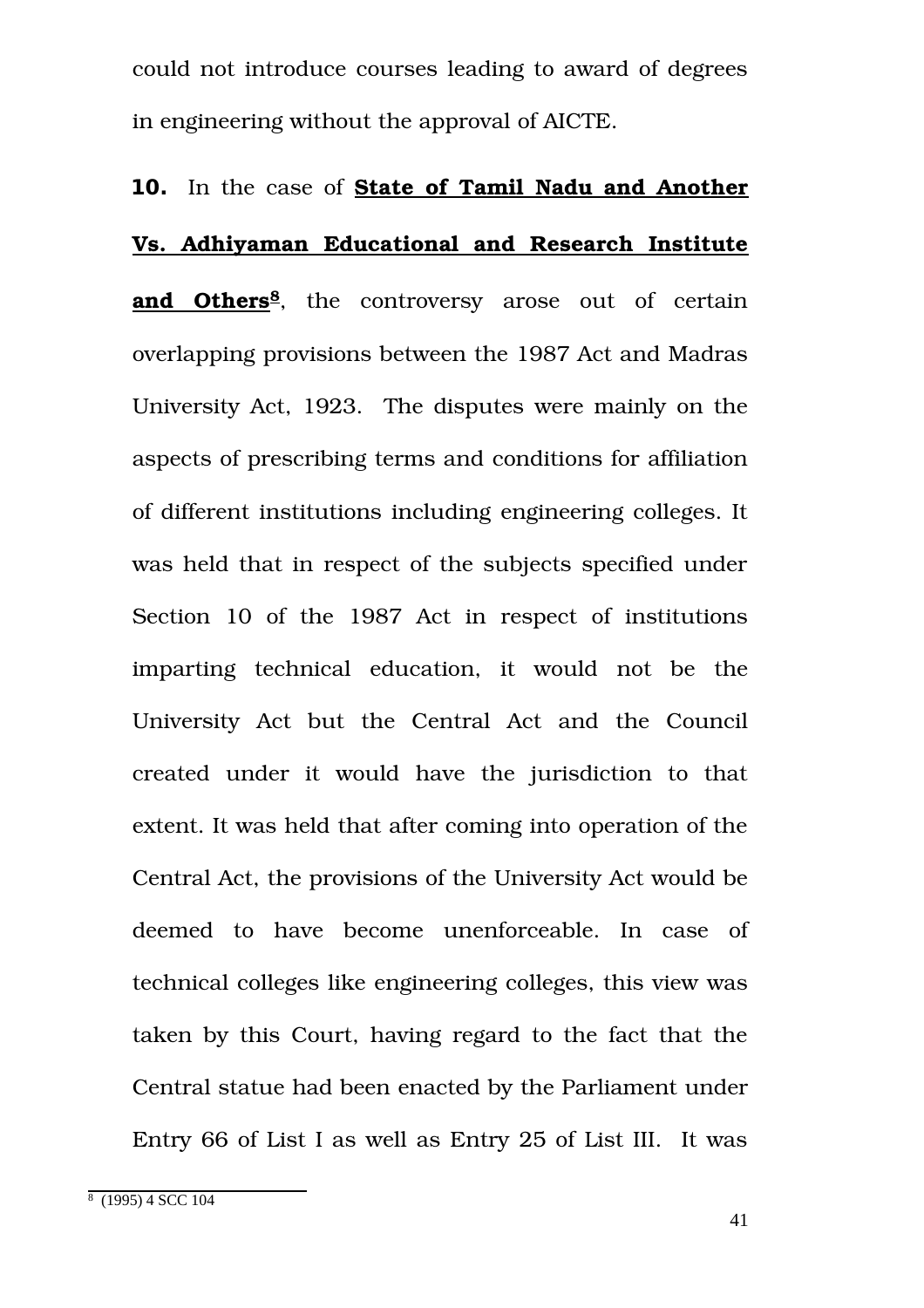also held in that judgment that the provisions of the University Act regarding affiliation of technical colleges like the engineering colleges and the conditions for grant and continuation of such affiliation by the University was to remain operative but the conditions that are prescribed by the University for grant and continuance of affiliation will have to be in conformity with the norms and guidelines prescribed by the Council in respect of matters entrusted to it under Section 10 of the Central Act.

11. Learned counsel representing the AICTE has referred to a communication emanating from the Ministry of Human Resource Development, Government of India, bearing No.F.17 11/2003 TS.IV. This communication specifically deals with this conflict and specifies:

> "The mandate given to the AICTE is to coordinate the development of technical education in the country at all levels. Grants of approval for starting new technical educational institutions and for introduction of new courses or Programmes in consultations with the agencies concerned. Although, the Council of Architecture deals with mainly architect profession and the Architect Act may be taken as a Special Act dealing with profession of architecture, the overall planning and coordination of technical education falls within the ambit of AICTE. For starting new courses, increase in intake, setting up of new technical institutions, the power is vested with AICTE under Section 10(k) of the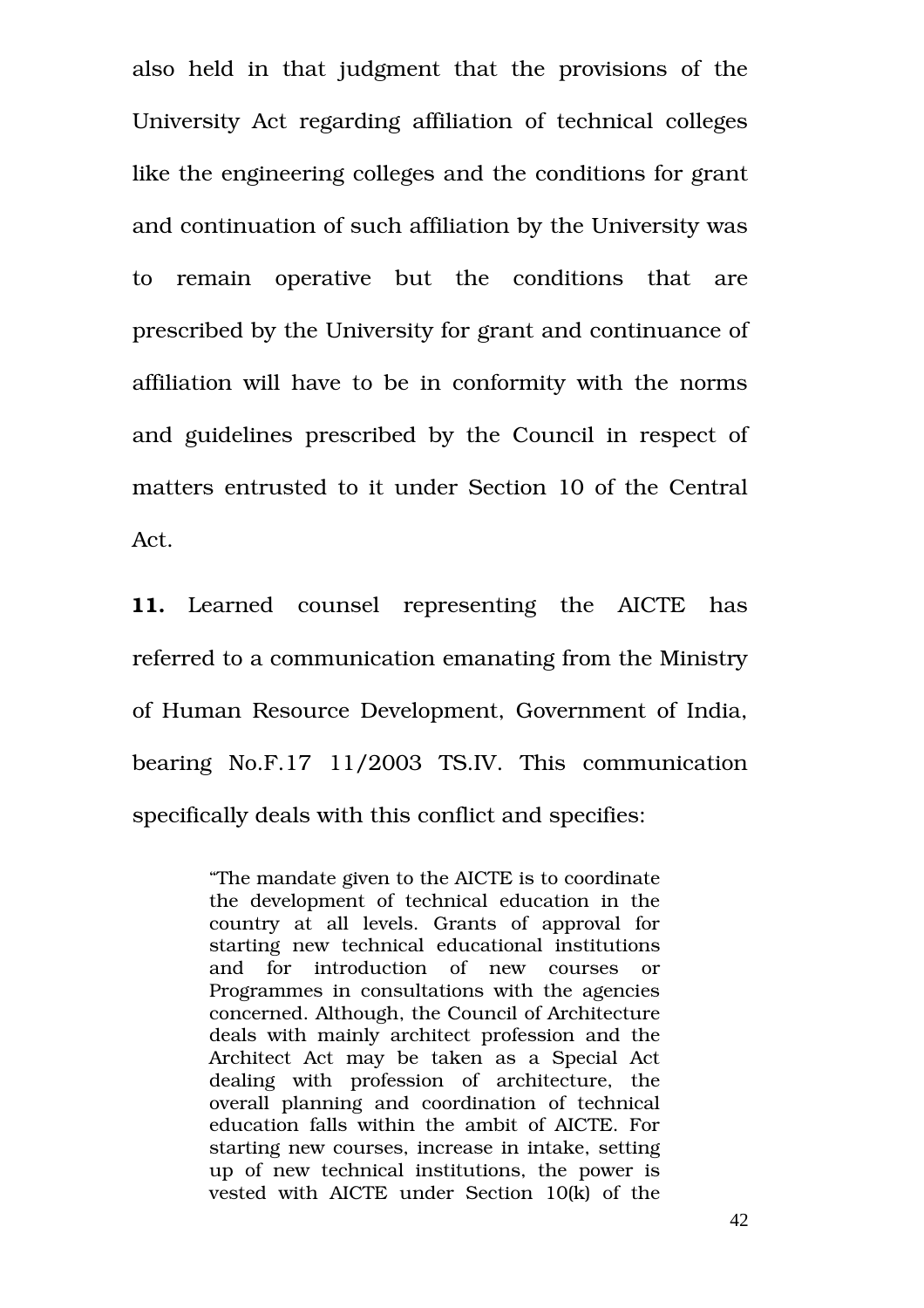AICTE Act. In that process AICTE has to inspect institutions, look into their infrastructure, set up norms and standards as per the power provided in the AICTE Act. The Architect Act does not have any power to set up any institute or grant approval to new courses or increase in intake. For the benefit of the profession, the Architect Act provides the council the authority to prescribe minimum standards of architectural education for the colleges or institutions in India. Regulations framed under Architect Act, 1972, also provides for inspection of institution once in five year and make recommendation to the central government. The ministry therefore feels that there is no overlapping of power between the two statutory bodies in so far as inspections of institutions are concerned. The architecture education is to be governed under AICTE Act and CoA should maintain register for recognition of architects who have completed full time Programmes/courses as approved by the AICTE or qualifications mentioned in the schedule of CoA Act.

The matter regarding implementation of various provisions, under the Architect Act, 1972 and the AICTE Act, 1987 has been considered in the ministry and after careful examination the ministry is of the view that all aspect of architectural education shall be concern of the AICTE and CoA would look into the architect profession and ethics for maintaining its professionalism in the field of Architecture."

**12.** It is brought to our notice by Mr. Pandey, referring to Section 25 of the 1987 Act, that it is the Central Government which is the ultimate authority deciding on issues in giving effect to the provisions of the 1987 Act and hence the aforesaid memorandum ought to be given effect to while construing the conflict arising from these two statutes. Section 25 of the 1987 Act stipulates: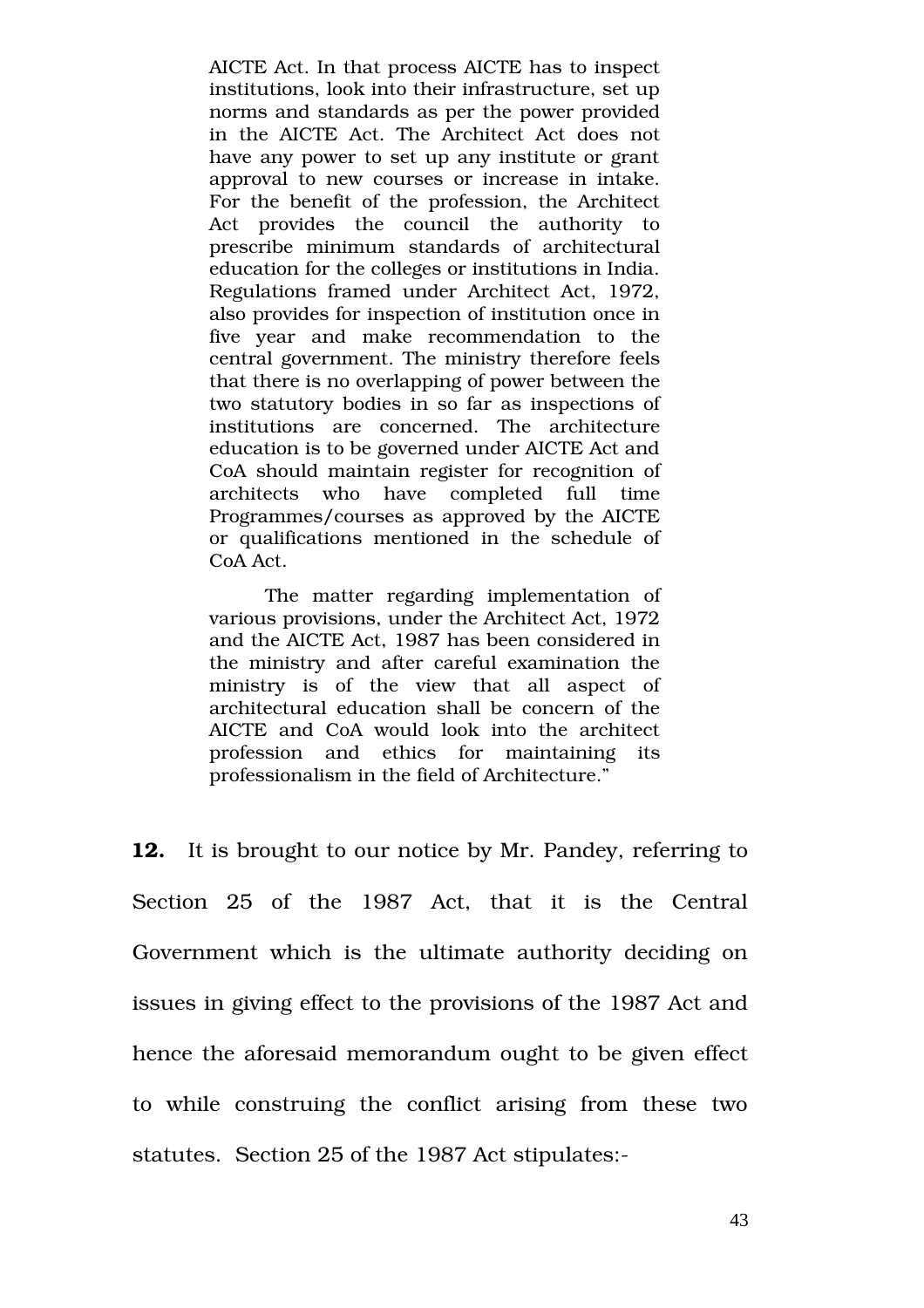"**25. Power to remove difficulties.**—(1) If any difficulty arises in giving effect to the provisions of this Act, the Central Government may, by order, published in the Official Gazette, make such provisions not inconsistent with the provisions of this Act as may appear to be necessary for removing the difficulty:

Provided that no order shall be made under this section after the expiry of two years from the commencement of this Act.

(2) Every order made under this section shall be laid, as soon as may be after it is made, before each House of Parliament."

**13.** Similar provision is there under Section 43 of the 1972 Act. But no case has been made out that the memorandum to which reference has been made, has been published in the official gazette. This memorandum does not meet the requirement of valid exercise of power under the aforesaid two provisions by the Central Government so as to make it binding. This memorandum, at best, can be treated to be an advisory of the Ministry not having enforceable effect. Moreover, the aforesaid memorandum has been issued beyond the timeframe laid down under the provisions of the statutes reproduced in the said two sections of the respective Acts. The memorandum also cannot be treated to be an executive order under Article 77 of the Constitution of India.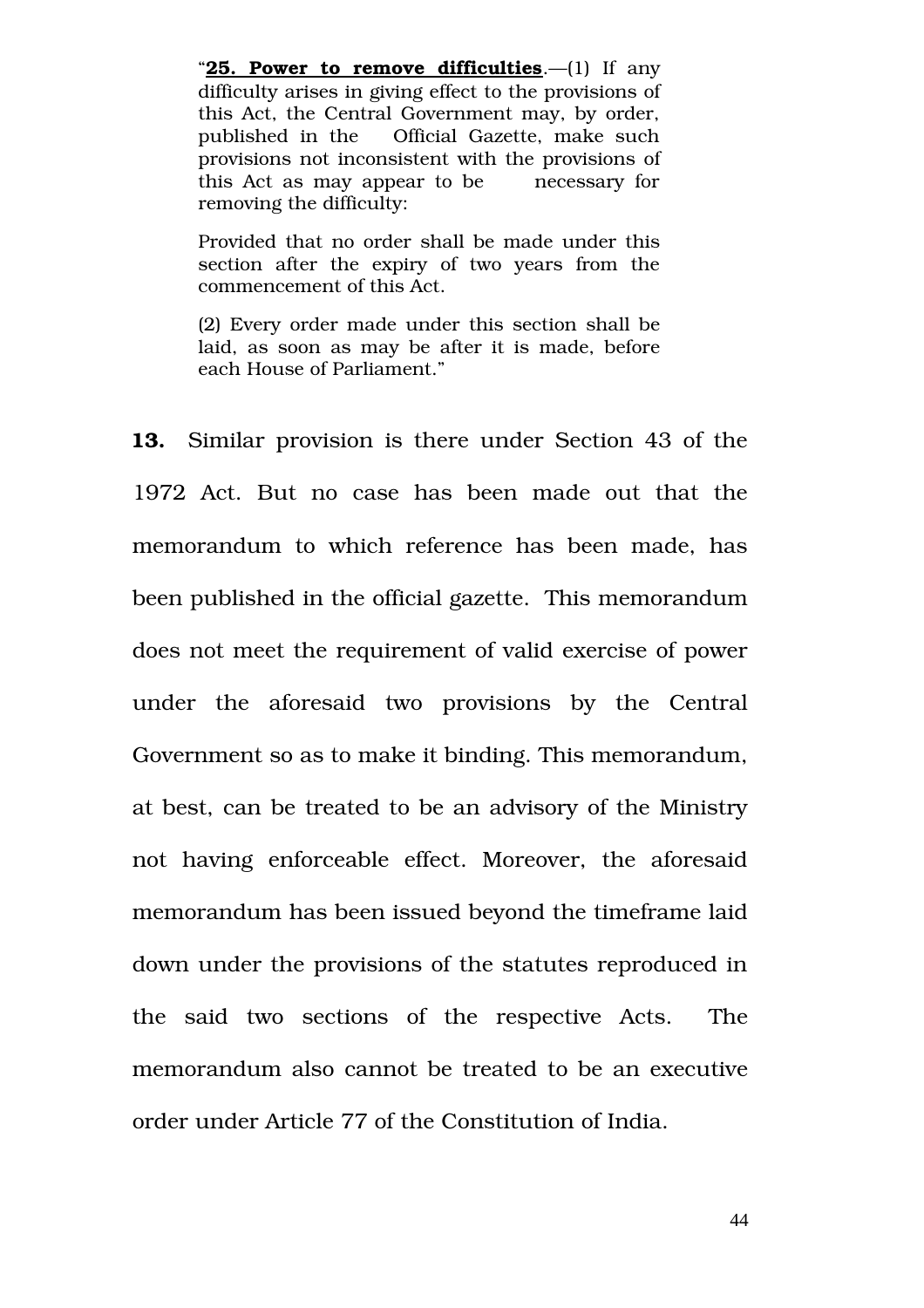**14.** Main submission of Dr. Dhavan has been that since the 1972 statute specifically deals with architectural education along with certain other areas pertaining to regulating the profession of architects, the provisions of the said Act ought to prevail over the provisions of the 1987 Act. This statute, according to him is "architect" and "architectural education" specific. On the point of implied repeal, his submission is that as a proposition of law, implied repeal of an earlier statute under the normal circumstances ought not to be presumed merely because a subsequent legislation having common subjects of legislation comes into operation unless there is express provision to that effect. The decisions relied upon in support of this proposition is the case of **M/s. Mathra Parshad and Sons Vs. State of Punjab and Others[9](#page-44-0)**. This judgment is an authority for the proposition that in absence of express provision no repeal can be implied unless the two statutes cannot stand together. He also referred to another authority i.e. **A.B. Abdulkadir Vs. State of Kerala**<sup>[10](#page-44-1)</sup>. Relying on the latter authority, he has argued that in the event the later Act deals with

<span id="page-44-0"></span><sup>&</sup>lt;sup>9</sup> 1962 Supp (1) SCR 913.

<span id="page-44-1"></span><sup>10</sup> 1962 Supp (2) SCR 741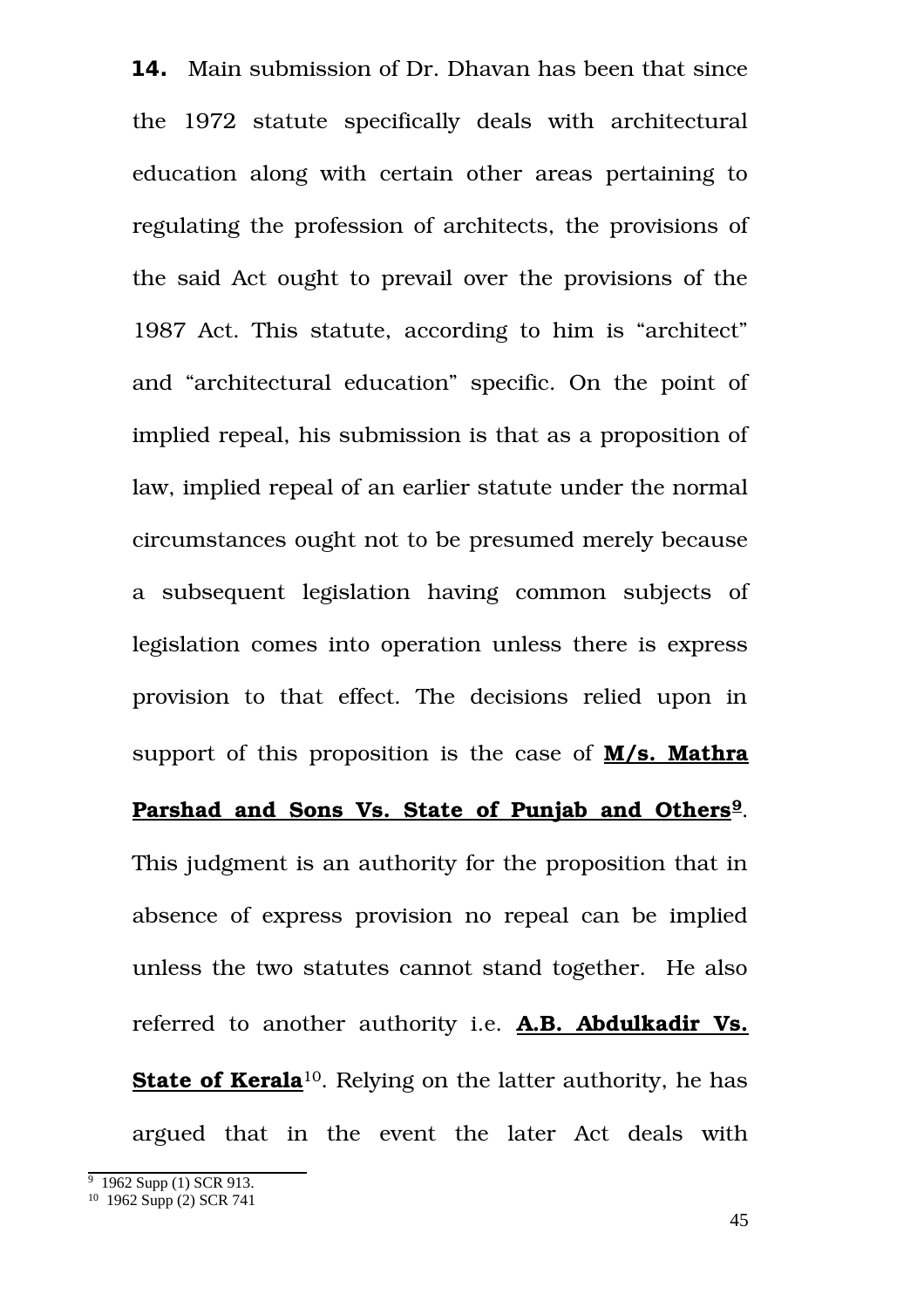substantially the same subject as that of a former Act, then the principle of repeal could be applied. In the case

**A.B. Abdulkadir** (supra), however, the subsequent statute, being Finance Act, a Central legislation had specific provision for repeal of the corresponding laws.

**15.** He has also referred to several authorities to contend that the definition clause has to be construed with caution and a particular definition given in such clause may have to be reversed, if the statutory context otherwise requires. According to him, the context can be external and can relate to another existing legislation. CoA's case on this point is that though architecture is included in the definition of "technical education" in the 1987 Act, coverage of the said subject in terms of the regulatory framework created thereunder cannot be automatically inferred. The rationale behind this submission of CoA is that the 1972 Act covers architecture education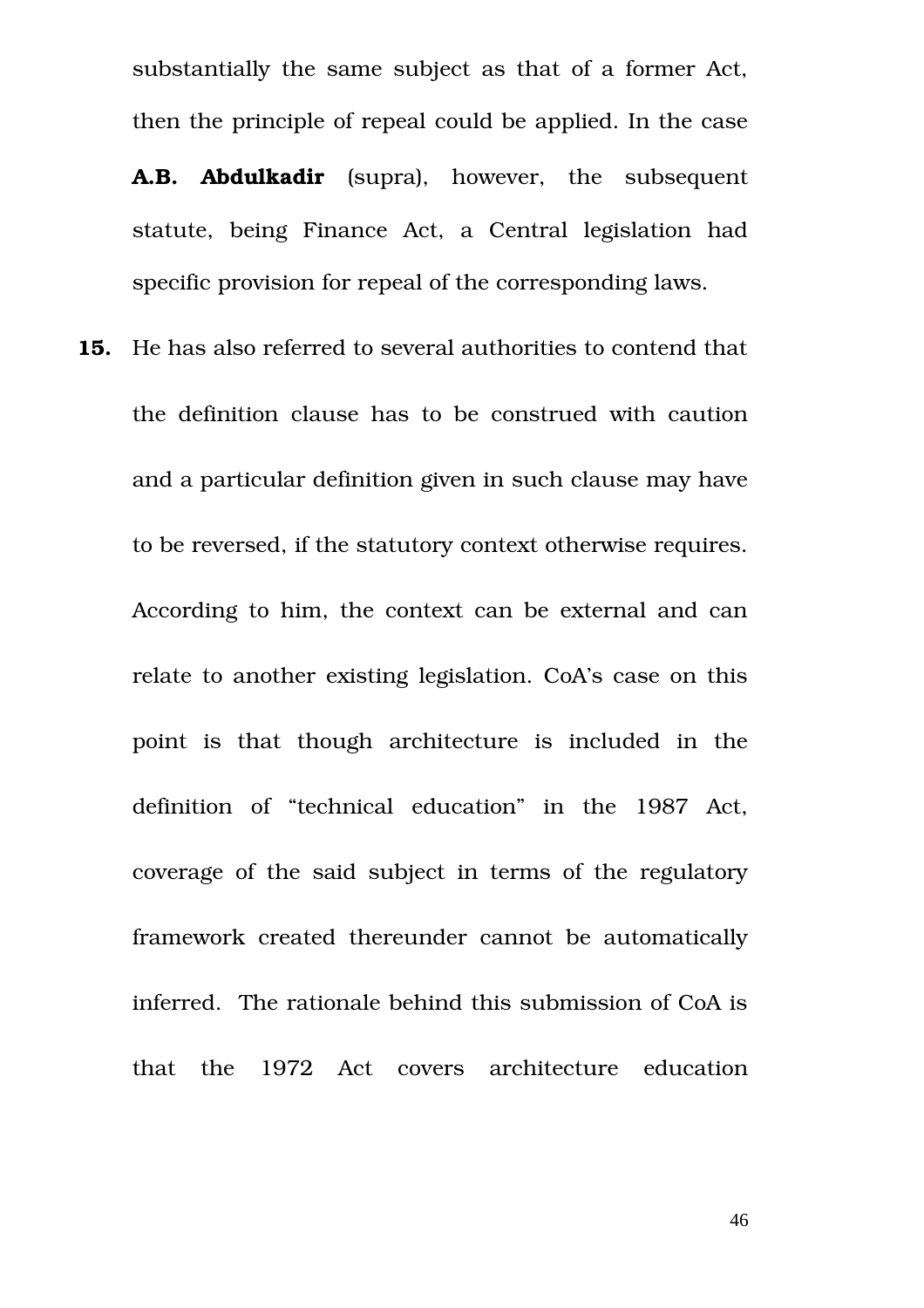specifically in all its aspects. The authorities cited for this

proposition are:

 **Assn. of Registration Plates v. Union of India[11](#page-46-0)**; **Whirlpool Corpn. v. Registrar of Trade Marks[12](#page-46-1); K.V. Muthu v. Angamuthu Ammal[13](#page-46-2);Printers (Mysore) Ltd. V. Asstt. CTO; [14](#page-46-3)Pushpa Devi v. Milkhi Ram.[15](#page-46-4)**

**16.** The distinction or difference between Technical institutions and Technical education as contained in the 1987 statute has been dealt with by the two Judge Benches of this Court in the cases of **Bharathidasan University** (supra) and **Association of Management of Private Colleges** (supra). On the same point, two other authorities have been cited on behalf of CoA dealing with the repugnancy between a State Act and a Central Act under Article 254 of the Constitution of India. These are  **Municipal Council Palai Vs. T.J. Joseph[16](#page-46-5)** and **Tika Ramji Vs. State of U.P.**<sup>[17](#page-46-6)</sup> He has further argued that under ordinary circumstances, special law ought to override the general law. According to him, the 1972 Act

<span id="page-46-3"></span><sup>14</sup> (1994) 2 SCC 434;

<span id="page-46-0"></span> $\frac{11}{11}$  (2005) 1 SCC 679

<span id="page-46-1"></span><sup>12</sup> (1998) 8 SCC 1

<span id="page-46-2"></span> $13$ , (1997) 2 SCC 53

<span id="page-46-4"></span><sup>&</sup>lt;sup>15</sup> (1990) 2 SCC 134

<span id="page-46-5"></span> $16$  (1964) 2 SCR 87

<span id="page-46-6"></span><sup>17</sup> ((1956) 1 SCR 393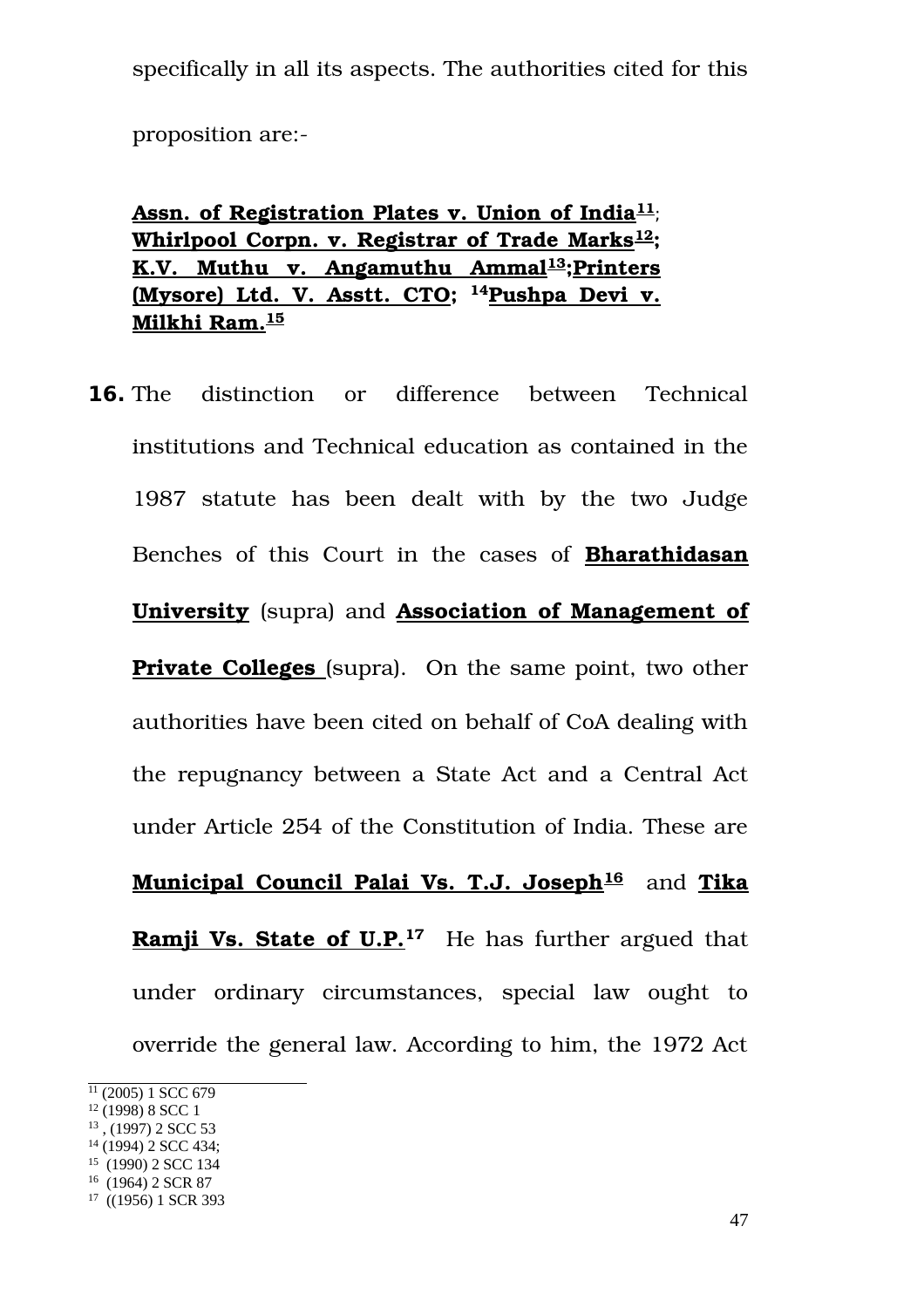is a special law, dealing with, *inter alia*, recognition of institutions conducting architectural education. The 1987 Act, in his submission is a general law dealing with technical education as a whole. It is his case that technical education may include degree or diploma in architecture. In these appeals, there is specific legislation dealing with architectural education. In the event there is conflict between the norms and standards set under the general law, which, according to him is the 1987 Act and law specifically dealing with architectural education being 1972 Act, he has argued that proper course would be to proceed on the basis that the intention of the legislature was to keep out the provisions relating to standards and norms pertaining to architectural education from the 1987 Act and Regulations framed thereunder and mandate following the norms and standards stipulated in the 1972 Act and connected Regulations. Other authorities relied on for this proposition are: **R.S. Raghunath Vs. State of Karnataka**[18](#page-47-0); **LIC Vs. D.J. Bahadur[19](#page-47-1)** ; **U.P. State Electricity Board Vs. Hari Shankar Jain[20](#page-47-2)**; and **J.K.** <sup>18</sup> (1992) 1 SCC 335 <sup>19</sup> (1981) 1 SCC 315

<span id="page-47-2"></span><span id="page-47-1"></span><span id="page-47-0"></span> $20(1978)$  4 SCC 16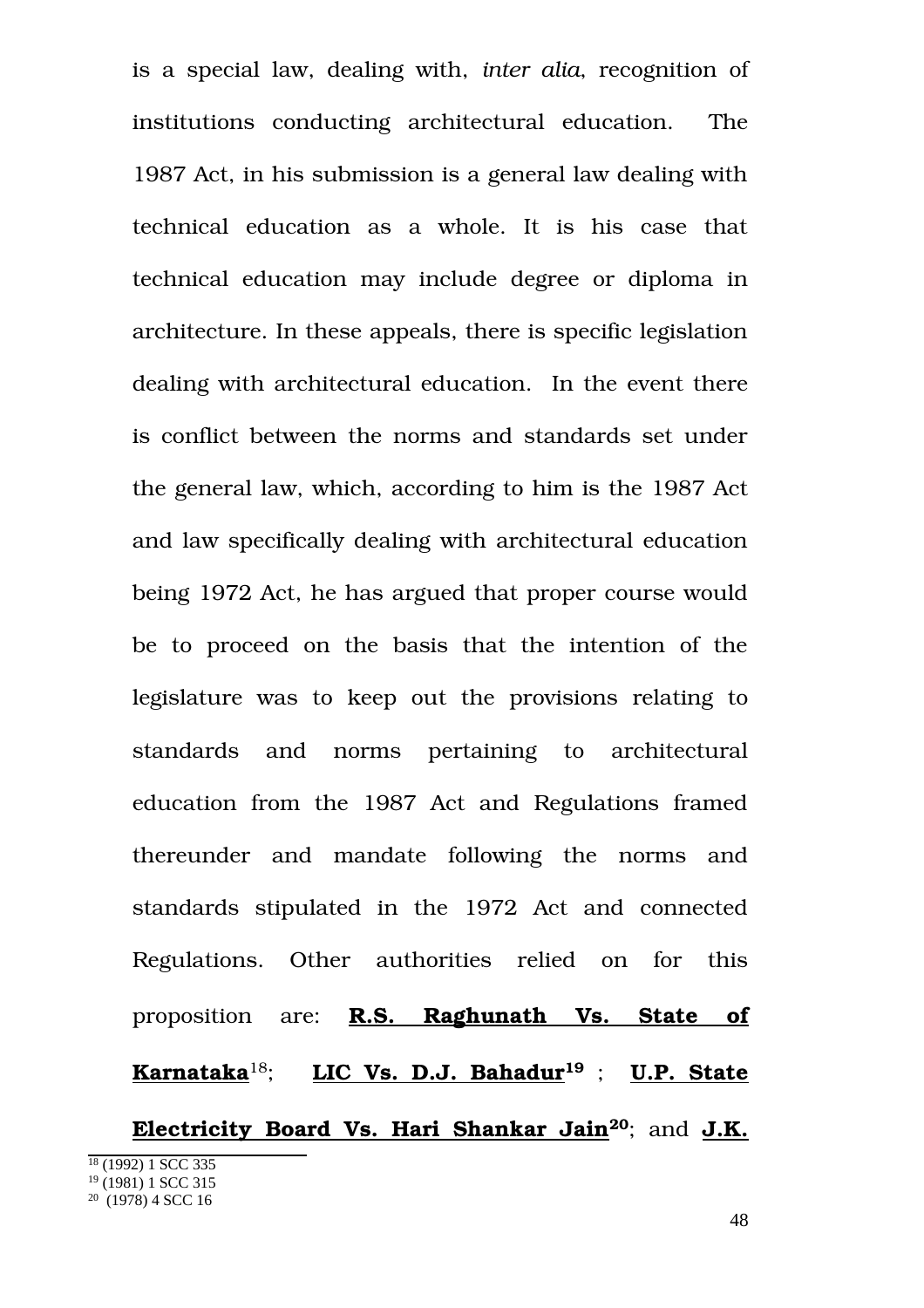## **Cotton Spinning & Weaving Mills Co. Ltd. Vs. State of**

**U.P.[21](#page-48-0)** These are all authorities in support of the proposition of law that a general provision should yield to the special provision, if two statutes are in direct conflict.

**17.** His main reliance is on the case of **Bharathidasan University** (supra), in support of his argument that so far as education in Architecture is concerned, the 1972 Act ought to survive and not eclipsed by the 1987 legislation. In the case of **Bharathidasan University**, the main point involved was as to whether a university in order to start a course on technical education was required to obtain prior approval of the AICTE or not. The University in question in that case was constituted under Bharathidasan University Act 1981 with its specified area of operation over three districts in the State of Tamil Nadu. The university commenced courses in technology related subjects such as Information Technology, Management, Bioengineering and Technology, Petrochemical Engineering and Technology, Pharmaceutical Engineering and Technology etc. The AICTE had objected to running of such courses without

<span id="page-48-0"></span> $21$  (1961) 3 SCR 185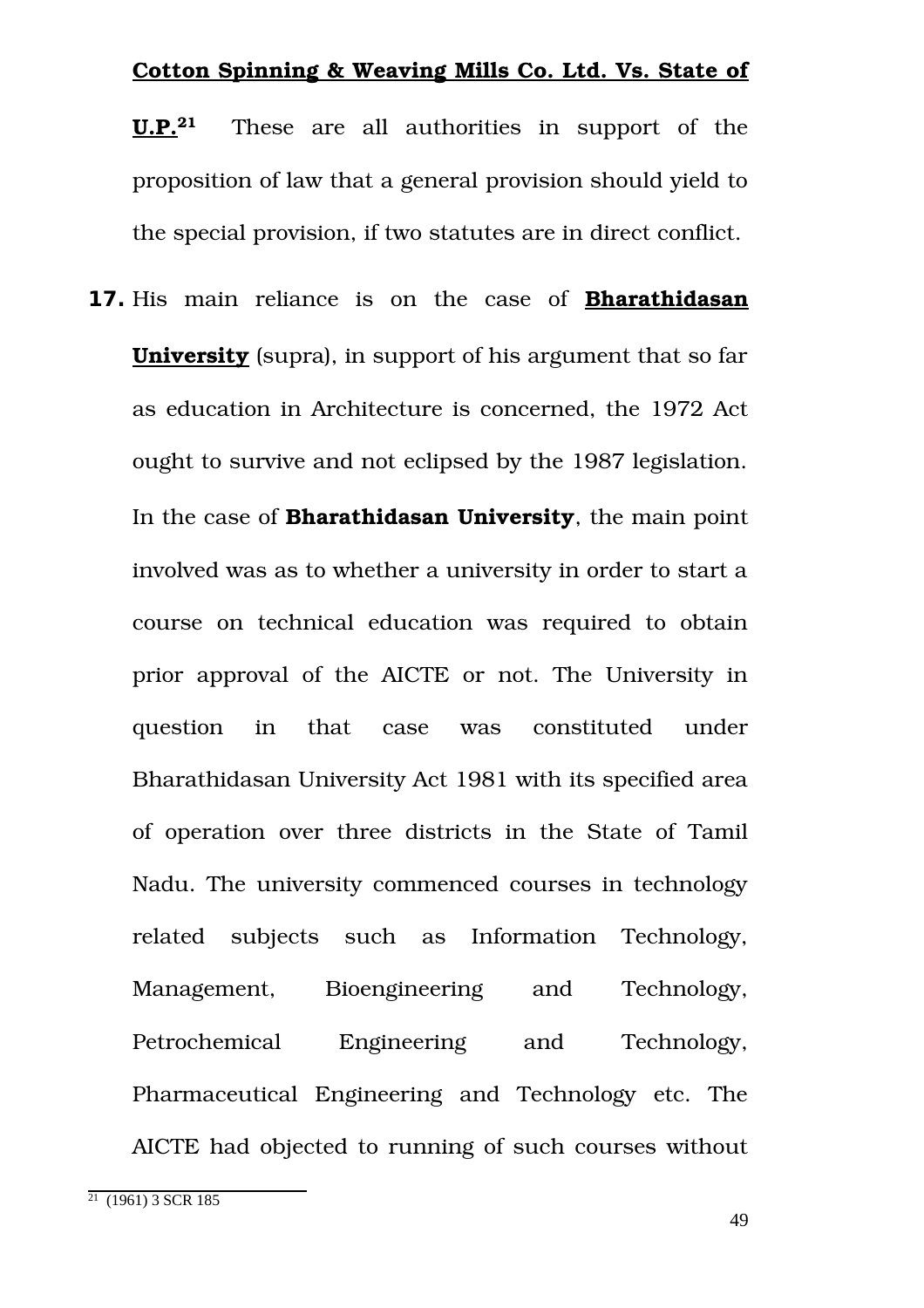their prior approval. It filed a writ petition before the Madras High Court to prevent the University authorities from running/conducting any course or programme in technical education. The University took a plea that it would not fall within the definition of technical institution contained in Section 2 (h) of the 1987 Act and thus was outside the purview of Section 10 (k) thereof. Section 2 (h) of the 1987 Act stipulates:

> "(h) "Technical institution" means an institution, not being a university which offers courses or programmes of technical education, and shall include such other institutions as the Central Government may, in consultation with the Council, by notification in the Official Gazette, declare as technical institutions."

It was held in this judgment :

"15. To put it in a nutshell, a reading of Section 10 of the AICTE Act will make it clear that whenever the Act omits to cover a "university", the same has been specifically provided in the provisions of the Act. For example, while under clause (*k*) of Section 10 only "technical institutions" are referred to, clause (*o*) of Section 10 provides for the guidelines for admission of students to "technical institutions" and "universities" imparting technical education. If we look at the definition of a "technical institution" under Section 2(*h*) of the Act, it is clear that a "technical institution" cannot include a "university". The clear intention of the legislature is not that all institutions whether university or otherwise ought to be treated as "technical institutions"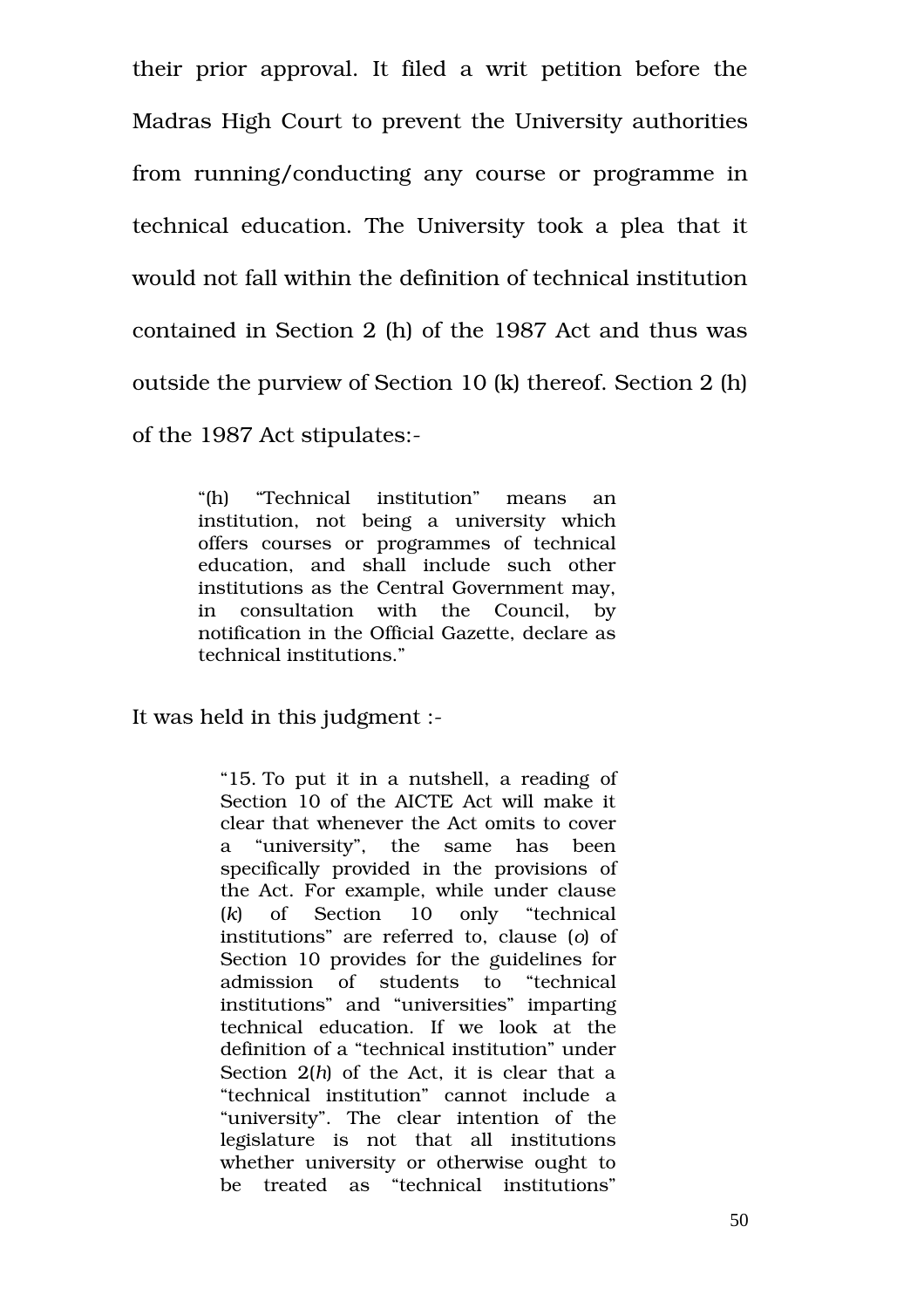covered by the Act. If that was the intention, there was no difficulty for the legislature to have merely provided a definition of "technical institution" by not excluding "university" from the definition thereof and thereby avoided the necessity to use alongside both the words "technical institutions" and university in several provisions in the Act. The definition of "technical institution" excludes from its purview a "university". When by definition a "university" is excluded from a "technical institution", to interpret that such a clause or such an expression wherever the expression "technical institution" occurs will include a "university" will be reading into the Act what is not provided therein. The power to grant approval for starting new technical institutions and for introduction of new courses or programmes in consultation with the agencies concerned is covered by Section 10(*k*) which would not cover a "university" but only a "technical institution". If Section 10(*k*) does not cover a "university" but only a "technical institution", a regulation cannot be framed in such a manner so as to apply the regulation framed in respect of "technical institution" to apply to universities when the Act maintains a complete dichotomy between a "university" and a "technical institution". Thus, we have to focus our attention mainly to the Act in question on the language adopted in that enactment. In that view of the matter, it is, therefore, not even necessary to examine the scope of other enactments or whether the Act prevails over the University Act or effect of competing entries falling under Entries 63 to 65 of List I vis-à-vis Entry 25 of List III of the Seventh Schedule to the Constitution.

16. The fact that initially the Syndicate of the appellant University passed a resolution to seek for approval from AICTE and did not pursue the matter on those lines thereafter or that other similar entities were adopting such a course of obtaining the same and that the Andhra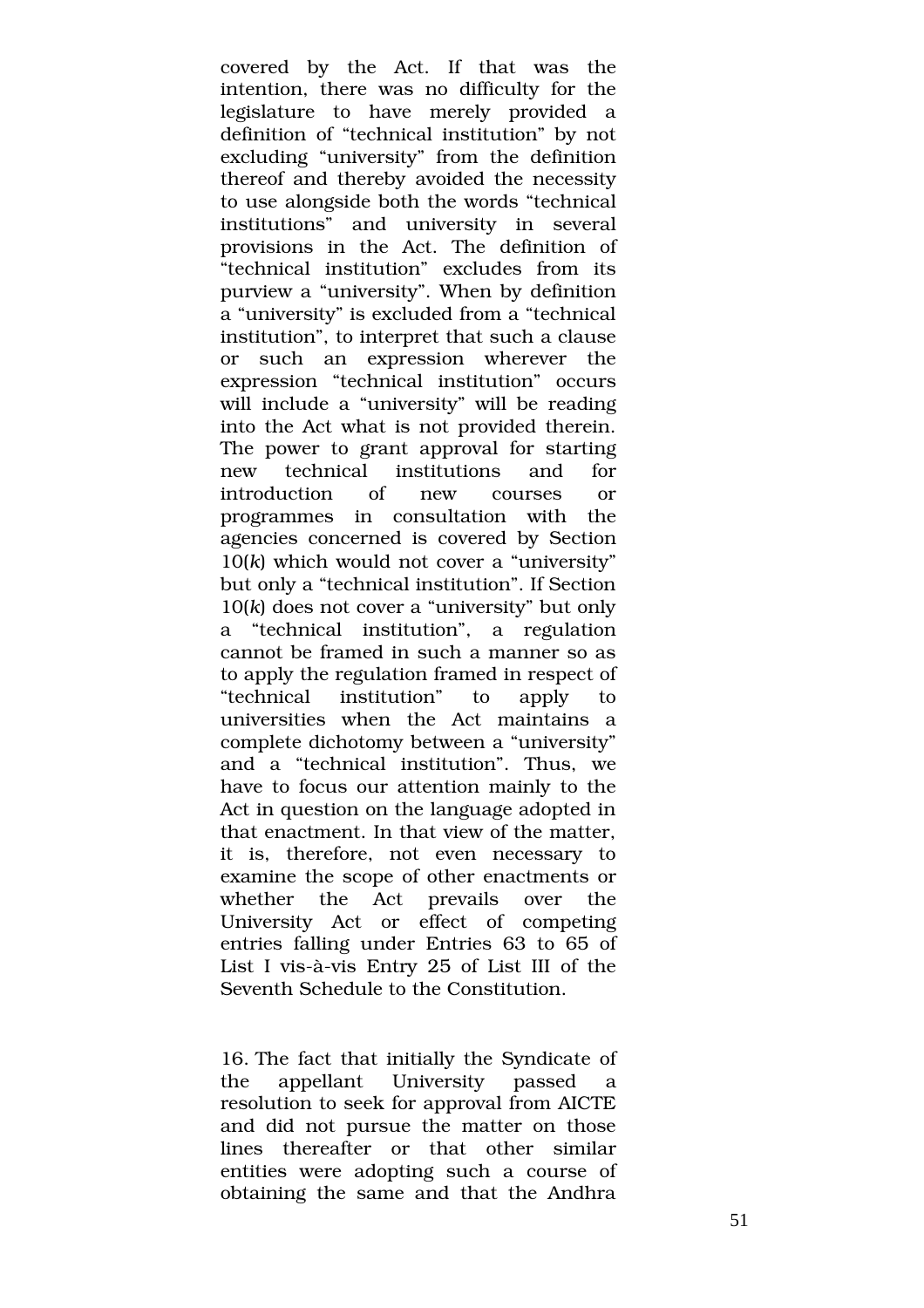Pradesh High Court in *M. Sambasiva Rao case* [(1997) 1 An LT 629 (FB)] had taken a particular view of the matter are not reasons which can be countenanced in law to non-suit the appellant. Nor such reasons could be relevant or justifying factors to draw any adverse finding against and deny relief by rejecting the claims of the appellant University. We also place on record the statement of the learned Senior Counsel for the appellant, which, in our view, even otherwise is the correct position of law, that the challenge of the appellant with reference to the Regulation in question and claim of AICTE that the appellant University should seek and obtain prior approval of AICTE to start a department or commence a new course or programme in technical education does not mean that they have no obligation or duty to conform to the standards and norms laid down by AICTE for the purpose of ensuring coordinated and integrated development of technical education and maintenance of standards."

**18.** In the case of **Association of Management of Private Colleges Vs. All India Council of Technical Education and Others<sup>[22](#page-51-0)</sup>**, the dispute was between private colleges, including certain colleges affiliated to Bharathidasan University on one side and AICTE on the other, broadly on the same question which engaged this Court in the case of **Bhartidasan University**. In this decision, referring to certain portions of the judgment of this Court in the case of **Parshvanath Charitable Trust**

<span id="page-51-0"></span>(supra), it was held: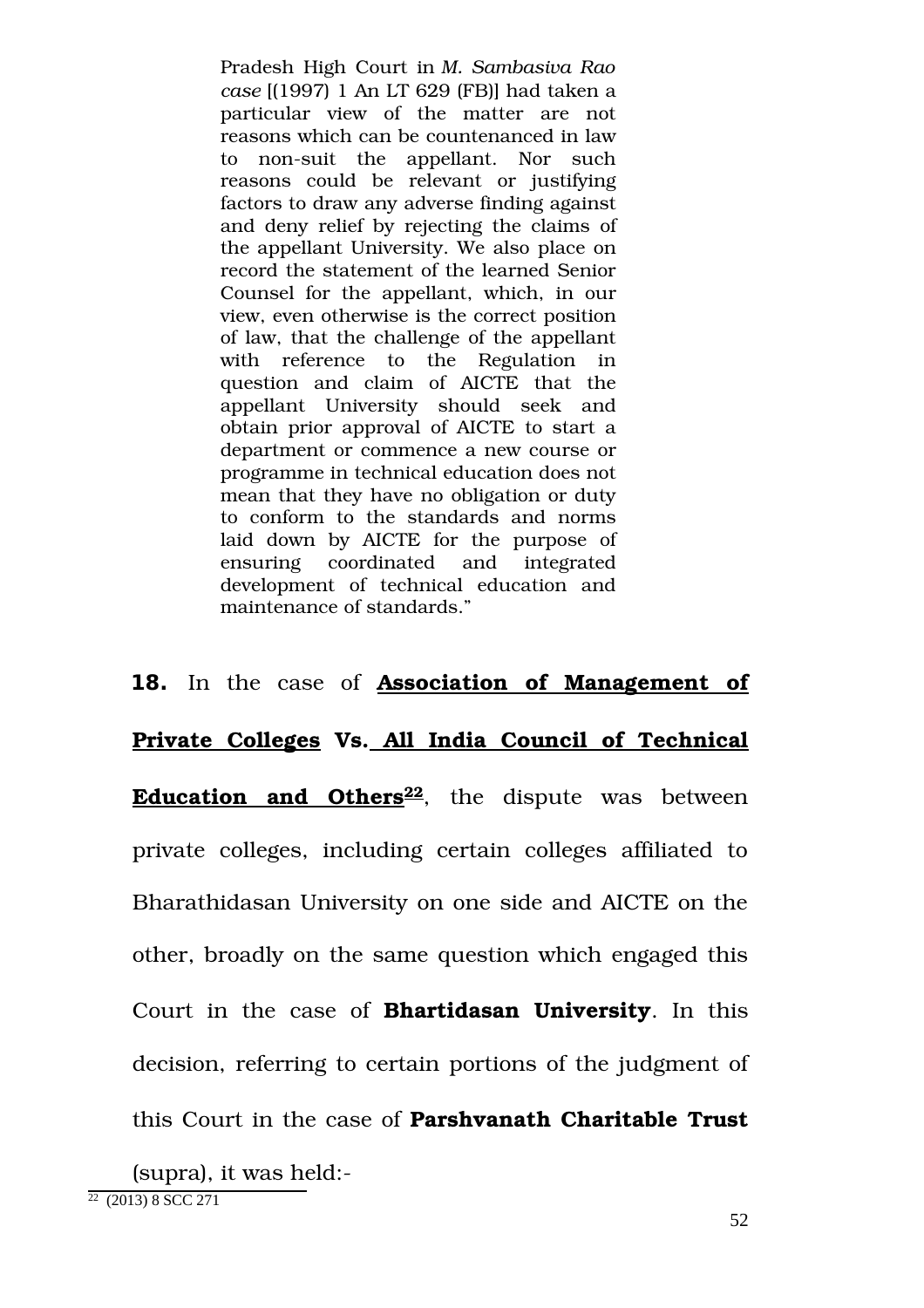"**52.** The italicised portions from the said decision in *Parshvanath Charitable Trust case* [*Parshvanath Charitable Trust* v. *All India Council for Technical Education*, (2013) 3 SCC 385] referred to supra would make it clear that the AICTE Act does not contain any evidence of an intention to belittle and destroy the authority or autonomy of other statutory bodies which they are assigned to perform. Further, the AICTE Act does not intend to be an authority either superior or to supervise or control the universities and thereby superimpose itself upon the said universities merely for the reason that it is laying down certain teaching standards in technical education or programmes formulated in any of the department or units. It is evident that while enacting the AICTE Act, Parliament was fully alive to the existence of the provisions of the UGC Act, 1956 particularly, the said provisions extracted above. Therefore, the definition of "technical institution" in Section 2(*h*) of the AICTE Act which authorises AICTE to do certain things, special care has consciously and deliberately been taken to make specific mention of university, wherever and whenever AICTE alone was expected to interact with a university and its departments as well as constituent institutions and units. It was held after analysing the provision of Sections 10, 11 and 12 of the AICTE Act that the role of the inspection conferred upon AICTE vis-à-vis universities is limited to the purpose of ensuring proper maintenance of norms and standards in the technical education system so as to conform to the standards laid down by it with no further or direct control over such universities or scope for any direct action except bringing it to the notice of UGC. In that background, this Court in *Bharathidasan University case* [*Bharathidasan University* v. *All India Council for Technical Education*, (2001) 8 SCC 676] made it very clear by making the observation that it has examined the scope of the enactment as to whether the AICTE Act prevails over the UGC Act or the fact of competent entries fall in List I Entry 66 vis-à-vis List III Entry 25 of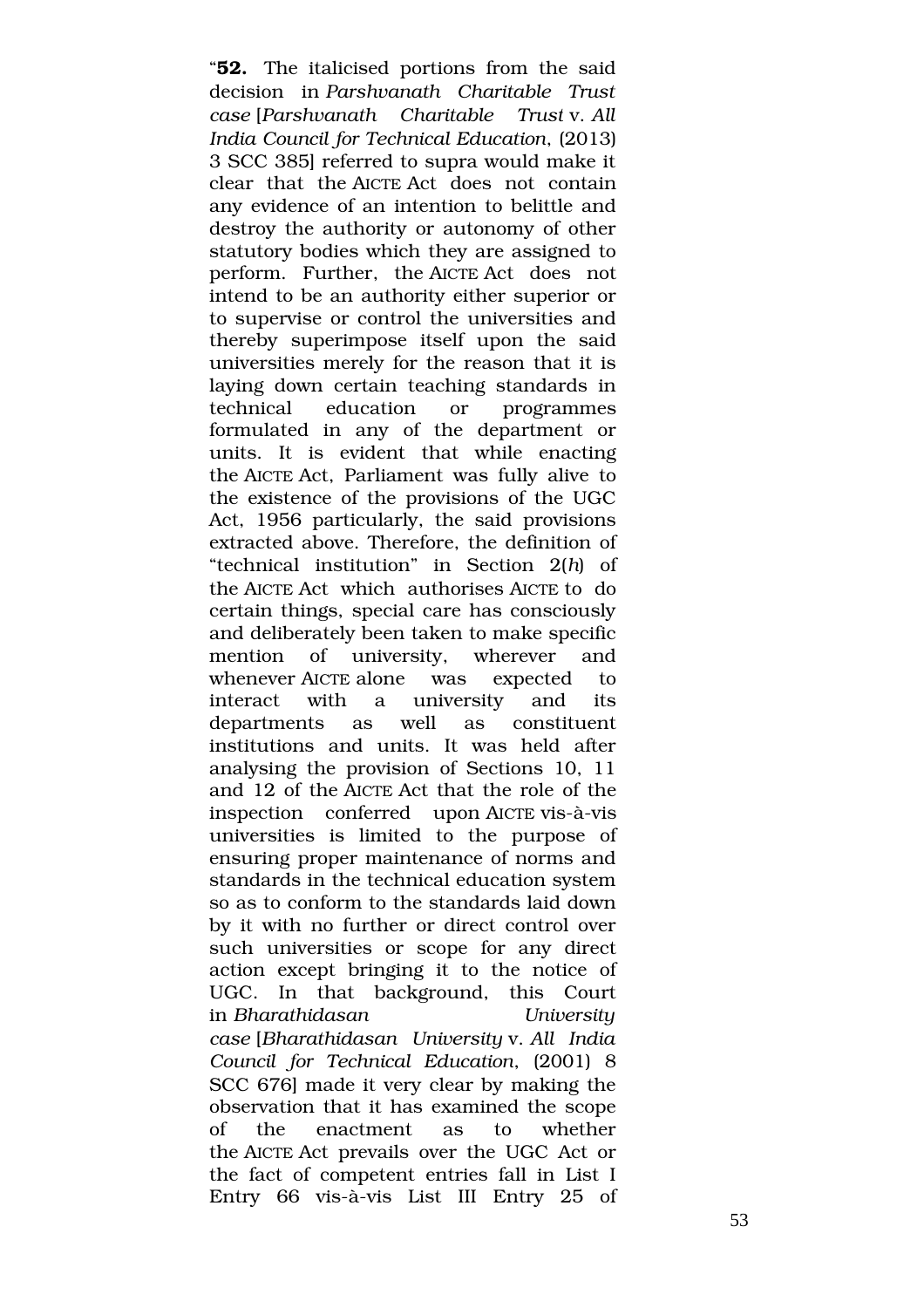Schedule VII of the Constitution.

**53.** A cumulative reading of the aforesaid paragraphs of *Bharathidasan University case* [*Bharathidasan University* v. *All India Council for Technical Education*, (2001) 8 SCC 676] which are extracted above makes it very clear that this Court has exempted universities, its colleges, constituent institutions and units from seeking prior approval from AICTE. Also, from the reading of paras 19 and 20 of *Parshvanath Charitable Trust case* [*Parshvanath Charitable Trust* v. *All India Council for Technical Education*, (2013) 3 SCC 385] it is made clear after careful scanning of the provisions of the AICTE Act and the University Grants Commission Act, 1956 that the role of AICTE vis-à-vis universities is only advisory, recommendatory and one of providing guidance and has no authority empowering it to issue or enforce any sanctions by itself.

**54.** It is rightly pointed out from the affidavit filed by UGC as directed by this Court in these cases on the question of affiliated colleges to the university, that the affidavit is very mechanical and it has simply and gratuitously without foundation, added as technical institutions including affiliated colleges without any legal foundation. Paras 13, 14, 15 and 19 of the affidavit filed by UGC and the assertion made in Para 23 is without any factual foundation, which reads as under:

"That it is further submitted that affiliated colleges are distinct and different than the constituent colleges. Thus, it cannot be said that constituent colleges also include affiliated colleges."

Further, the assertion of UGC as rightly pointed out by Dr Dhavan in the written submission filed on behalf of the appellant in CA No. 1145 of 2004 that the claim that UGC does not have any provision to grant approval of technical institution, is facile as it has already been laid down by this Court that the AICTE norms can be applied to the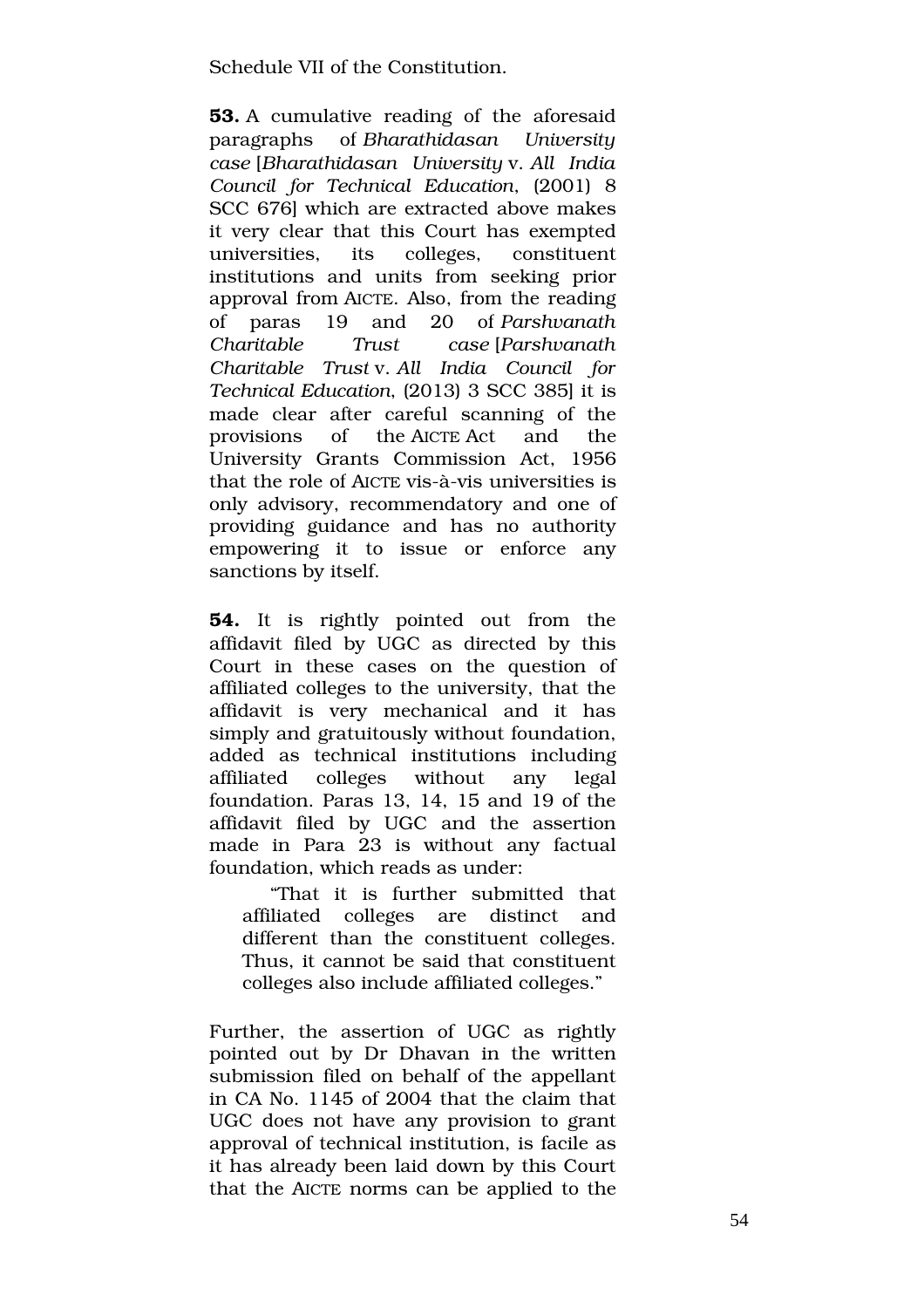affiliated colleges through UGC. It can only advise UGC for formulating the standards of education and other aspects to UGC. In view of the law laid down in *Bharathidasan University* [*Bharathidasan University* v. *All India Council for Technical Education*, (2001) 8 SCC 676] and *Parshvanath Charitable Trust* [*Parshvanath Charitable Trust* v. *All India Council for Technical Education*, (2013) 3 SCC 385] cases, the learned Senior Counsel Dr Dhavan has rightly submitted for rejection of the affidavit of UGC, which we have to accept as the same is without any factual foundation and also contrary to the intent and object of the Act."

**19.** Learned counsel appearing for different institutions in this set of appeals have broadly supported the arguments advanced on behalf of CoA. Learned counsel for the **Muslim Educational Association** [the appellant in SLP(C) No.28121 of 2018] has assailed the decision of the Calicut University refusing to give affiliation to the said institution. Reference has been made to regulation 15(3) of the Minimum Standards of Architectural Education Regulation, 2015, which gives 3 years to provide the building for different infrastructural facilities for a college coming within the ambit of the said Act. In fact, it has been argued on behalf of the said institution that the University could not demand AICTE approval and within the State of Kerala, there were many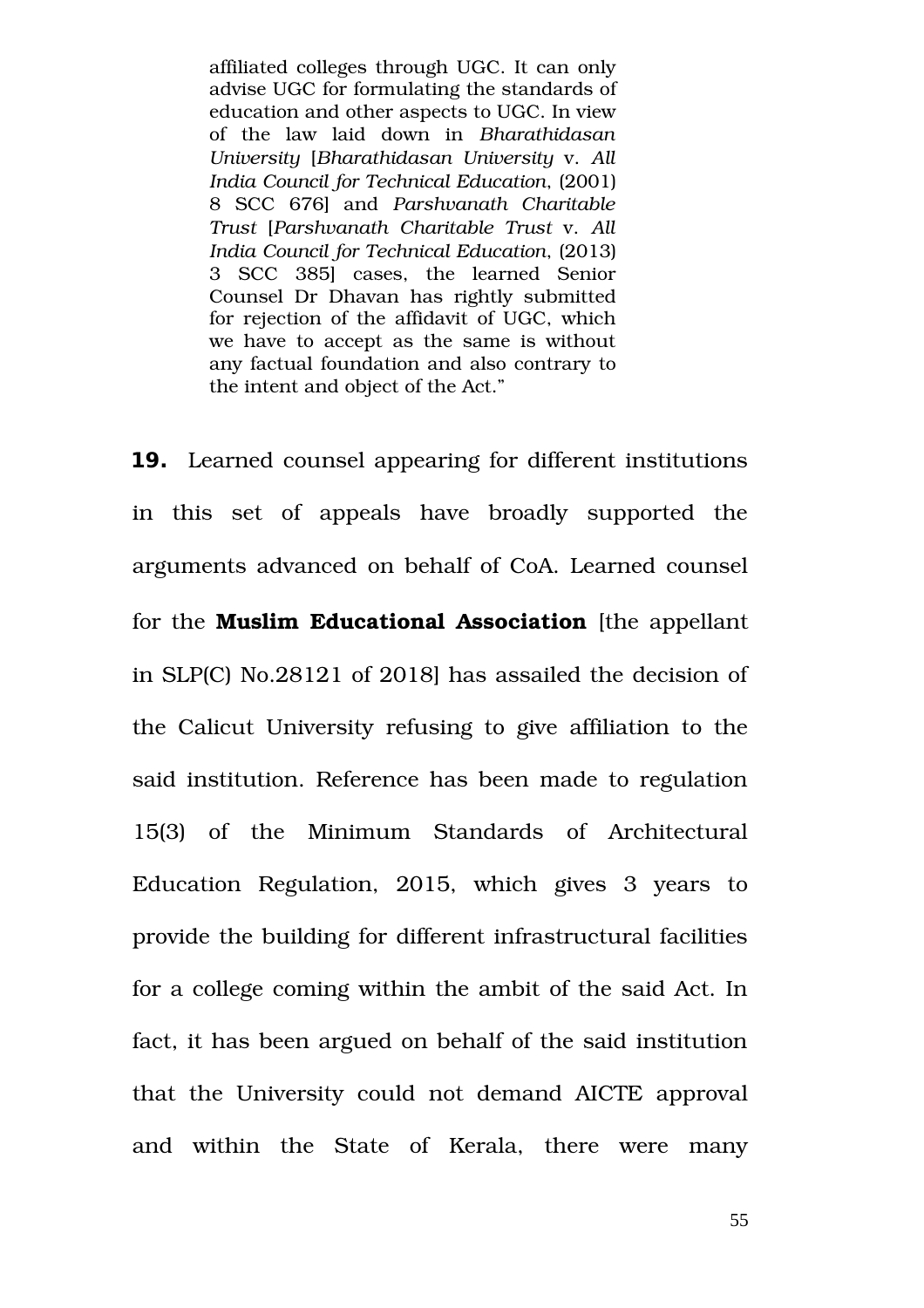institutions imparting architectural education solely on the basis of recognition granted under the 1972 Act.

**20.** In the case of **Bharathidasan University** (supra), this Court found that in the 1987 Act, there is a distinction made by the legislature between a technical institution per se and certain other kinds of institutions over which some other kind of monitoring or supervision is there by properly constituted universities. That would be apparent from the definition of technical institution under the 1987 Act. Sections 10 (k) and (m) of the 1987 Act also specifically deal with technical institution. Thus the 1987 Act recognises the distinguishing feature of a technical institution not being a university. The Council constituted under it has supervisory and monitoring power over technical institutions not being a university imparting courses in technical education. This was one of the main reasoning as to why it was found by this Court in the case of **Bharathidasan University** (supra) that the said university would remain out of the regulatory ambit of the AICTE. Broadly the same logic was followed in the other authority, **Association of Management of Private**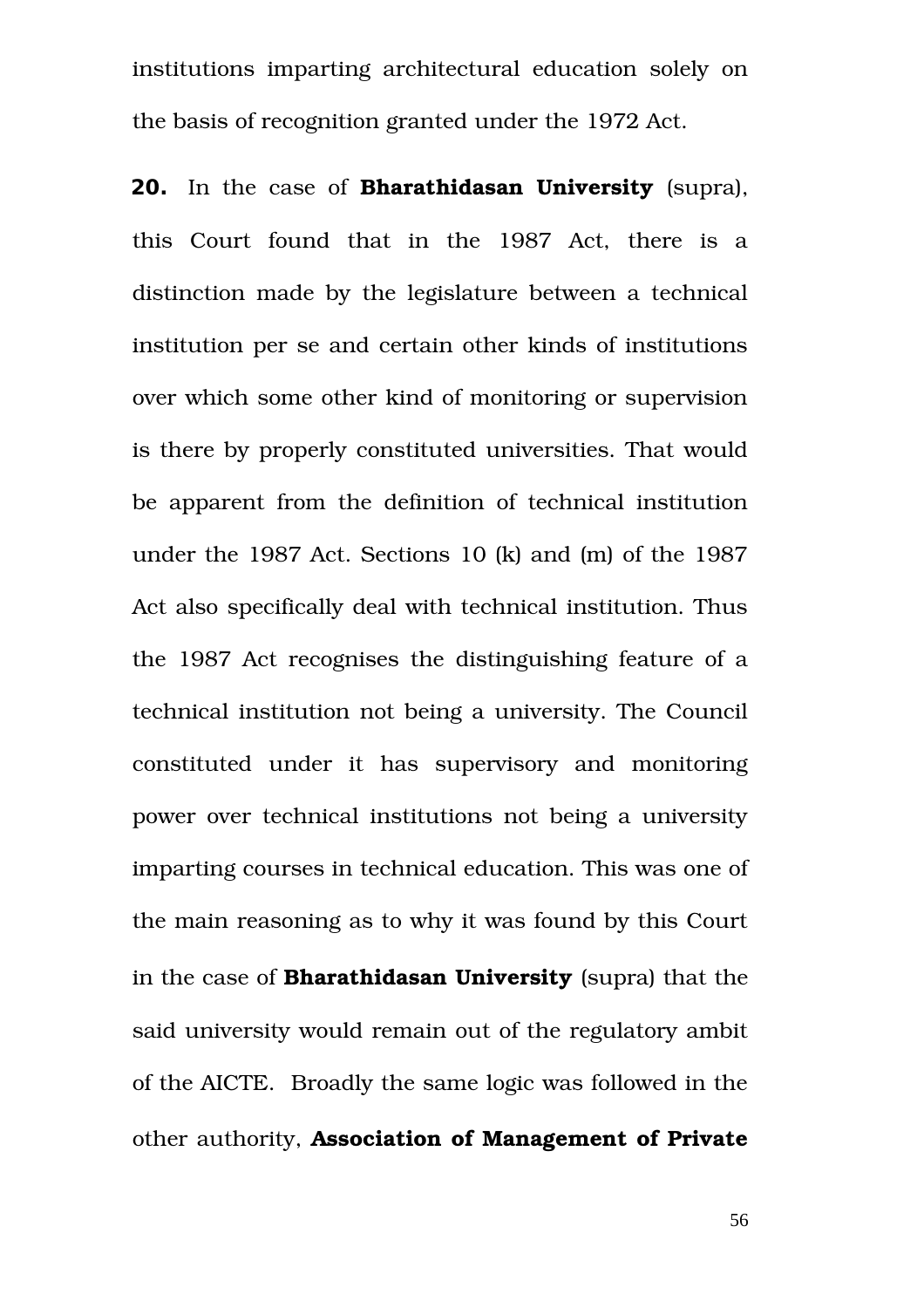**Colleges** (supra). The case of **Adhiyaman Educational and Research Institute and Others** (supra), was distinguished in this decision and the relevant paragraphs in that regard have been referred to earlier in this judgment. None of the authorities cited on behalf of the AICTE, however, deals with a situation where there is a pre-existing Central legislation dealing with overlapping power on the same subject coming within the definition of "technical education".

**21.** CoA in these appeals wants to establish its predominance on the ground that the 1972 Act is a special Act and AICTE's stand on the other hand is that the 1987 Act having come to the statue book on a later date, the provisions thereof ought to prevail when the same are in conflict with an earlier statute. As a proposition of law, we accept AICTE's stand that there need not be complete identity in the subject-matters of the two rival statutes being tested in the yardstick of point of time of their commencement of operation. Again, as a proposition of law, the principle of law canvassed by the rival bodies are accepted tools of construction. But they require application having regard to the specific circumstances of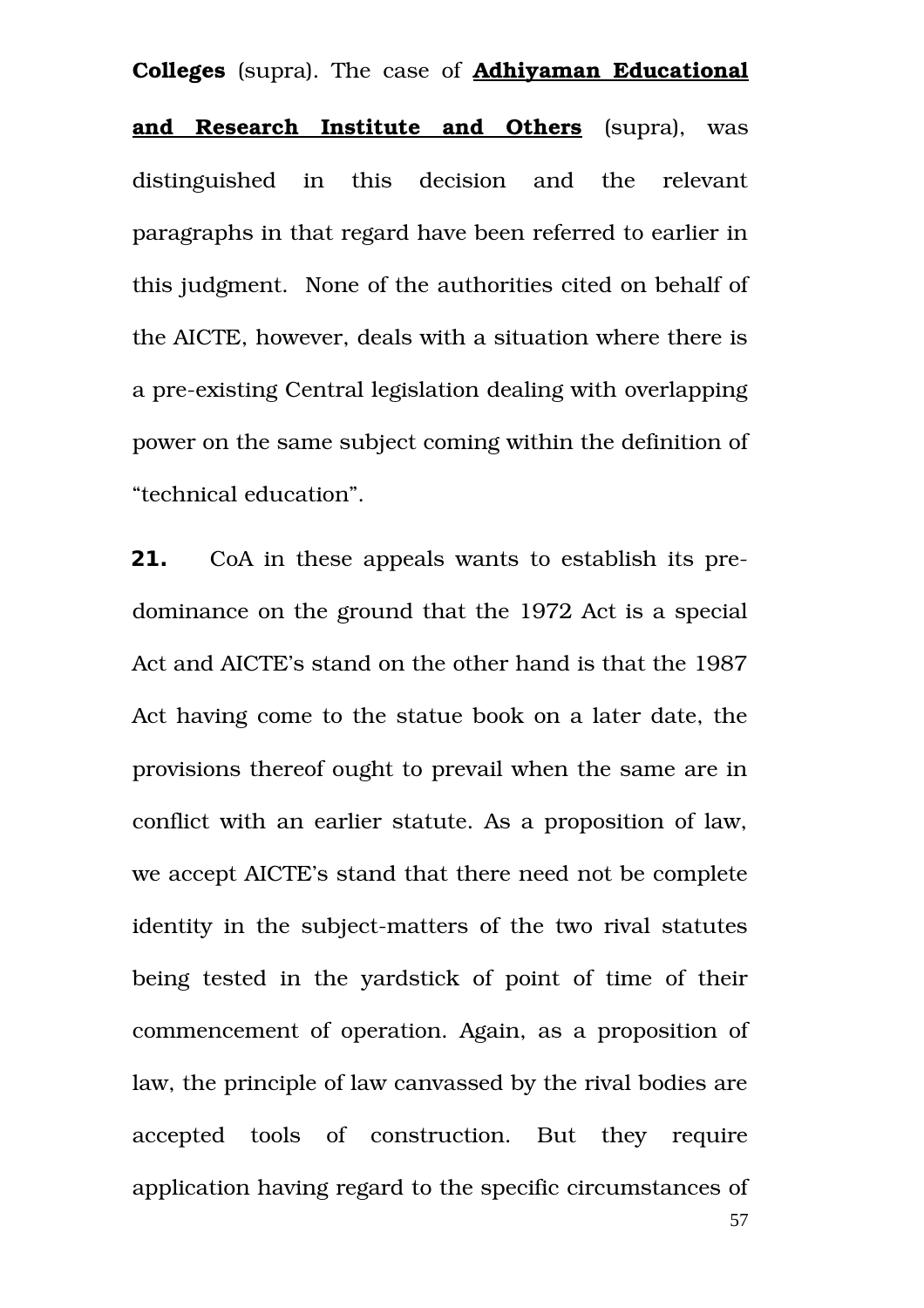a given case. It is not an absolute proposition of law that a later Act would always prevail over the former in the event there are clashing provisions even if there is no express provision of repeal. In the case of **Ajoy Kumar Banerjee** (supra), it was held, referring to Maxwell on the Interpretation of Statutes, Twelfth Edition:

> **"39.** From the text and the decisions, four tests are deducible and these are :(i) the Legislature has the undoubted right to alter a law already promulgated through subsequent legislation, (ii) A special law may be altered, abrogated or repealed by a later general law by an express provision, (iii) A later general law will override a prior special law if the two are so repugnant to each other that they cannot co-exist even though no express provision in that behalf is found in the general law, and (iv) It is only in the absence of a provision to the contrary and of a clear inconsistency that a special law will remain wholly unaffected by a later general law."

**22.** We shall examine now as to whether the 1972 Act fits the description of a special legislation so as to prevail over a subsequent enactment covering its field or area of operation. A special law implies a statute covering a particular subject specifically. The subject of conflict in the present proceedings is architectural education. The 1972 Act however does not solely deal with architectural education. The Act intends to control or regulate the profession of architects. It has two main features, one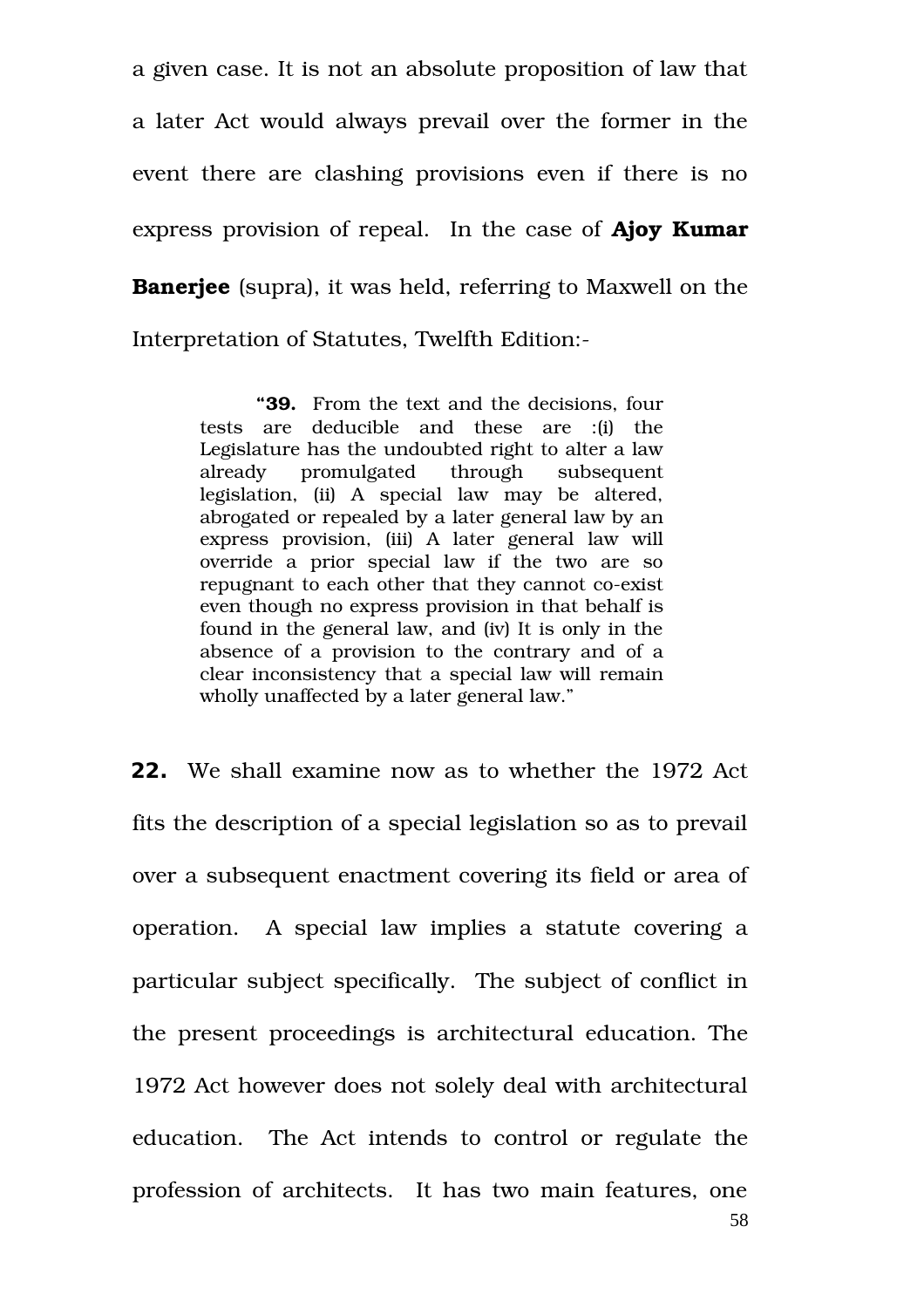part dealing with regulating the profession of architect and the other part regulating architectural education. Significant portion of the statute deals with formation of the CoA but the function of that body is essentially to regulate and monitor the other two areas of this statue. So far as effect of recognition is concerned, Section 17 of the 1972 Act stipulates:

> "17. Effect of recognition. Notwithstanding anything contained in any other law, but subject to the provisions of this Act, any recognised qualification shall be a sufficient qualification for enrolment in the register."

**23.** The 1987 Act deals with technical education and in particular the methodology for approval technical institutions and their monitoring. The dispute has arisen in these proceedings as architecture has been included with other subjects in the definition of "technical education" [Section 2  $(g)$ ]. Dr. Dhavan wants us, in effect, to exclude the subject of architecture from the said definition clause while construing the applicability of the Regulations for approval of a technical institution and its subsequent monitoring. He has referred to the opening sentence of Section 2 of the 1987 Act, which contains the definitions and reads: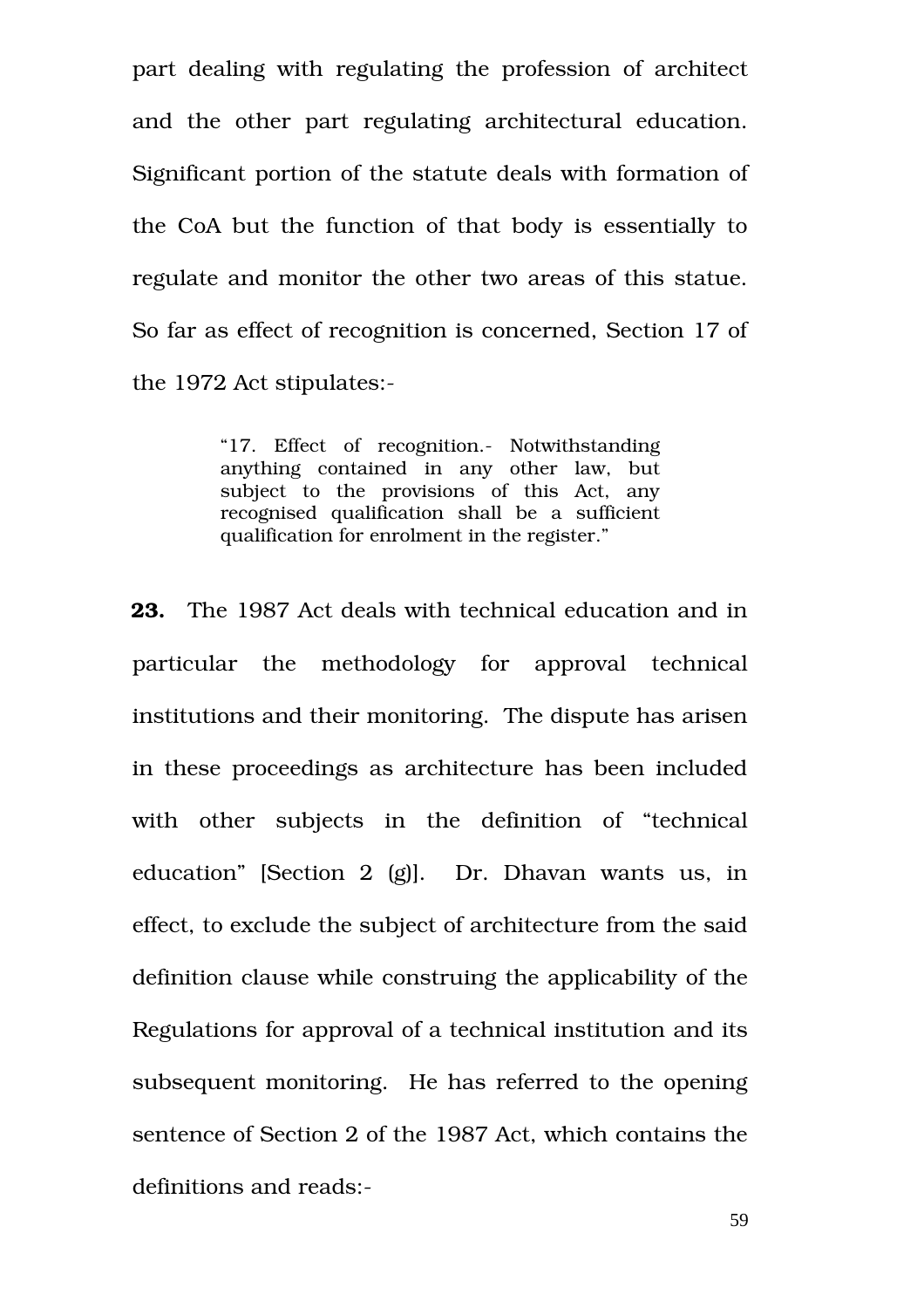"In this Act, unless the context otherwise requires.."

Such context, according to him can be external, outside the specific statute and includes other subsisting legislations. Before we deal with this submission, we shall refer to certain other key features of the two enactments.

**24.** The provisions of 1987 Act have not been immunised by a non-obstante clause like the one employed in Section 17 of the 1972 Act. Having regard to the scheme and provisions of these two statutes, ex-facie it is difficult to label either of them as special law or general law. The 1987 Act has certain features of a special law being devoted to setting up, supervision and monitoring of institutions imparting technical education. But the said statute does not cover technical education imparted by all types of institutions. The exceptions have been clearly mentioned in Section 2(h) of the act and explained in the cases of **Bharathidasan University** (supra) and **Association of Management of private colleges** (supra). So far as the 1972 Act is concerned, its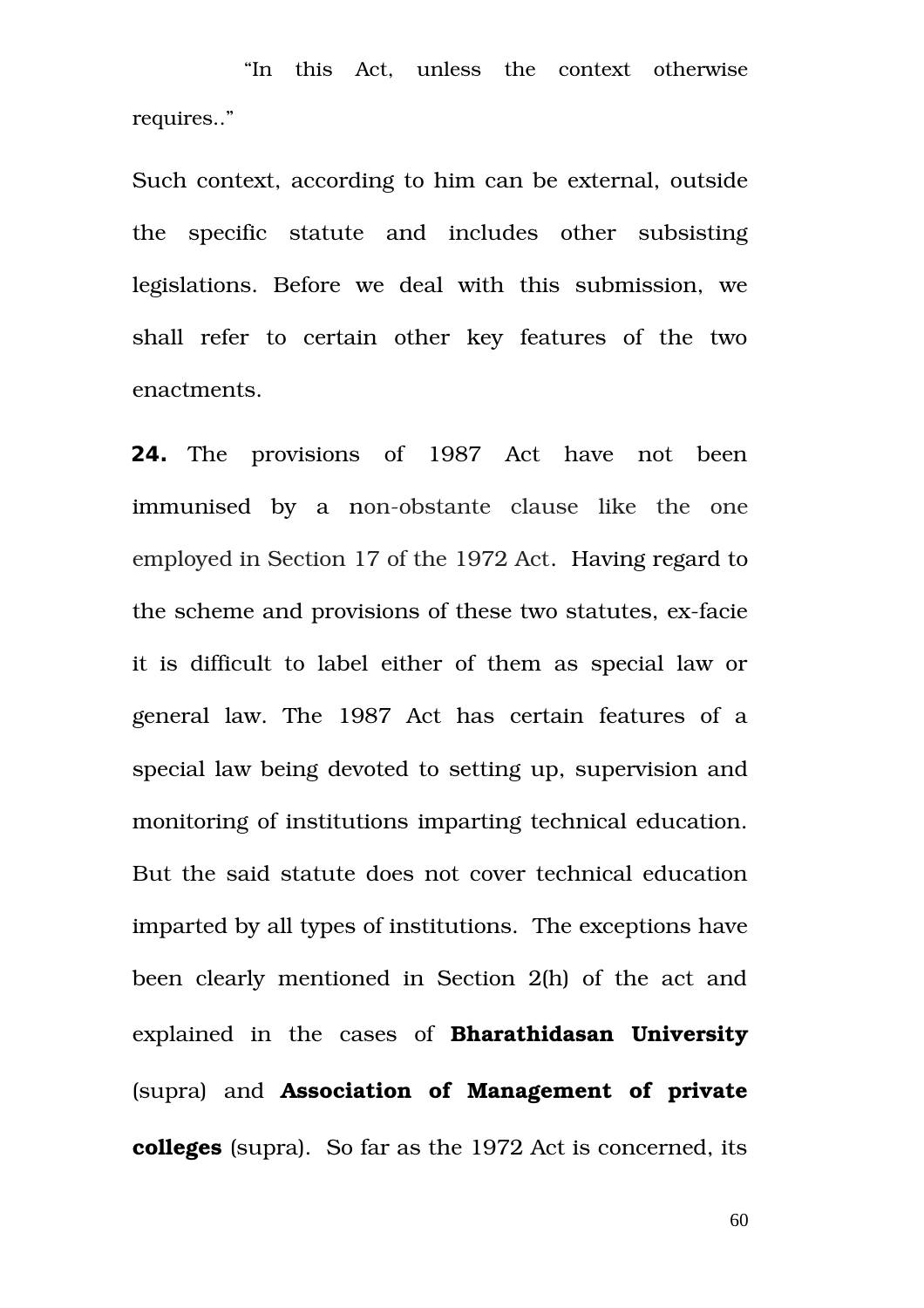application is not confined to architecture education alone. This enactment contemplates establishing the Council of Architecture, recognizing degrees and diplomas in architecture and regulating the profession of architects. But there is inter-link between architecture education and registration of architects, on which aspect we shall dilate later in this judgment.

**25.** Under both the statutes there are overlapping areas under which the respective Councils could make Regulations. Though these Acts, by themselves, do not come into direct conflict the inconsistencies have surfaced in implementing the power given to the Councils constituted under the respective enactments. AICTE contends that the later statute ought to prevail and as a corollary the regulations framed under the later statute should prevail. CoA wants its power to eclipse AICTE's dominant role as a regulator in relation to architectural education on the strength of the 1972 Act being a special Act. The three regulations under the 1987 Act which have been brought to our notice do not directly lay down any specific norm or standard which ought to be followed. Such norms appear to have been set by the AICTE in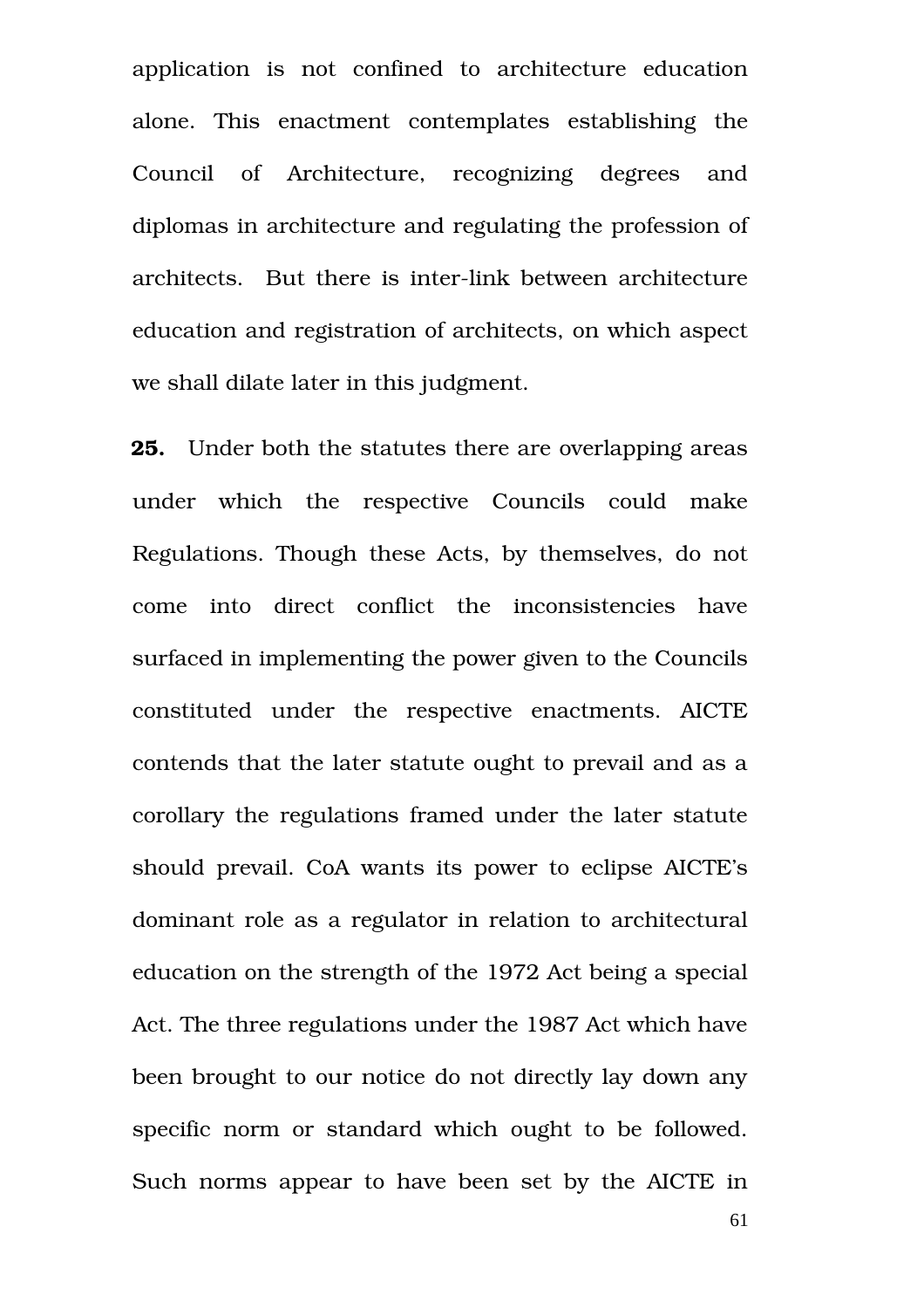pursuance of the aforesaid regulations. The two Regulations of 1994 do not lay down specifically such norms. The 2016 regulations has provision for Approval Process Hand Book which may be published from time to time laying down the manner in which approval shall be given.

**26.** In the case of **State of Tamil Nadu and Another** (supra), conflict was between State Legislations, being Tamil Nadu Private Colleges (Regulation) Act, 1976 and Madras University Act 1923 and the provisions of 1987 Act. In this judgment it was, inter-alia, held :-

**"30.** A comparison of the Central Act and the University Act will show that as far as the institutions imparting technical education are concerned, there is a conflict between and overlapping of the functions of the Council and the University. Under Section 10 of the Central Act, it is the Council which is entrusted with the power, particularly, to allocate and disburse grants, to evolve suitable performance appraisal systems incorporating norms and mechanisms for maintaining accountability of the technical institutions, laying down norms and standards for courses, curricula, staff pattern, staff qualifications, assessment and examinations, fixing norms and guidelines for charging tuition fee and other fees, granting approval for starting new technical institutions or introducing new courses or programmes, to lay down norms or granting autonomy to technical institutions, providing guidelines for admission of students, inspecting or causing to inspect colleges, for withholding or discontinuing of grants in respect of courses and programmes, declaring institutions at various levels and types fit to receive grants, advising the Commission constituted under the Act for declaring technical educational institutions as deemed universities, setting up of National Board of Accreditation to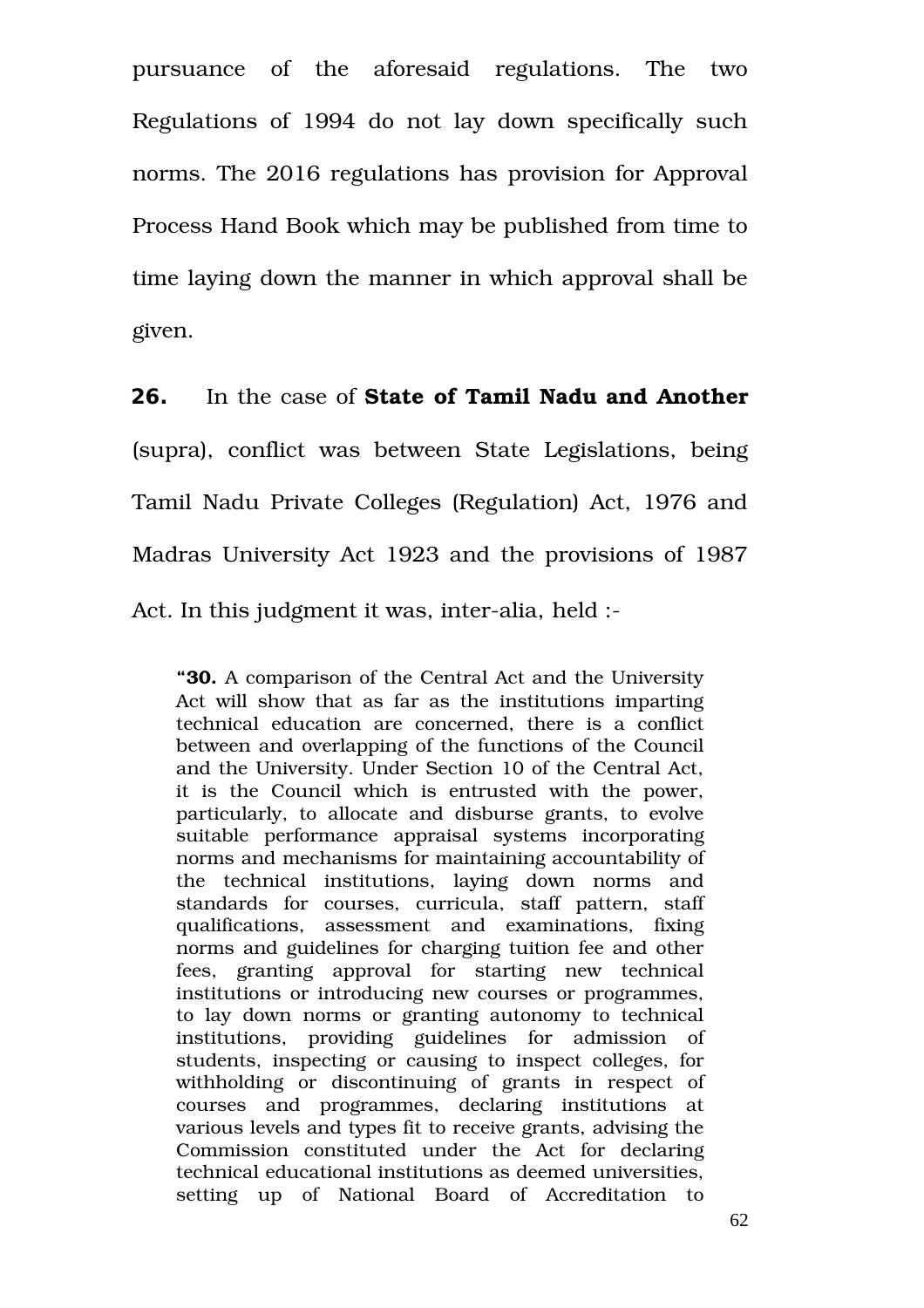periodically conduct evaluation on the basis of guidelines and standards specified and to make recommendations to it or to the Council or the Commission or other bodies under the Act regarding recognition or de-recognition of the institution or the programme conducted by it. Thus, so far as these matters are concerned, in the case of the institutes imparting technical education, it is not the University Act and the University but it is the Central Act and the Council created under it which will have the jurisdiction. To that extent, after the coming into operation of the Central Act, the provisions of the University Act will be deemed to have become unenforceable in case of technical colleges like the engineering colleges. As has been pointed out earlier, the Central Act has been enacted by Parliament under Entry 66 of List I to coordinate and determine the standards of technical institutions as well as under Entry 25 of List III. The provisions of the University Act regarding affiliation of technical colleges like the engineering colleges and the conditions for grant and continuation of such affiliation by the University shall, however, remain operative but the conditions that are prescribed by the University for grant and continuance of affiliation will have to be in conformity with the norms and guidelines prescribed by the Council in respect of matters entrusted to it under Section 10 of the Central Act."

## **27.** The case of **Orissa Lift Irrigation Corporation**

**Limited** (supra) also gives primacy to the AICTE on the question of necessity for an engineering college to obtain approval from the AICTE. In this case, question arose on the point as to whether engineering degree courses operated by colleges could be conducted by open universities through distance learning mode in absence of approval by the AICTE. This case and the case of **Parshvnath Charitable Trust and Others** (supra) have been discussed in the preceding paragraphs. These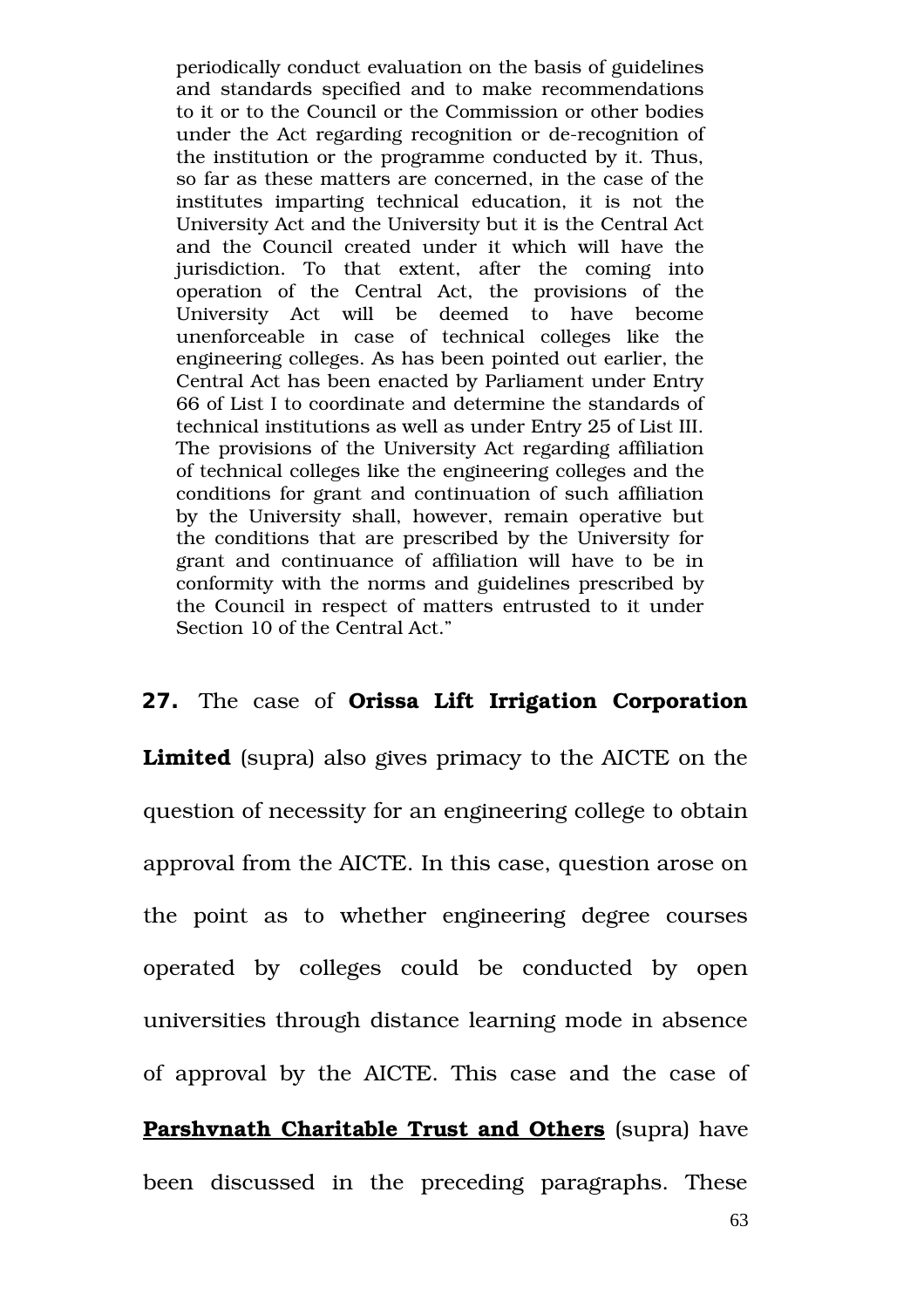authorities cited on behalf of the AICTE however do not deal with conflict arising from two Regulations framed under two Central statutes, both conferring regulatory powers over a particular subject in the field of technical education on two different statutory bodies. The ratio of the decision in the case of **Bharathidasan University** (supra), expanded by the two Judge Bench judgment in the case of **Association of Management of Private Colleges** (supra) have been cited in support of CoA's contention that the 1972 Act should be treated as a special statute and Regulations framed thereunder should override those framed under the 1987 Act.

**28.** For the sole reason of there being overlapping subjects, Courts straightaway may not get into an exercise to find out if one statute intends to eclipse the other. But in the present set of appeals, intention of the legislature to override one by the other can be examined by analyzing the provisions of the two statutes. The duty of the regulatory bodies in a situation of this nature would be to come out with a unified regime, which this Court expected in the case of **Municipal**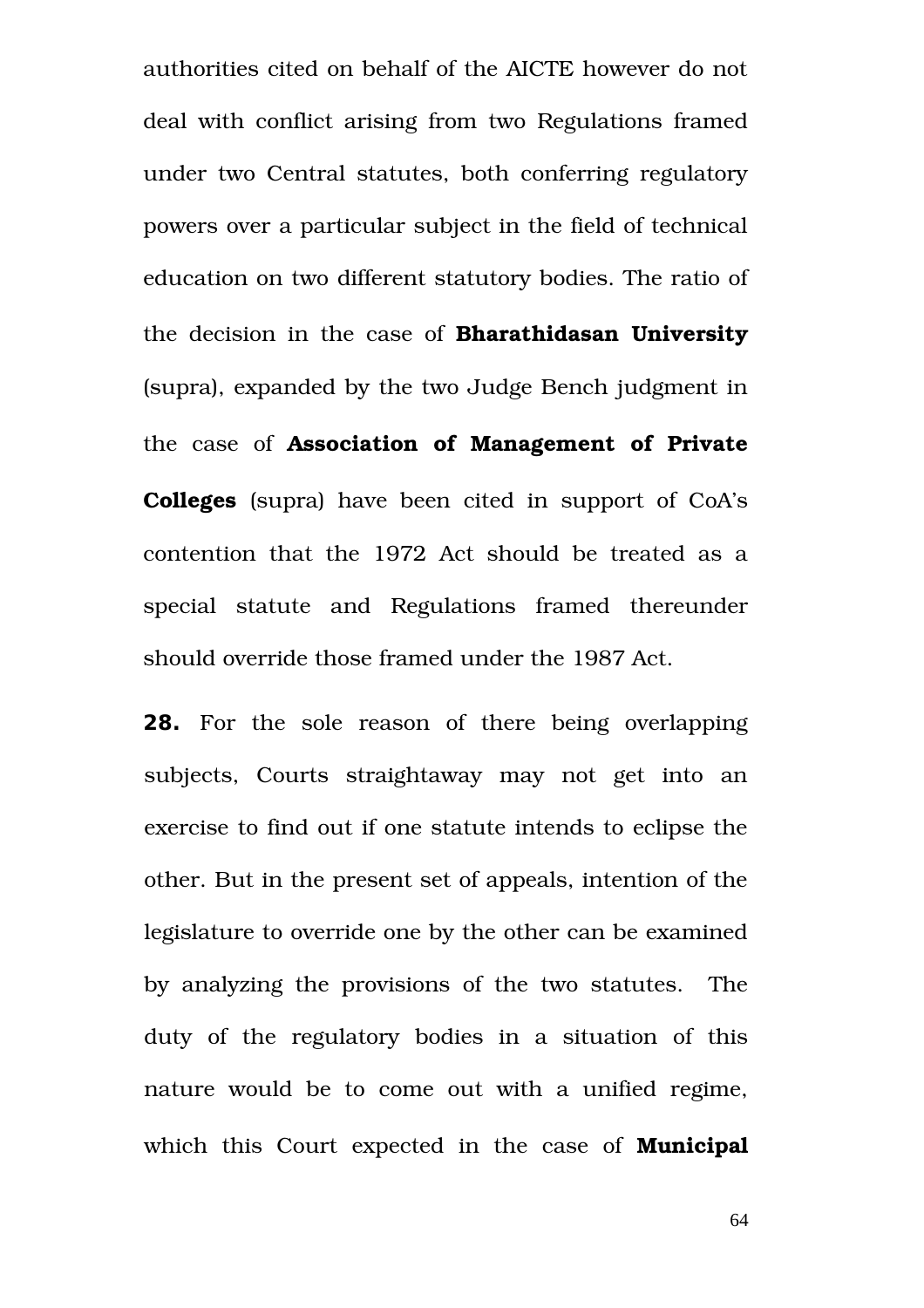**Council, Palia** (supra). The two regulatory bodies in the field of architectural education however have not taken this approach and on the other hand have engaged themselves in a dispute over turf-control. In such a situation, under normal circumstances attempt should be made first at reconciliation of the competing statutory instruments. If that exercise fails, then the aim would be to find out what is the dominant purpose or principal subject-matter of a particular statute and then construe the conflicting provisions of the respective Regulations to match the dominant statutory purpose. In the case of **L.I.C. Vs. D.J. Bahadur** (supra), it has been observed by a three Judge Bench of this Court:

" 52. In determining whether a statute is a special or a general one, the focus must be on the principal subject-matter plus the particular perspective. For certain purposes, an Act may be general and for certain other purposes it may be special and we cannot blur distinctions when dealing with finer points of law. In law, we have a cosmos of relativity, not absolutes-so too in life."

**29.** On the subject of implied repeal, the course to be followed by the Court has been explained in the well-known text "Principles of Statutory Interpretation",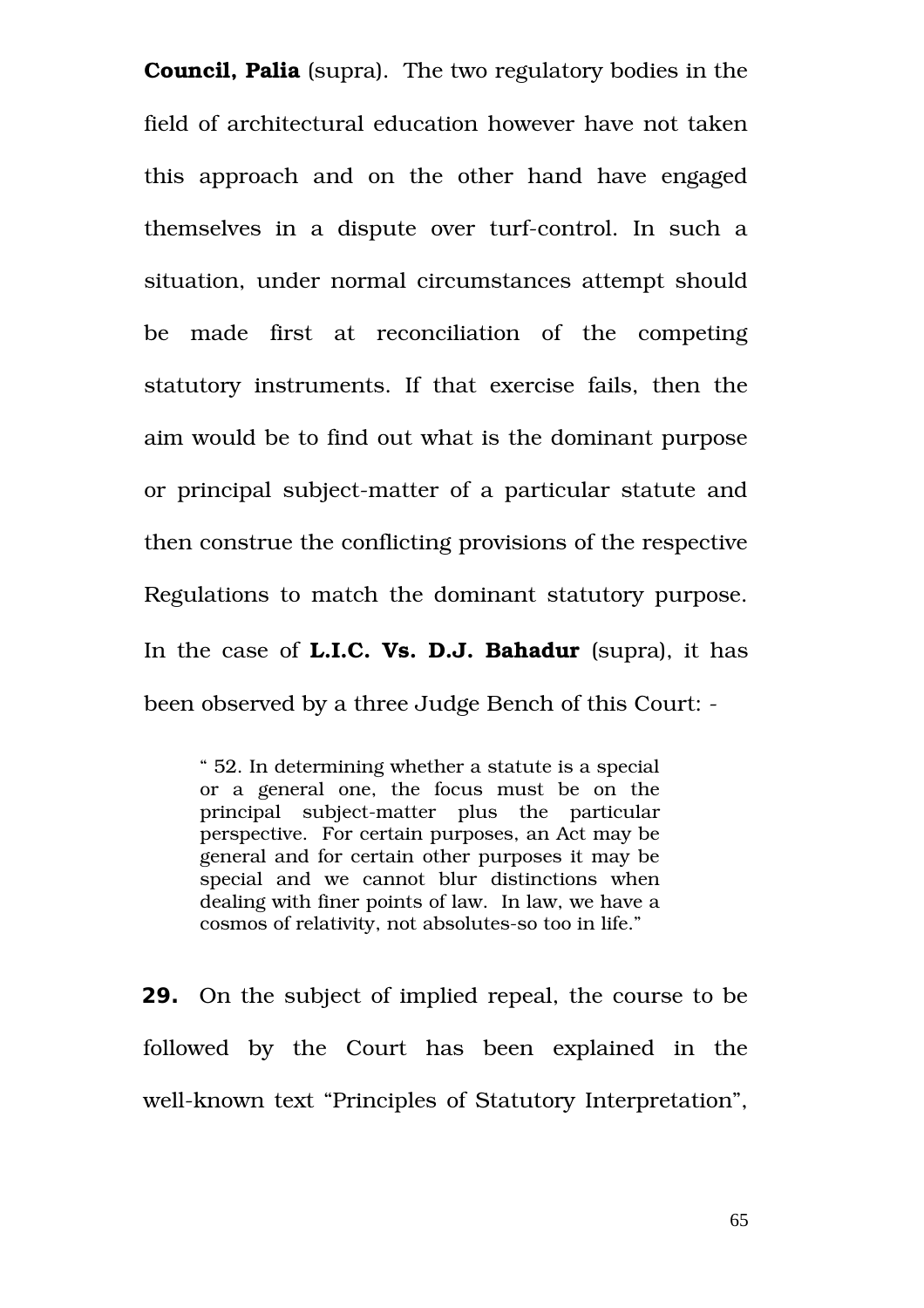following quotation from page 737 of this text:

"There is a presumption against a repeal by implication; and the reason of this rule is based on the theory that the Legislature while enacting a law has complete knowledge of the existing laws on the same subject-matter, and therefore, when it does not provide a repealing provision, it gives out an intention not to repeal the existing legislation. When the new Act contains a repealing section mentioning the Acts which it expressly repeals, the presumption against implied repeal of other laws is further strengthened on the *principle expressio unius est exclusio alterius*. Further, the presumption will be comparatively strong in case of virtually contemporaneous Acts. The continuance of existing legislation, in the absence of an express provision of repeal, being presumed, the burden to show that there has been a repeal by implication lies on the party asserting the same. The presumption is, however, rebutted and a repeal is inferred by necessary implication when the provisions of the later Act are so inconsistent with or repugnant to the provisions of the earlier Act 'that the two cannot stand together'. But, if the two may be read together and some application may be made of the words in the earlier Act, a repeal will not be inferred."

**30.** Having regard to the disputes involved in each of these appeals, proper course for us would be to find out the decision of which of these two regulatory bodies ought to prevail. For this purpose, it is necessary to ascertain the dominant purpose of the two legislations covering the field of architectural education. Section 10 of the 1987 Act mandates the AICTE to undertake the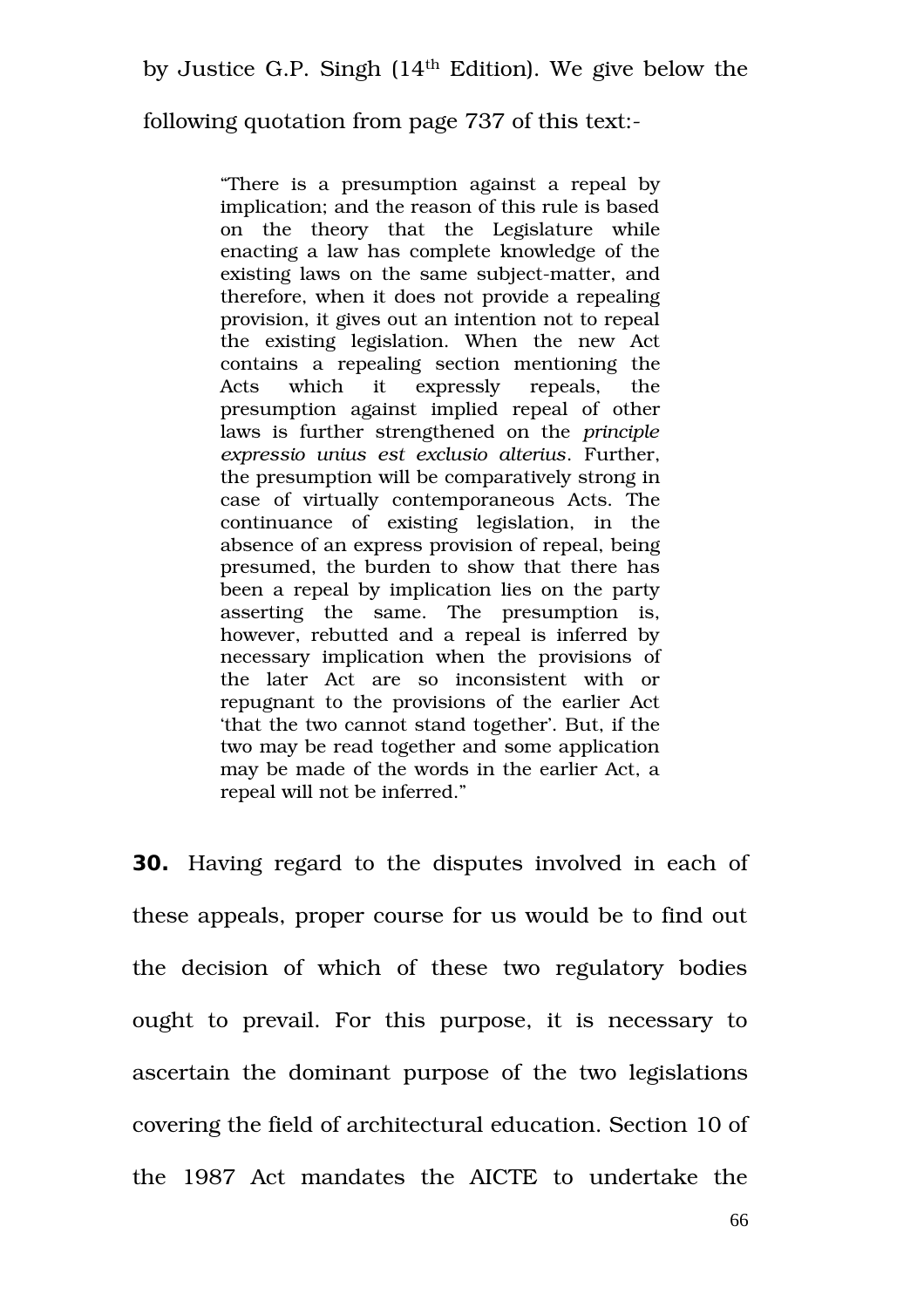duties on the subjects specified therein. But it has already been held by two Benches of this Court comprising of two Judges each in the cases of **Bharathidasan University** (supra) and **Association of Management of Private Colleges** (supra) that a university or its affiliate colleges could run courses in technical education without approval of the AICTE.

**31.** The process of recognition and effect thereof are more expansive under the 1972 Act. All "authorities" require recognition by the Central Government to conduct any degree or diploma course in architecture education to qualify for being recognised qualification. The CoA under the said Act plays a key role in the process of recognition. There is no exclusion or exemption of any institution from undergoing such recognition process except the subsisting ones at the time the Act became operational. The CoA has also wide monitoring power under Section 18 and 19 of the Act of every authority which grants recognized qualification under the said Act.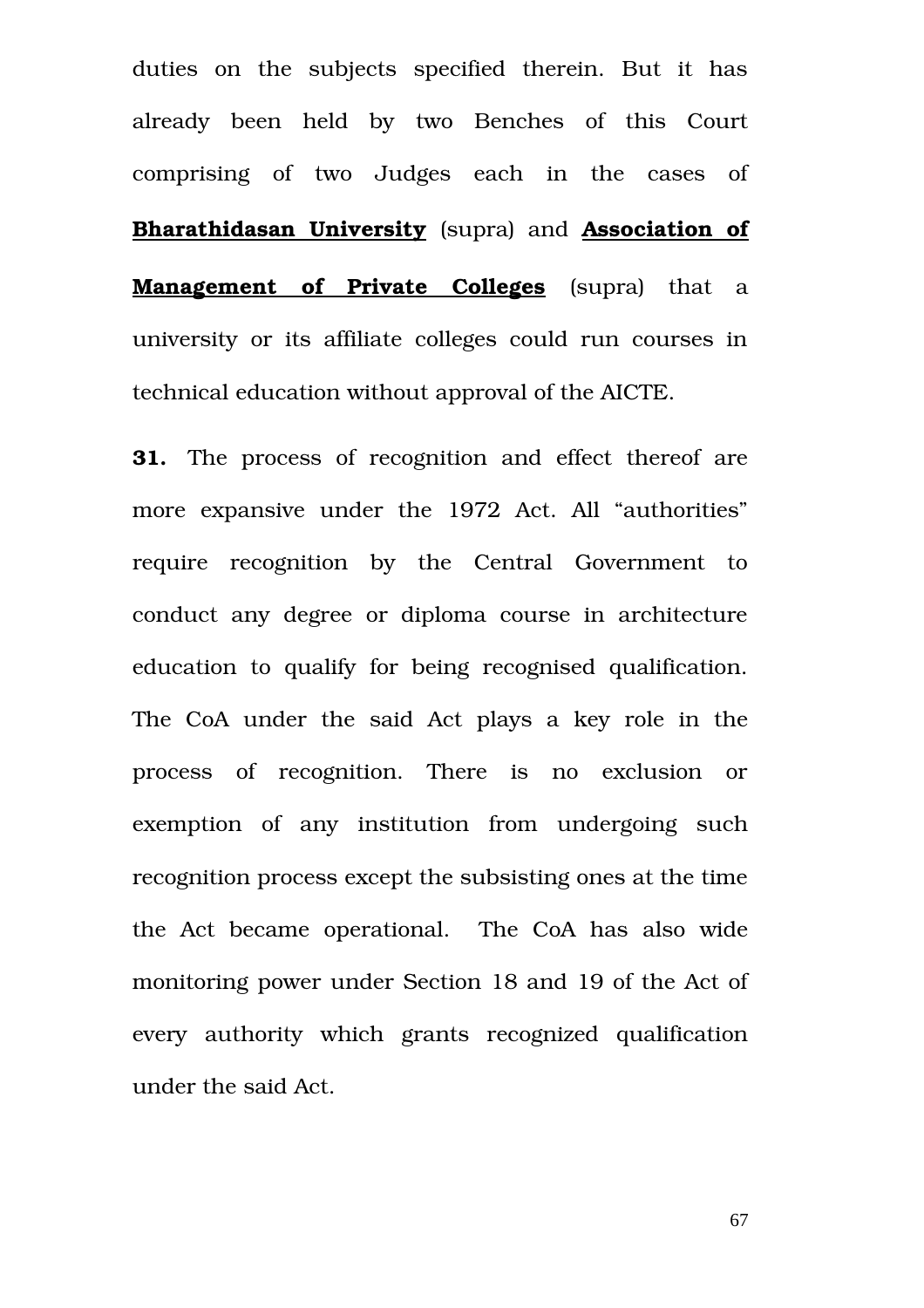**32.** Moreover, Section 17 of the said Act is armed with a non-obstante clause. The implication of the said clause in Section 17 of the 1972 Act is that to be on the register of architects in India, recognized qualification would be sufficient. There is no provision under the 1972 Act or in any Rule thereunder which would entitle a person trained from an AICTE approved technical institution in architecture to describe himself as an architect or get himself registered as such without recognised qualification under the 1972 Act. This would be apparent from the provisions of Section 35 of the Act, which stipulates:

> **"35. Effect of registration**.—(1) Any reference in any law for the time being in force to an architect shall be deemed to be a reference to an architect registered under this Act.

> (2) After the expiry of two years from the date appointed under sub-section (2) of Section 24, a person who is registered in the register shall get preference for appointment as an architect under the Central or State Government or in any other local body or institution which is supported or aided from the public or local funds or in any recognised by the Central or State Government."

Sub-section (2) of the said provision is not of much relevance for adjudication of the subject dispute. The scheme of the Act thus demonstrates that lack of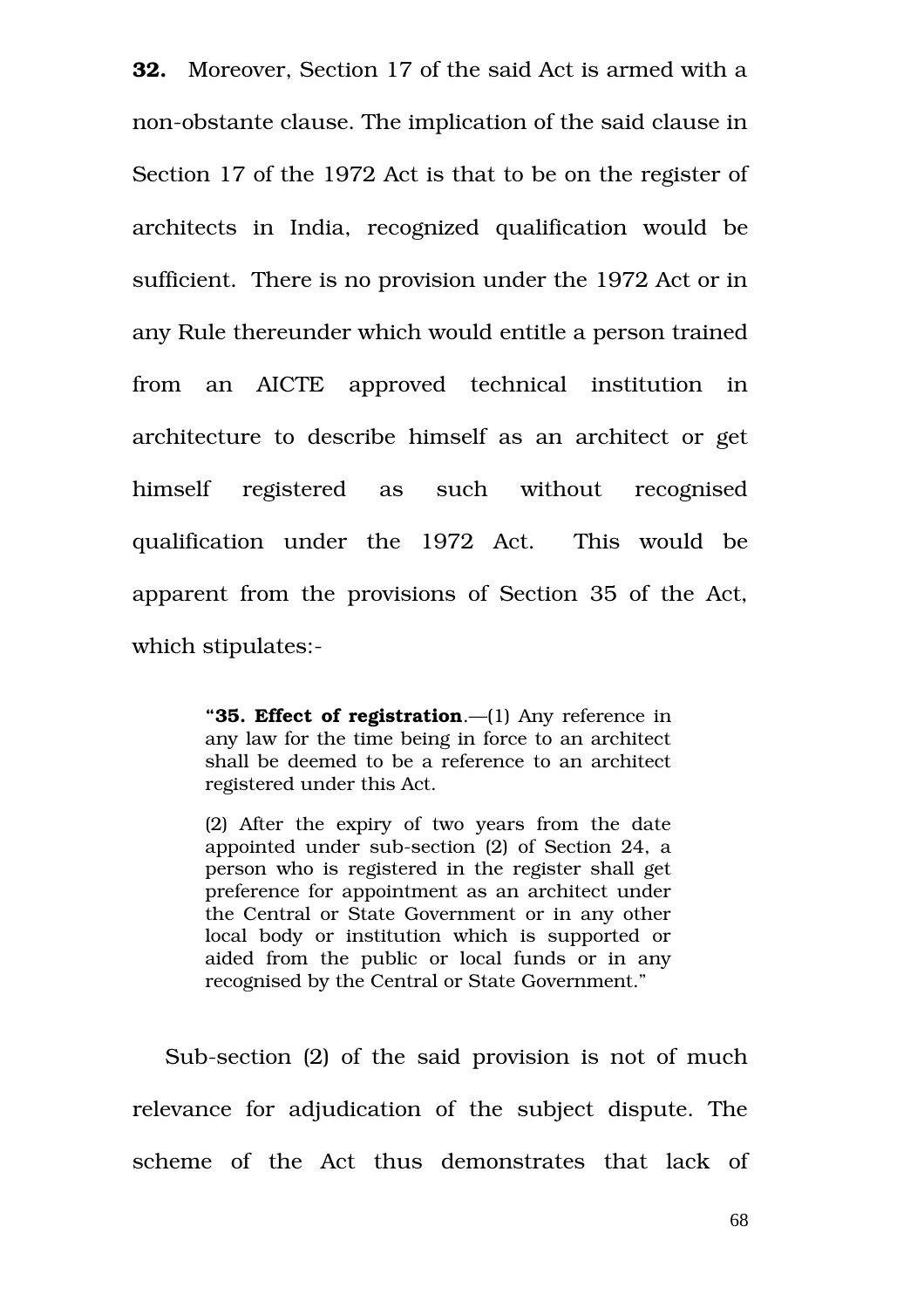recognized qualification under the 1972 Act would in substance disentitle a person from being registered as an architect. He would not be able to legally represent himself as an architect in India. This being the statutory mandate, CoA's role in the process of recognition of qualification of an architect cannot be said to have been obliterated by the 1987 Act. It is a fact that 1987 Act is primarily concerned with setting-up and running of a technical institution and not with regulating the professions of individuals qualifying from such institutions. But under the 1972 Act, conducting a course on architectural education and regulating the profession of architect are statutorily interwoven. Recognition of degrees or diplomas in architecture cannot be amputated from the said Act and held to have been replaced by the 1987 Act. That would render the 1972 enactment unworkable.

**33.** The third distinguishing element of the 1972 Act is that the CoA is not the ultimate decision-making authority but it is the Central Government in relation to process of recognition of degree or diploma in architectural education or withdrawal thereof. Such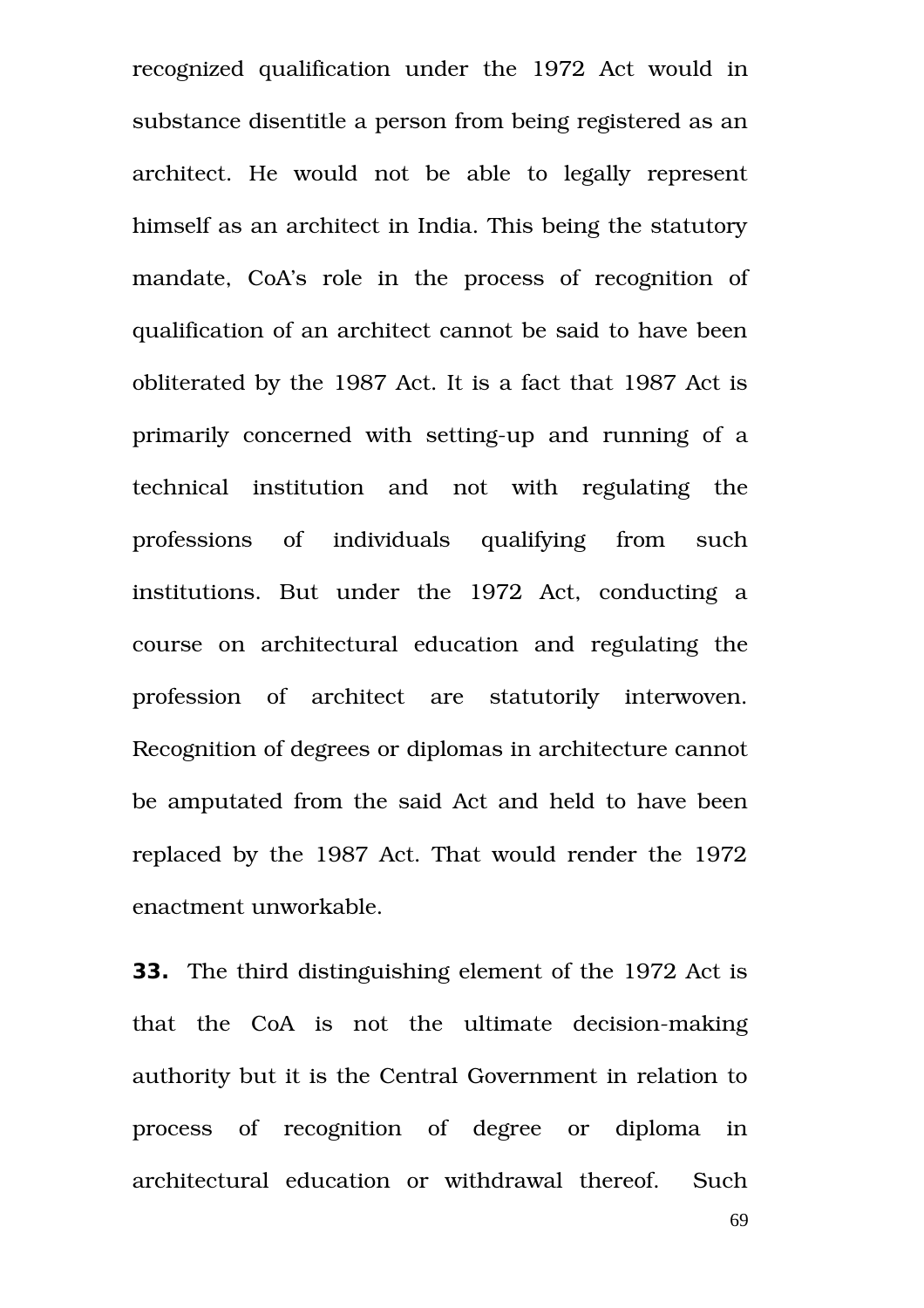decision is required to be taken after consultation with the CoA. But since CoA has been conferred with power to make regulations in relation to, inter-alia, recognition norms and monitoring of institutions imparting architectural education, CoA's role in such process is critical. The approval power of AICTE is direct. But in the event AICTE's norms come into conflict with that of CoA, any report or representation the CoA may make to the Central Government would be dependent upon the decision of the Central Government. The Central Government's decision, taken under the provisions of the 1972 Act in such a case would obviously prevail, the latter being an authority superior to both the Councils constituted under the two statutes.

**34.** AICTE is exercising its power to regulate institutions imparting architectural education on the strength of definition of technical education, which has been defined to mean programmes of education, research and training in architecture. The duty of the AICTE to regulate "technical education" is derived from the provisions of Section 10 of the 1987 Act. It has been contended on behalf of the CoA, referring to the provisions of Section 2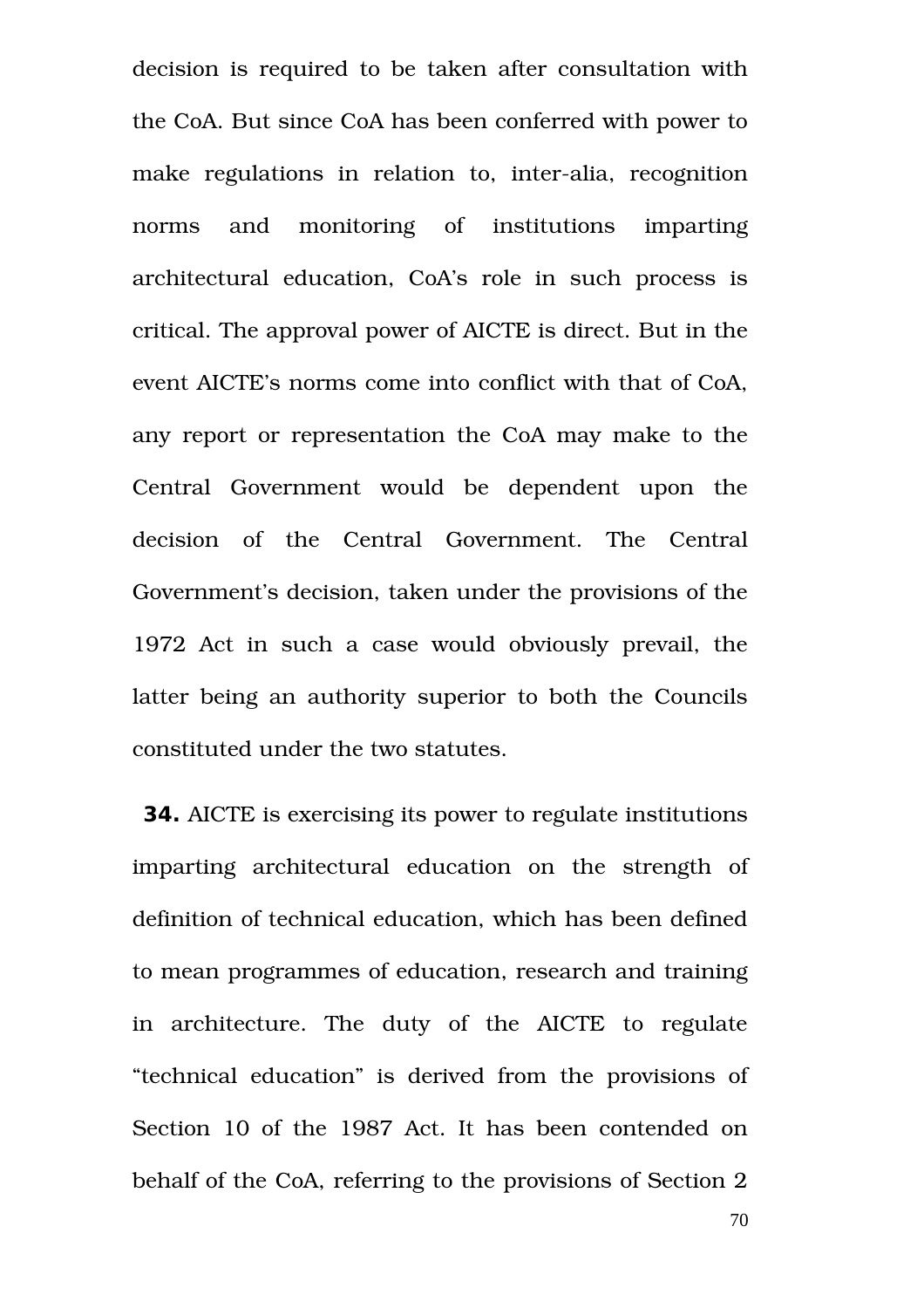of the 1987 Act, that the context of regulating architecture education requires exclusion of the expression "architecture" from the definition of technical education. In the case of **Pushpa Devi and others** (supra), it has been held that it is permissible for the Court to refer to "internal and external context" while giving meaning to a definition contained in the interpretation clause of a statue. In this decision, it was observed that a word exhaustively expressed in the definition can have different meanings in different parts of a statute. Broadly, the same principle of construction has been adopted in the cases of **Printers (Mysore) Ltd.**

**and Another** (supra) and **Whirlpool Corporation** (supra).

In the case of **K.V. Muthu** (supra), it has been held:

"12. Where the definition or expression, as in the instant case, is preceded by the words "unless the context otherwise requires," the said definition set out in the section is to be applied and given effect to but this rule, which is the normal rule may be departed from if there be something in the context to show that the definition could not be applied."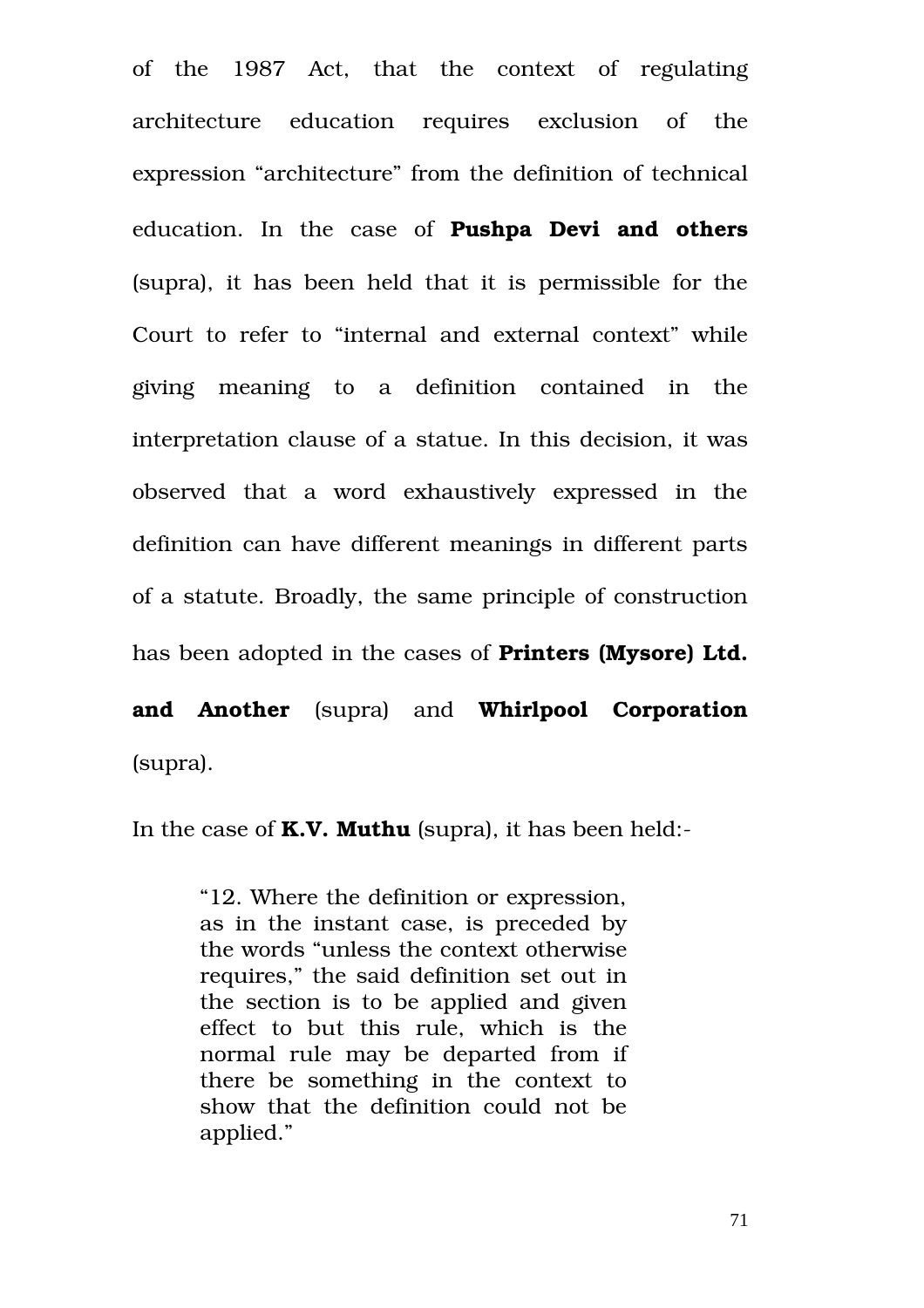**35.** So far as these appeals are concerned, to altogether exclude architecture from the purview of AICTE, that expression, i.e. architecture would have to be dropped from the definition of technical education. In our opinion, if the issue is examined in the external context, which in this case would be the provisions of 1972 Act, such a course would be inevitable. In the event AICTE's stand is to be accepted and CoA's role is eliminated from the recognition process of architectural qualification, then a person having a degree or diploma from an AICTE approved institution only would in effect not be entitled to enrollment in the register of architects and would not be able to represent himself as an architect. Secondly, in view of the decisions of this Court in the cases of **Bharatidasan University** (supra) and **Association of Management of Private Colleges** (supra), there would be two parallel authorities regulating architectural education. CoA would regulate universities and affiliated colleges imparting such education while AICTE would supervise rest of the institutions. Moreover, the authority of Central Government to recognize qualifications in architecture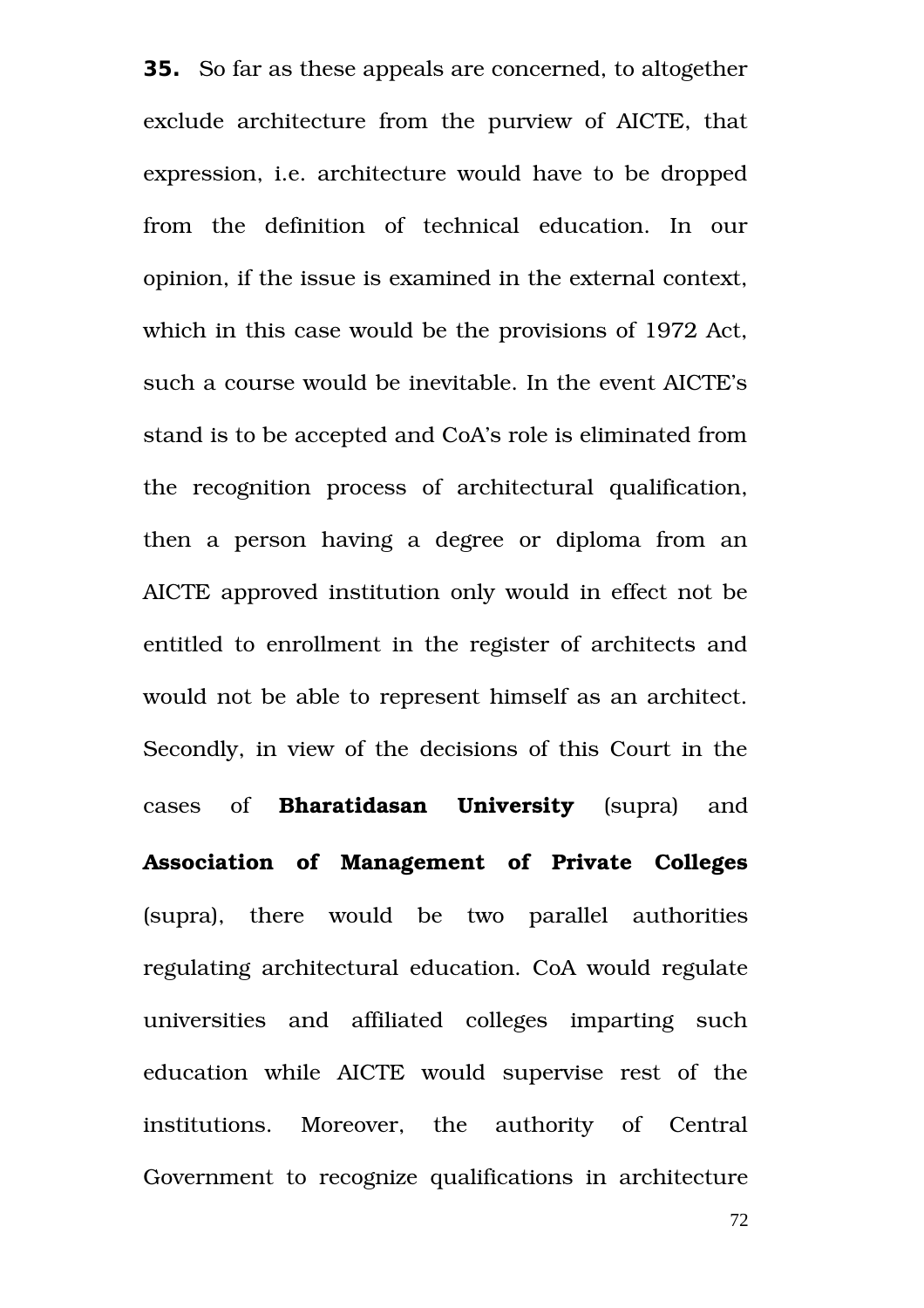education would stand obliterated by a body, AICTE and that too in respect of certain categories of technical institutions only.

**36.** The authorities we have referred to are for the proposition that a meaning different to what is ascribed in the definition clause can be given to a word in different parts of a statute if the context so demands. The subject-dispute involved in these appeals requires omission of the word architecture from the definition of technical education. Such a course, in our opinion, is also a permissible tool of construction to prevent absurd or unworkable results flowing from a statute. Here we reproduce the following passage from "Bennion on Statutory Interpretation" by F A R Bennion, Fifth Edition published by Lexis Nexis (at page 972).

" *Strained construction* We have the authority of Lord Reid for the statement that, to avoid an unworkable result, a strained construction may be justified even where the enactment is not grammatically ambiguous. Lord Reid said that cases where it has properly been held that one word can be struck out of a statute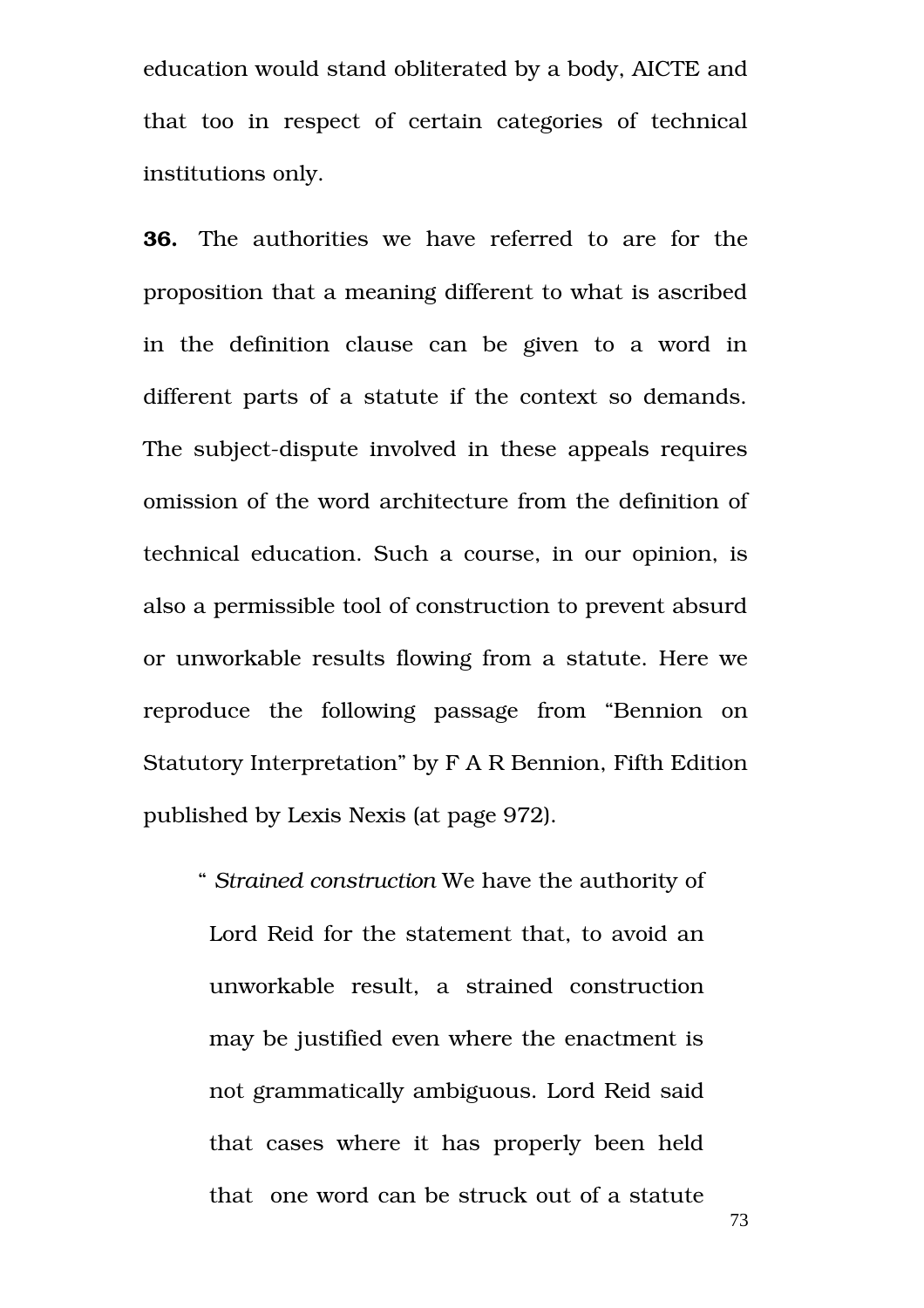and another substituted include the case where without such substitution the provision would be unworkable."

**63.** We are of the opinion that in respect of the provisions of Section  $2 \text{ (g)}$  of the 1987 Act, the definition of "technical education" would have to be given such a construction and the word "architecture" should be treated to have been inapplicable in cases where the AICTE imports its regulatory framework for institutions undertaking technical education. There would however be no substitution because the context would not demand it. This construction of the definition clause is necessary as the external context requires it to prevent an unworkable outcome in implementation of the 1987 Act. The principle of implied repeal cannot apply so far as the provisions relating to architecture education is concerned, on the basis of the 1987 Act having become operational. One of the dominant purposes of the 1972 Act is recognition of qualifications on architecture. The registration of an architect is dependent upon acquisition of such recognised qualification. The said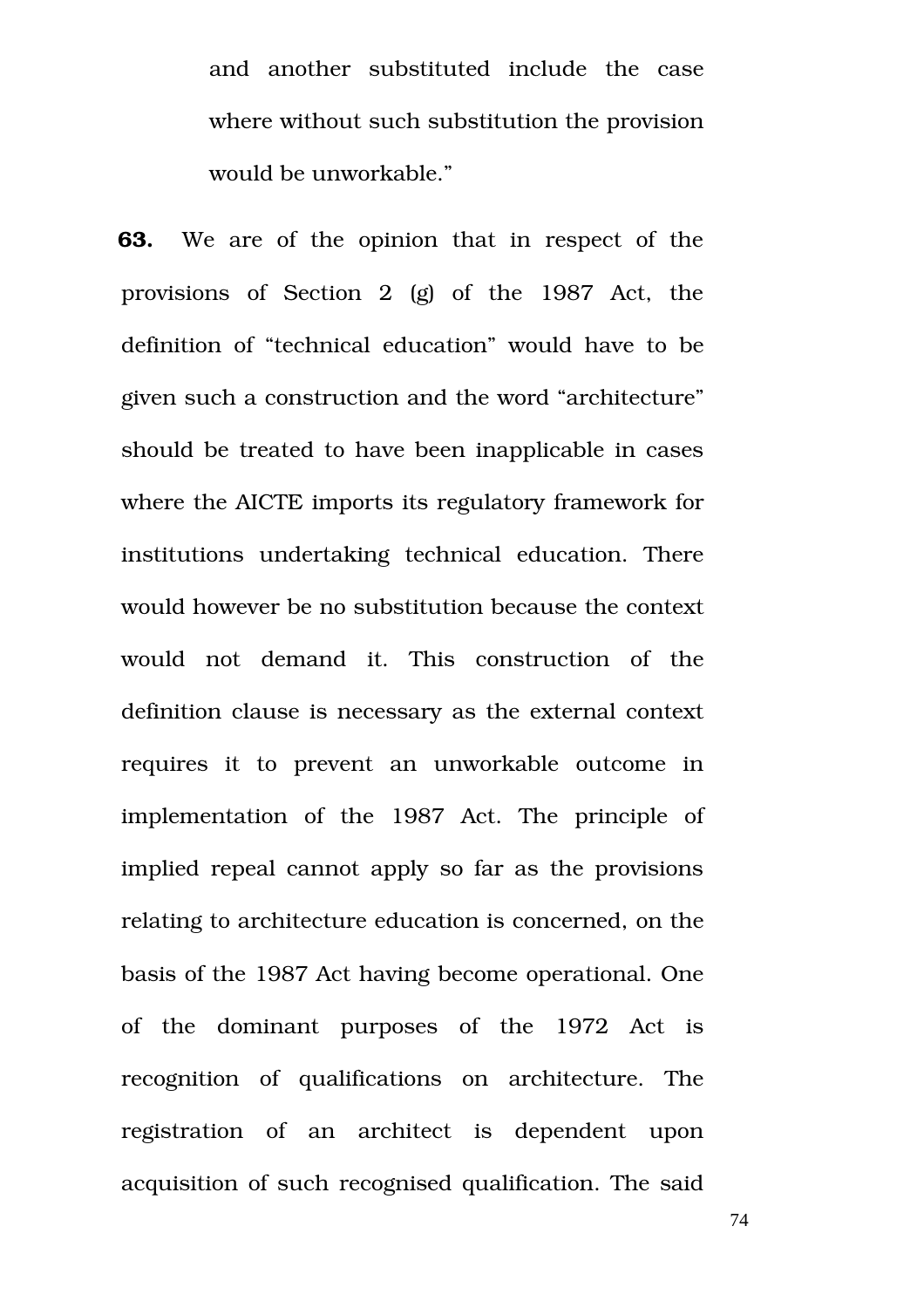Act cannot be held to have been repealed by implication for the sole reason of inclusion of the word "architecture" in the definition of technical education. AICTE has failed to discharge its onus to establish the said provisions of the 1972 Act was repealed by implication.

**64.** We accordingly hold that so far as recognition of degrees and diplomas of architecture education is concerned, the 1972 Act shall prevail. AICTE will not be entitled to impose any regulatory measure in connection with the degrees and diplomas in the subject of architecture. Norms and Regulations set by CoA and other specified authorities under the 1972 Act would have to be followed by an institution imparting education for degrees and diplomas in architecture.

**65.** Now we shall turn to the individual appeals –

(a) We sustain the judgment of the Bombay High Court forming subject-matter of Appeal No.364 of 2005. The appeal of the All India Council of Technical Education is dismissed.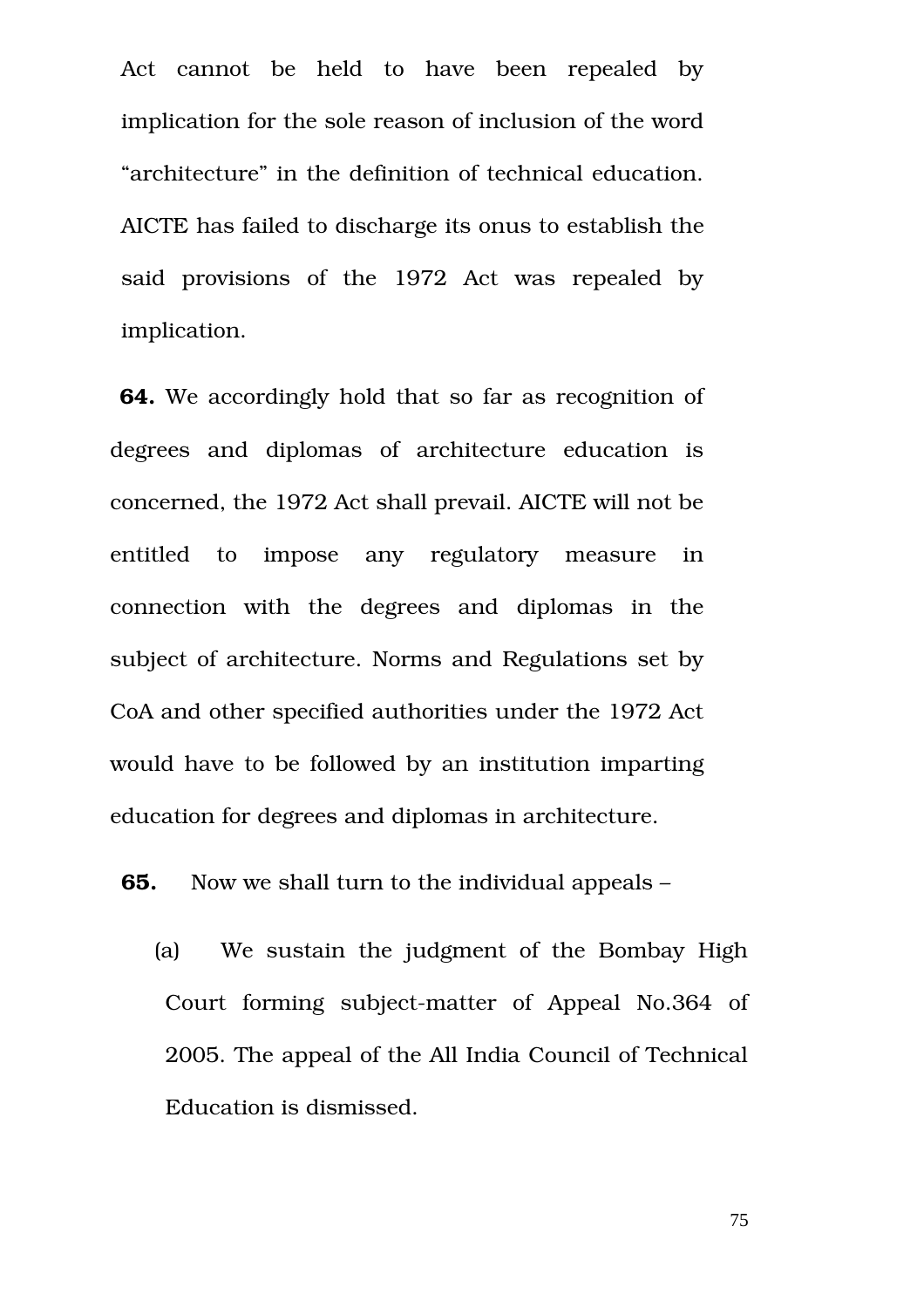(b) Three appeals arose from the judgment of the High Court of Madhya Pradesh, Gwalior Bench delivered on 2nd February, 2011 in W.P. No. 315 of 2011. These are Civil Appeal No……./2019 (arising out of SLP(C) No.5400/2011), Civil Appeal No....../2019 (arising out of SLP(C) No.8443/2011) and Civil Appeal No……/2019 (arising out of SLP(C) No.20460/2011). Rajeev Gandhi Proudyogiki Vishwavidyalyalay is the appellant in the Civil Appeal arising out of  $SLP(C)$  No.  $5400/2011$ . It wants compliance of the CoA norms and invalidation of the directive requiring it to grant temporary affiliation by the High Court without CoA's approval. The appellant in the second Civil Appeal (arising out of SLP(C)No.8443/2011) is the institution, Bharatiya Vidya Mandir Shiksha Samiti. It has questioned the necessity of obtaining CoA's approval or the requirement of compliance with the conditions set by them. It wants compliance of AICTE norms to be treated as adequate. For the reasons explained earlier in this judgment, we dismiss the appeal of Bharatiya Vidya Mandir Shiksha Samiti. The High Court has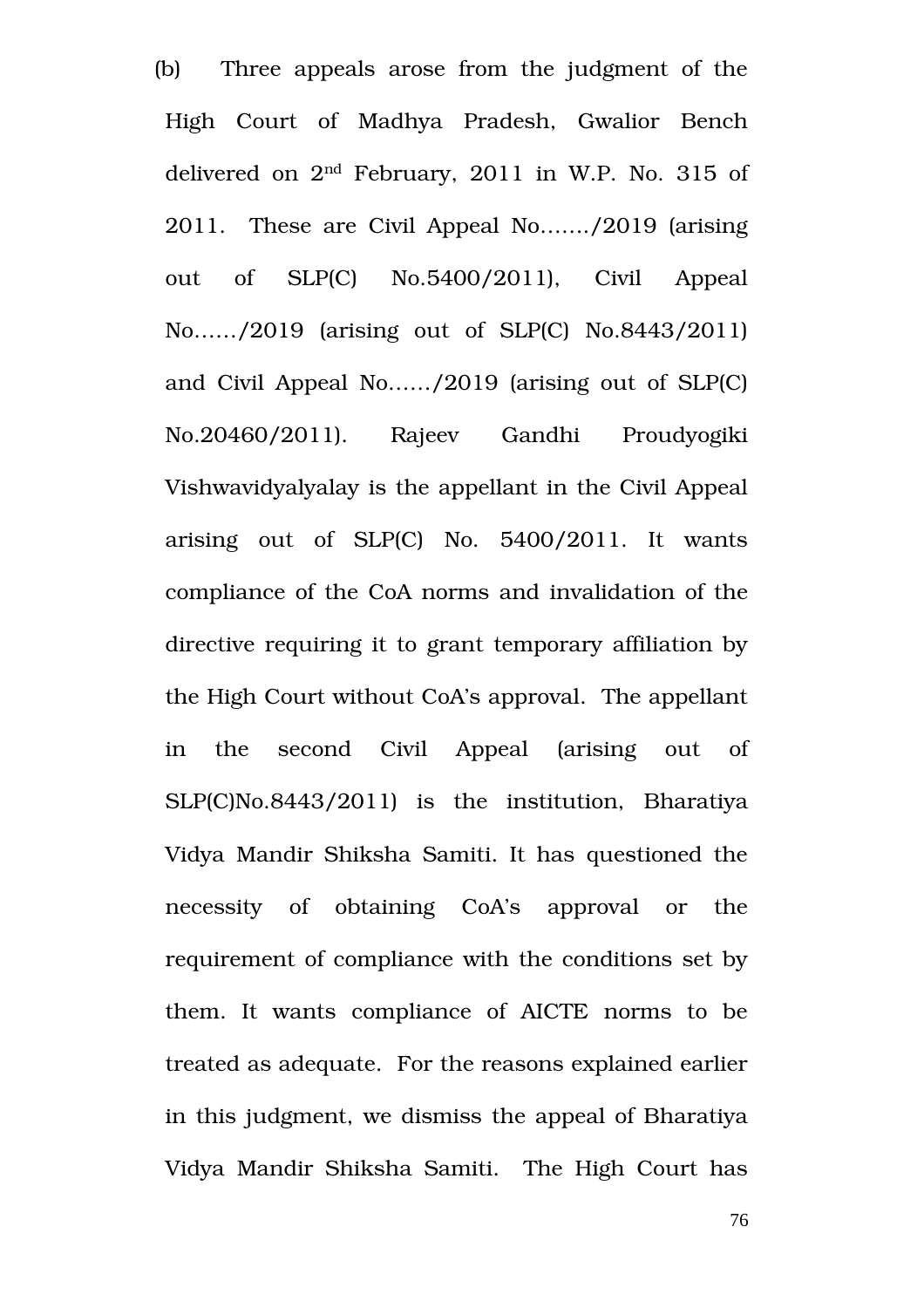directed in the judgment under appeal compliance of the conditions communicated by the CoA. The academic session involved is 2010-2011. This Court at the notice stage in the university's appeal [SLP(C)No.5400 of 2011] granted interim stay of the order of the High Court. Subsequently, there were admissions from time to time with interim directions of this Court. We accordingly dispose of this appeal of the Rajeev Gandhi Proudyogiki Vishwavidyalaya with direction that the process of recognition contained in the 1972 Act ought to be implemented in respect of the subject institution before any further admission takes place. But so far as admissions already undertaken in terms of interim orders of this Court, we direct that such admissions ought not be disturbed. We direct so, as we find the High Court itself had directed compliance of CoA norms in the judgment under appeal and compliance of building requirements set by CoA was to be effected within one year. Thus, in our opinion, CoA norms were substantially directed to be complied with. We also make it clear that the AICTE would not have any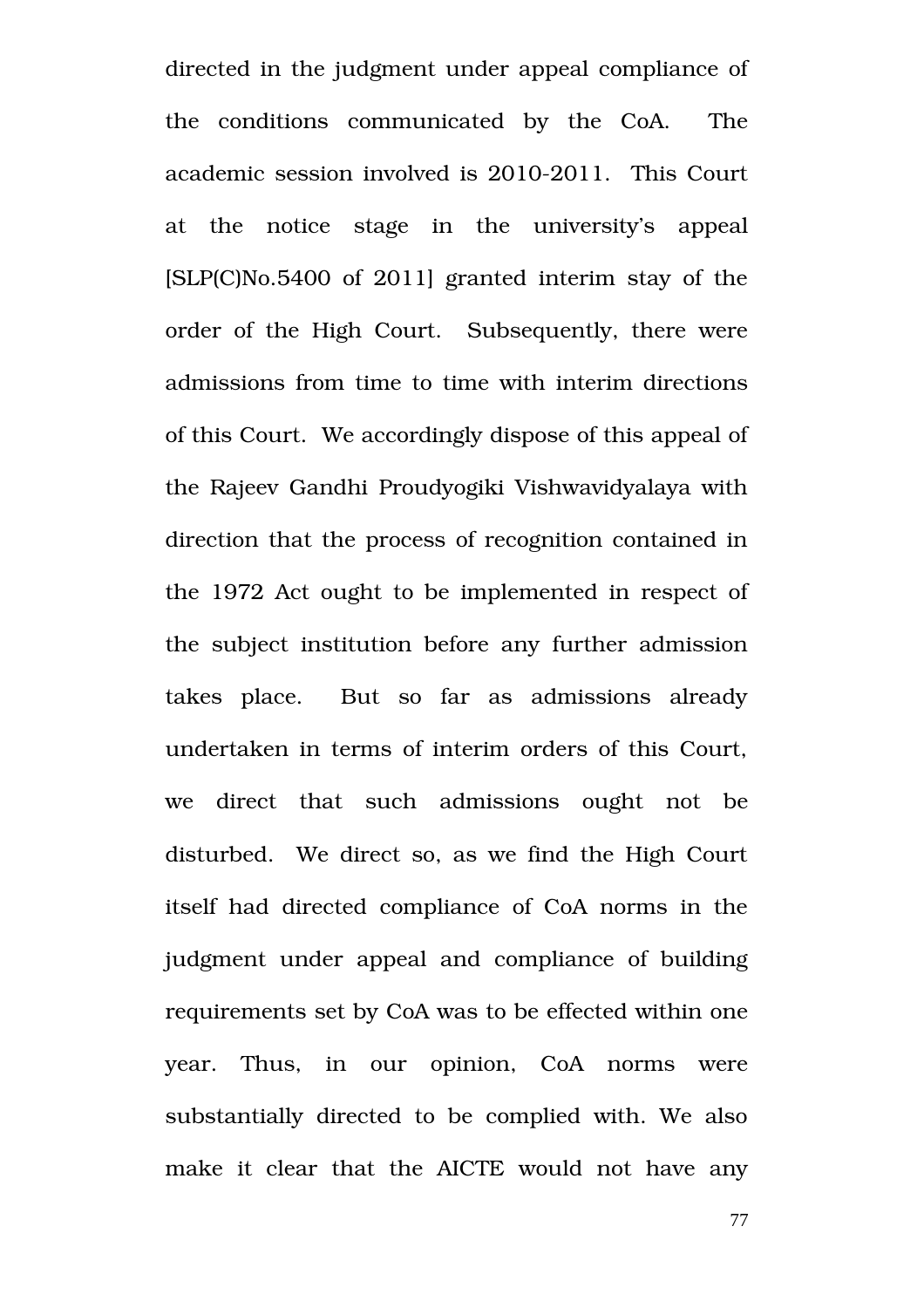regulatory control over the concerned institution so far as architecture education is concerned. We are of the opinion that in the appeal arising out of  $SLP(C)$ No.20460 of 2011 that CoA ought to have been impleaded as a party respondent in the said writ petition. We are also of the opinion that decision of the High Court to issue the directions contained in the judgment under appeal in absence of CoA being added in the array of respondents was erroneous. But we do not issue any independent direction as these appeals were heard together as batch matters and the grievances of the CoA have been addressed to in our judgment. Having held that the 1972 Act shall prevail on the question of recognition of degrees and diplomas in architecture education, we dispose of this appeal of the CoA in the above terms.

(c) The Civil Appeals arising out of SLP(C) No. 17005 of 2016 and SLP(C)No.17006 of 2016 have been instituted by the AICTE against a common judgment of the Karnataka High Court in Writ Appeal No.110 of 2013 and Writ Appeal No. 112 of 2013. The dispute in these matters relate to the question of obtaining mandatory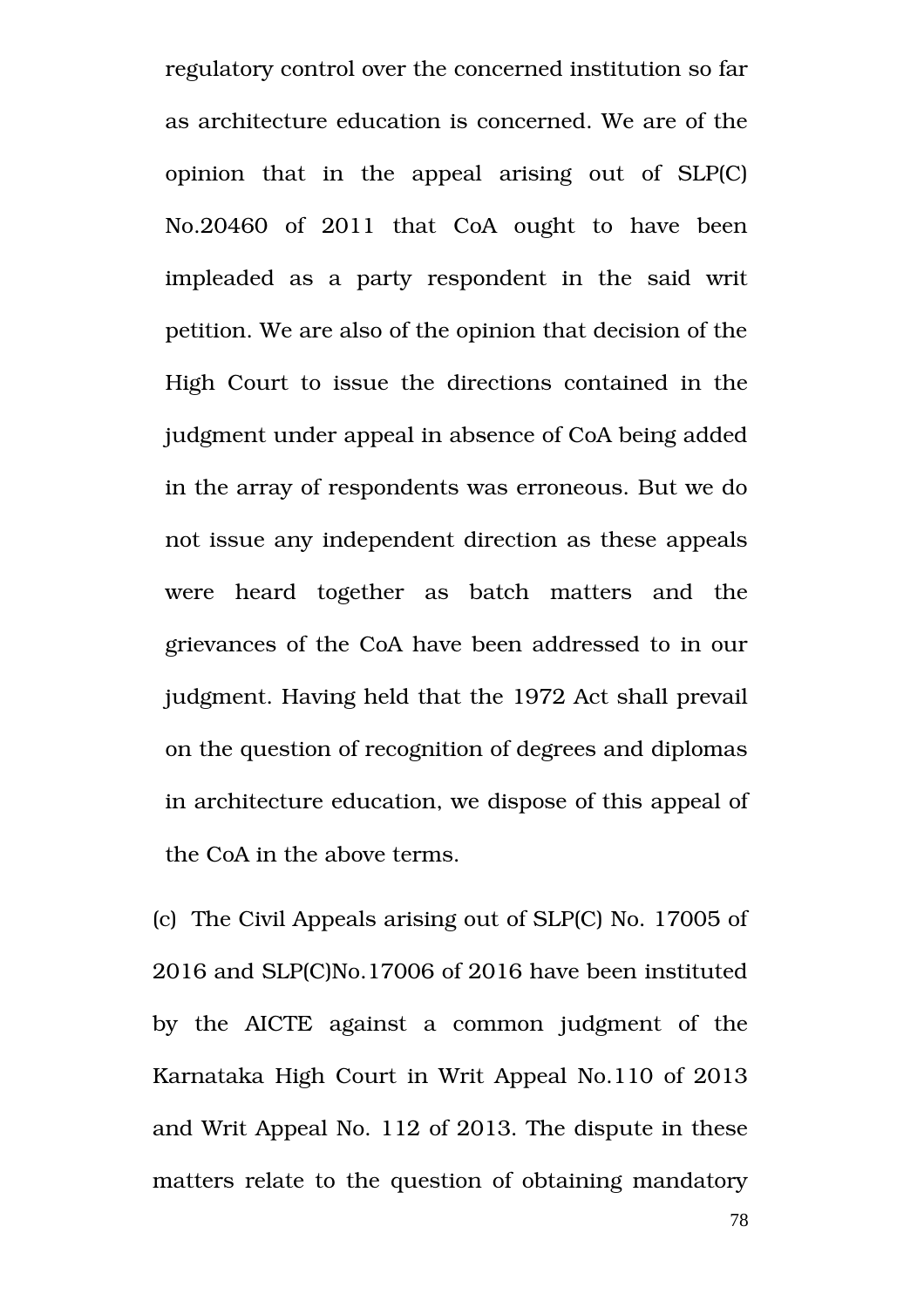approval from the AICTE for running course on architecture. The former appeal arose out of contradictory directives issued by AICTE and CoA over admission of two students beyond the intake capacity.

The observation of the Karnataka High Court in a common judgment has been that the controversies would be subject to the outcome of the appeal arising out of the Bench decision of the Bombay High Court. That is the first appeal we have dealt with in this judgment. We accordingly dispose of these two appeals in terms of our decision contained in the preceding sub-paragraph (a). AICTE would not have any power to impose its regulatory measures on the concerned institution so far as architecture education is concerned.

(d) The decision of the Kerala High Court in the Civil Appeal arising out of SLP(C)No. 28121 of 2018 is set aside. The appeal is allowed. The institution involved in this appeal shall be entitled to operate with recognition obtained under the 1972 Act.